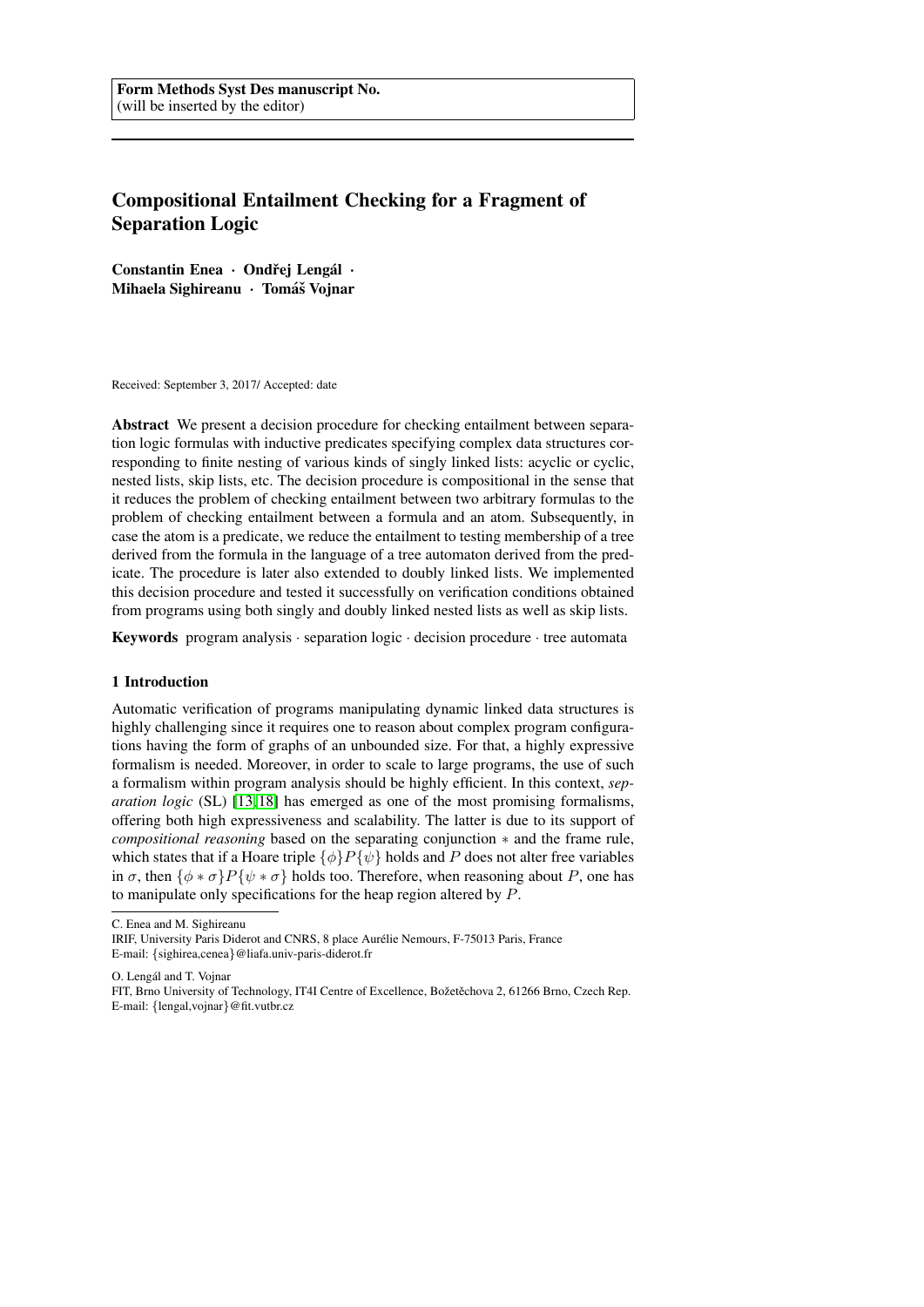Usually, SL is combined together with higher-order *inductive definitions* that specify the data structures manipulated by the program. If we consider general inductive definitions, then SL is undecidable [\[5\]](#page-31-2). Various decidable fragments of SL have been introduced in the literature  $[1, 11, 16, 3]$  $[1, 11, 16, 3]$  $[1, 11, 16, 3]$  $[1, 11, 16, 3]$  by restricting the syntax of the inductive definitions and the Boolean structure of the formulas.

In this work, we focus on a fragment of SL with inductive definitions that allows one to specify program configurations (heaps) containing finite nestings of various kinds of singly linked lists (acyclic, cyclic, skip lists, etc.) that are common in practice. (In Section [8,](#page-26-0) we show that the procedure can also be generalised to doubly ince. (in section 8, we show that the procedure can also be generalised to doubly linked lists.) This fragment contains formulas of the form  $\exists \overline{X} : \Pi \wedge \Sigma$  where  $\overline{X}$ is a set of variables,  $\Pi$  is a conjunction of (dis)equalities, and  $\Sigma$  is a set of *spatial atoms* connected by the separating conjunction. Spatial atoms can be *points-to atoms*, which describe values of pointer fields of a given heap location, or *inductively defined predicates*, which describe data structures of an unbounded size. We propose a novel decision procedure for checking the validity of entailments of the form  $\varphi \Rightarrow \psi$  where  $\varphi$  may contain existential quantifiers and  $\psi$  is a quantifier-free formula. Such a decision procedure can be used in Hoare-style reasoning to check inductive invariants but also in program analysis frameworks to decide termination of fixpoint computations. As usual, checking entailments of the form  $\bigvee_i \varphi_i \Rightarrow \bigvee_j \psi_j$  can be soundly reduced to checking that for each i there exists j such that  $\varphi_i \Rightarrow \psi_i$ .

The key insight of our decision procedure is the idea to use the semantics of the separating conjunction in order to reduce the problem of checking  $\varphi \Rightarrow \psi$  to the problem of checking a set of simpler entailments where the right-hand side is an inductively-defined predicate  $P(\ldots)$ . This reduction shows that the compositionality principle holds not only for deciding the validity of Hoare triples but also for deciding the validity of entailments between two formulas. The reduction requires one to infer (dis)equalities implied by spatial atoms. This inference is done by deriving from the initial SL formulas equi-satisfiable Boolean formulas and checking their unsatisfiability. Boolean unsatisfiability checking is co-NP complete, but efficient decision procedures are implemented in the existing SAT solvers.

Further, to check entailments  $\varphi \Rightarrow P(\ldots)$  resulting from the above reduction, we define a decision procedure based on the membership problem for tree automata (TAs). In particular, we reduce the above simple entailment to testing membership of a tree derived from  $\varphi$  in the language of a TA  $\mathcal{A}[P]$  derived from  $P(\ldots)$ . The tree encoding of  $\varphi$  preserves some edges of the Gaifman graph of  $\varphi$ , called *backbone edges*, and re-directs other to new nodes, related to the original destination by special symbols. Roughly, such a symbol may be a variable labelling the original destination, or it may show how to reach the original destination using backbone edges only.

Our decision procedure is sound and complete for the considered fragment (defined formally in Section [2\)](#page-3-0). Its time complexity is polynomial in the size of the formula, modulo an oracle for deciding validity of Boolean formulas. We also implemented the procedure and tested it successfully on verification conditions obtained from programs using singly (and doubly) linked nested lists as well as skip lists. The results show that our procedure does not only have a theoretically favorable complexity (for the given context), but also behaves nicely in practice (our implementation in the tool SPEN won one gold and two silver medals in the first competition of SL solvers SL-COMP'14 [\[19\]](#page-31-7)). At the same time, the procedure offers the addi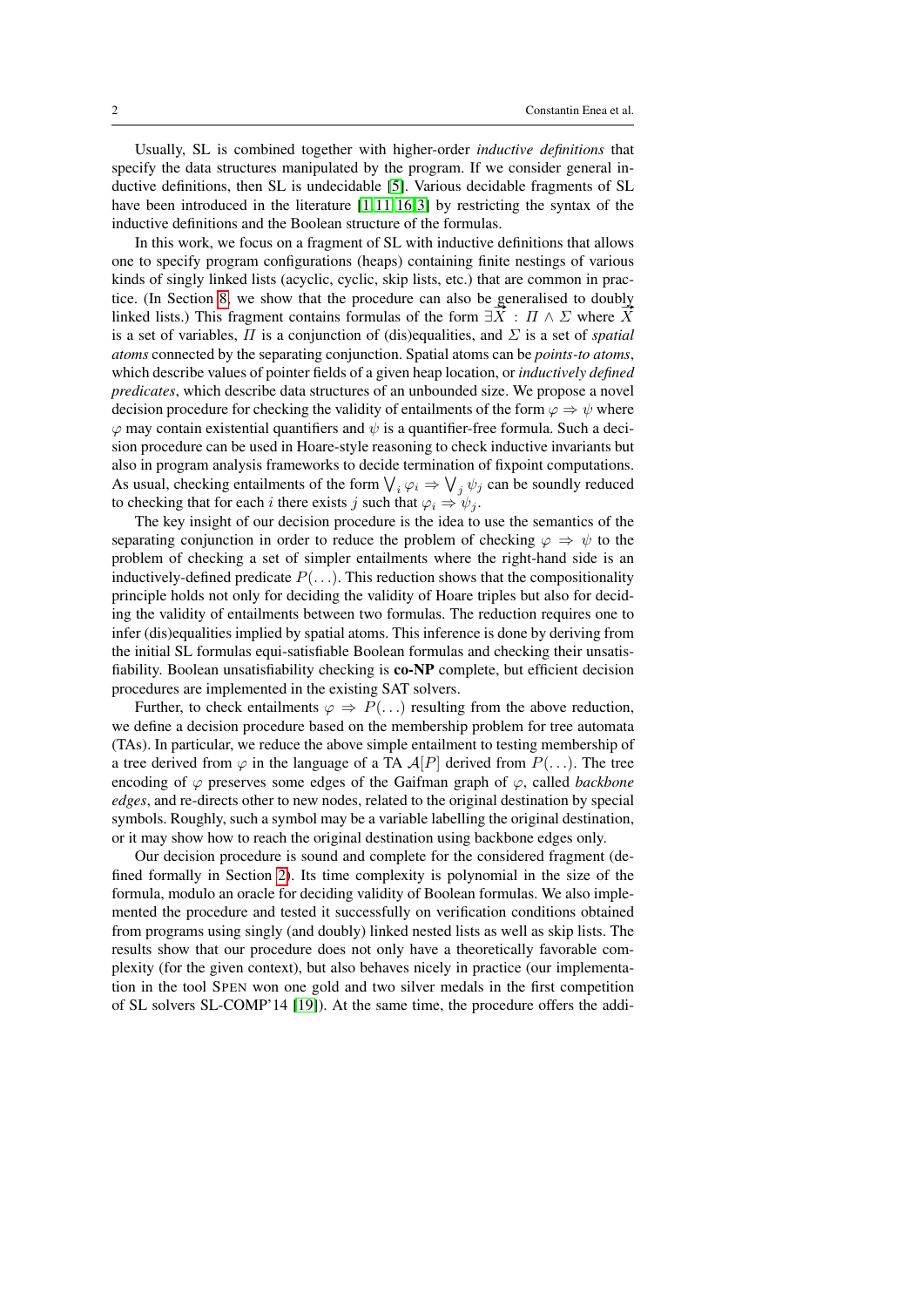tional benefit of compositionality, which can be exploited within larger verification frameworks caching the simpler entailment queries.

*Related Work.* Several decision procedures for fragments of SL have been introduced in the literature  $[1, 5, 6, 9, 11, 12, 15, 16, 4]$  $[1, 5, 6, 9, 11, 12, 15, 16, 4]$  $[1, 5, 6, 9, 11, 12, 15, 16, 4]$  $[1, 5, 6, 9, 11, 12, 15, 16, 4]$  $[1, 5, 6, 9, 11, 12, 15, 16, 4]$  $[1, 5, 6, 9, 11, 12, 15, 16, 4]$  $[1, 5, 6, 9, 11, 12, 15, 16, 4]$  $[1, 5, 6, 9, 11, 12, 15, 16, 4]$  $[1, 5, 6, 9, 11, 12, 15, 16, 4]$ . Some of these works  $[1, 5, 6, 15]$  $[1, 5, 6, 15]$  consider a fragment of SL that uses only a single predicate describing singly linked lists, which is a much more restricted setting than what is considered in this work. In particular, Cook *et al.* [\[6\]](#page-31-8) prove that the satisfiability/entailment problem can be solved in polynomial time. Piskac *et al.* [\[16\]](#page-31-5) show that the Boolean closure of this fragment can be translated to a decidable fragment of first-order logic, and in this way they prove that the satisfiability/entailment problem can be decided in NP/co-NP. Furthermore, they consider the problem of combining SL formulas with constraints on data using the Nelson-Oppen theory combination framework. Adding constraints on data to SL formulas is considered also in Qiu *et al* [\[17\]](#page-31-13).

A fragment of SL covering overlaid nested lists was considered by Enea *et al* [\[9\]](#page-31-9). Compared with it, we currently do not consider overlaid lists, but we have enlarged the set of inductively-defined predicates to allow nesting of cyclic lists and doubly linked lists (DLLs). We also provide a novel and more efficient TA-based procedure for checking simple entailments.

Brotherston *et al.* [\[4\]](#page-31-12) define a generic automated theorem prover relying on the notion of cyclic proofs and instantiate it to prove entailments in a fragment of SL with inductive definitions and disjunctions more general than what we consider here. They do not, however, provide a fragment for which completeness is guaranteed. Another incomplete procedure based on proof searching is [\[10\]](#page-31-14). It considers inductive definitions specifying nested lists and trees storing integer data, but no circular nested lists. The proof search applies lemmas satisfied by the inductive definitions. These lemmas can be generated automatically due to some syntactic restrictions on inductive definitions. Our fragment allows to define more general shapes for nested lists. Iosif *et al.* [\[11\]](#page-31-4) also introduce a decidable fragment of SL that can describe more complex data structures than the fragment presented in this work, including, e.g., trees with parent pointers or trees with linked leaves. The mentioned work reduces the entailment problem to MSO on graphs with a bounded tree width, resulting in a multiple-exponential complexity.

The work [\[12\]](#page-31-10) considers a more restricted fragment than [\[11\]](#page-31-4) (incomparable with ours). The work proposes a more practical, purely TA-based decision procedure, which reduces the entailment problem to *language inclusion* on TAs, establishing EXPTIME completeness of the considered fragment. Our decision procedure deals with the Boolean structure of SL formulas using SAT solvers, thus reducing the entailment problem to the problem of entailment between a formula and an atom. Such simpler entailments are then checked using a polynomial decision procedure based on the *membership problem* for TAs. The approach of [\[12\]](#page-31-10) can deal with various forms of trees and with entailment of structures with skeletons based on different selectors (e.g. DLLs viewed from the beginning and linked by the next selector as the main field, and DLLs viewed from the end linked by the prev selector as the main field). On the other hand, the procedure in [\[12\]](#page-31-10) currently cannot deal with structures of zero length and with some forms of structure concatenation (such as concatenation of two DLL segments), which we can handle.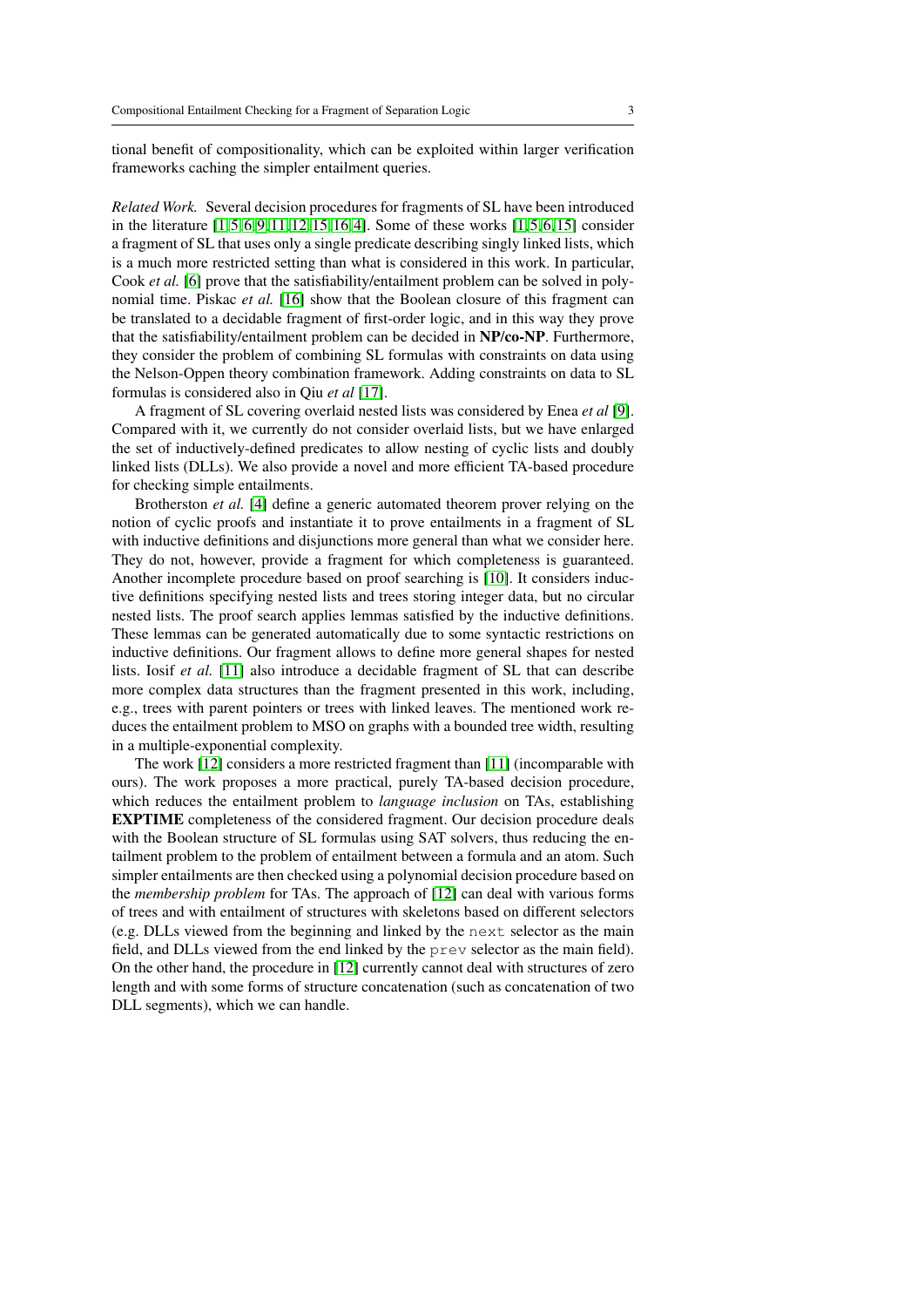The recent work [\[3\]](#page-31-6) has proposed a reduction of SL formula satisfiability checking to Boolean satisfiability. As discussed above, our procedure also uses a reduction to Boolean satisfiability to infer (dis)equalities in the SL formulas. The inductive definitions we consider are, however, less general, and we use a different reduction to check satisfiability as a part of our decision procedure for entailment checking.

This work is an extended version of [\[7\]](#page-31-15). We consider a slightly smaller class of inductive definitions to obtain a simpler presentation. This simplification, to the best of our knowledge, does not, however, remove any inductive definition used to model the heap of data structures with practical interest. We also give an improved construction for the complete decision procedure, decreasing its time complexity from exponential to polynomial. Moreover, we also optimised our implementation and provide an updated evaluation of experiments.

*Contribution.* Overall, the contribution of this work is a novel decision procedure for a rich class of verification conditions with singly (extended also to doubly) linked lists, nested lists, and skip lists. As discussed in more detail in the previous paragraph, existing works that can efficiently deal with fragments of SL capable of expressing verification conditions for programs handling complex dynamic data structures are still rare. Indeed, we are not aware of any techniques that could decide the class of verification conditions considered in this work at the same level of efficiency as our procedure. In particular, compared with other approaches using TAs [\[11,](#page-31-4) [12\]](#page-31-10), our procedure is compositional as it uses TAs recognising models of predicates, not models of entire formulas. Moreover, our TAs recognise in fact formulas that entail a given predicate, reducing SL entailment to the (PTIME) membership problem for TAs, not the more expensive (EXPTIME complete) inclusion problem as in other works.

#### <span id="page-3-0"></span>2 Separation Logic Fragment

Our logic is a fragment of the *symbolic heaps fragment* [\[1\]](#page-31-3) of Separation Logic [\[18\]](#page-31-1). The fragment specifies sets of configurations of programs manipulating the heap. A program configuration is given by the state of its stack and of its heap. We consider a memory model where the heap is abstracted by a collection of disjoint memory regions, called *records*. We denote by Locs the set of locations at which heap records are stored. Records are sets of *fields*, each field storing a reference to a record location. The record types are fixed by type definitions that also define F, the set of *field names*. Wlog, we assume that different record types declare pairwise disjoint sets of field names. A program manipulates the heap by creating records, setting and accessing their fields, and freeing them. For this, it uses a set of of *program variables* Vars stored on the program stack. We assume that Vars contains the null constant.

#### 2.1 Syntax

The syntax of the Separation Logic fragment we consider is given in Fig. [1.](#page-4-0) Record locations that are not stored in program variables are addressed using a set of *logical variables* LVars disjoint from Vars.

An SL formula is an existentially quantified conjunction of a pure formula  $\Pi$  and a spatial formula  $\Sigma$ . Wlog, we assume that existentially quantified logical variables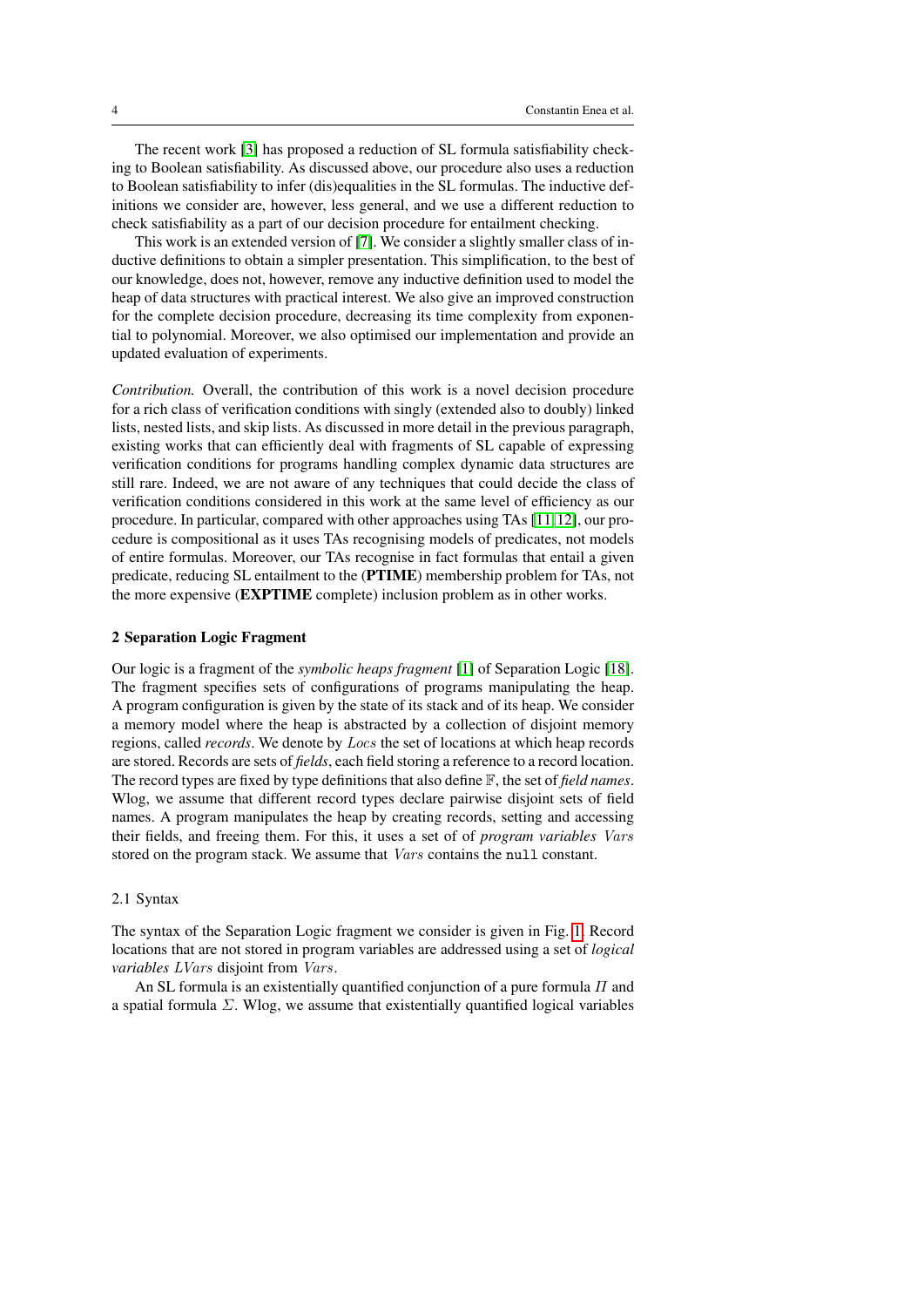| $x, y \in Vars$                                                                  | program variables    | $f\in\mathbb{F}$               | fields     |
|----------------------------------------------------------------------------------|----------------------|--------------------------------|------------|
| $X, Y \in LVars$                                                                 | logical variables    | $P \in \mathbb{P}$             | predicates |
| $\vec{F} \in (Vars \cup LVars)^*$                                                | vectors of variables | $E, F ::= x \mid X$            |            |
|                                                                                  |                      | $\rho ::= (f, E)   \rho, \rho$ | records    |
| $\Pi ::= E = F \mid E \neq F \mid \Pi \wedge \Pi$                                |                      | pure formulas                  |            |
| $\Sigma ::= emp \mid E \mapsto \{\rho\} \mid P(E, \vec{F}) \mid \Sigma * \Sigma$ |                      | spatial formulas               |            |
| $\varphi ::= \exists \vec{X} : \Pi \wedge \Sigma$                                |                      | formulas                       |            |

<span id="page-4-0"></span>Fig. 1 The syntax of the considered separation logic fragment

have unique names. The set of program variables used in a formula  $\varphi$  is denoted by have unique names. The set of program variables used in a formula  $\varphi$  is denoted by  $pv(\varphi)$ . By  $\varphi(\vec{E})$  (resp.  $\rho(\vec{E})$ ), we denote a formula (resp. a set of field-variable pairs)  $p(v(\varphi), \text{ by } \varphi(E)$  (resp.  $p(E)$ ), we denote a formula (resp. a set of held-variable pairs)<br>whose set of free variables is  $\vec{E}$ , and we use  $free(\varphi(\vec{E}))$  and  $free(\rho(\vec{E}))$  to denote  $\vec{E}$ .

Pure formulas characterise the stack of the program using (dis)equalities between location variables. Given a formula  $\varphi$ ,  $pure(\varphi)$  denotes its pure part  $\Pi$ . We allow set operations to be applied on vectors, i.e., vectors can be treated as sets of their set operations to be applied on vectors, i.e., vectors can be trained to  $\bigwedge_{F_i \in \vec{F}} E \neq F_i$ .

The atomic spatial formula  $emp$  denotes an empty heap. The *points-to atom*  $E \mapsto$  $\{(f_i, F_i)\}_{i \in \mathcal{I}}$  denotes a heap containing a record at the location labelled by E whose field  $f_i$  points to  $F_i$ , for all i. Wlog, we assume that each field  $f_i$  appears at most once in the set of pairs  $\{(f_i, F_i)\}_{i \in \mathcal{I}}$ . The *separating conjunction*  $*$  specifies the union of two disjoint heaps. The *predicate atom*  $P(E, \vec{F})$  specifies a heap fragment described by the predicate P and delimited by its arguments, i.e., all locations it represents are reachable from  $E$  and allocated on the heap, except the locations in  $\overline{F}$ .

The fragment is parameterised by a set P of *inductively defined predicates*. An **i** inductive definition of  $P \in \mathbb{P}$  is a finite set of rules of the form  $P(X, \vec{Y}) ::= \exists \vec{Z}$ : Π ∧Σ. In this work, we consider only inductive definitions for possibly empty *nested list segments*, defined formally in Section [2.3.](#page-5-0)

#### <span id="page-4-1"></span>2.2 Semantics

Formulas of our SL fragment are interpreted over pairs  $(S, H)$  where S models the program stack and H the program heap. The stack S : Vars  $\cup LVars \rightarrow Loss$ maps variables to locations. The heap  $H : Loss \times \mathbb{F} \rightarrow Loss$  is a partial function that defines values of fields for some of the locations in Locs. The domain of H is denoted by  $dom(H)$ , and the set of locations in the domain of H is denoted by  $ldom(H)$ . We say that a location  $\ell$  is *allocated* in  $(S, H)$  or that  $(S, H)$  allocates  $\ell$  iff  $\ell$  belongs to  $ldom(H)$ , and we say that a variable E is allocated iff the location  $S(E)$ is allocated. A location (resp. variable) which is not allocated is called *dangling*. A sub-model of  $(S, H)$  is a pair  $(S', H')$  such that  $S \subseteq S', H \subseteq H'$ , and for any  $\ell \in \text{Idom}(H')$  and  $f \in \mathbb{F}$ , it holds that  $H'(\ell, f) = H(\ell, f)$ , i.e., a location in the domain of a sub-model is included with all its fields defined in the model.

The set of models satisfying a formula  $\varphi$  is given by the relation  $(S, H) \models \varphi$  defined in Fig. [2.](#page-5-1) The semantic rules are standard except the predicate atom where the model satisfying a predicate  $P(E, \vec{F})$  *cannot* allocate any variable in  $\vec{F}$  as these vari-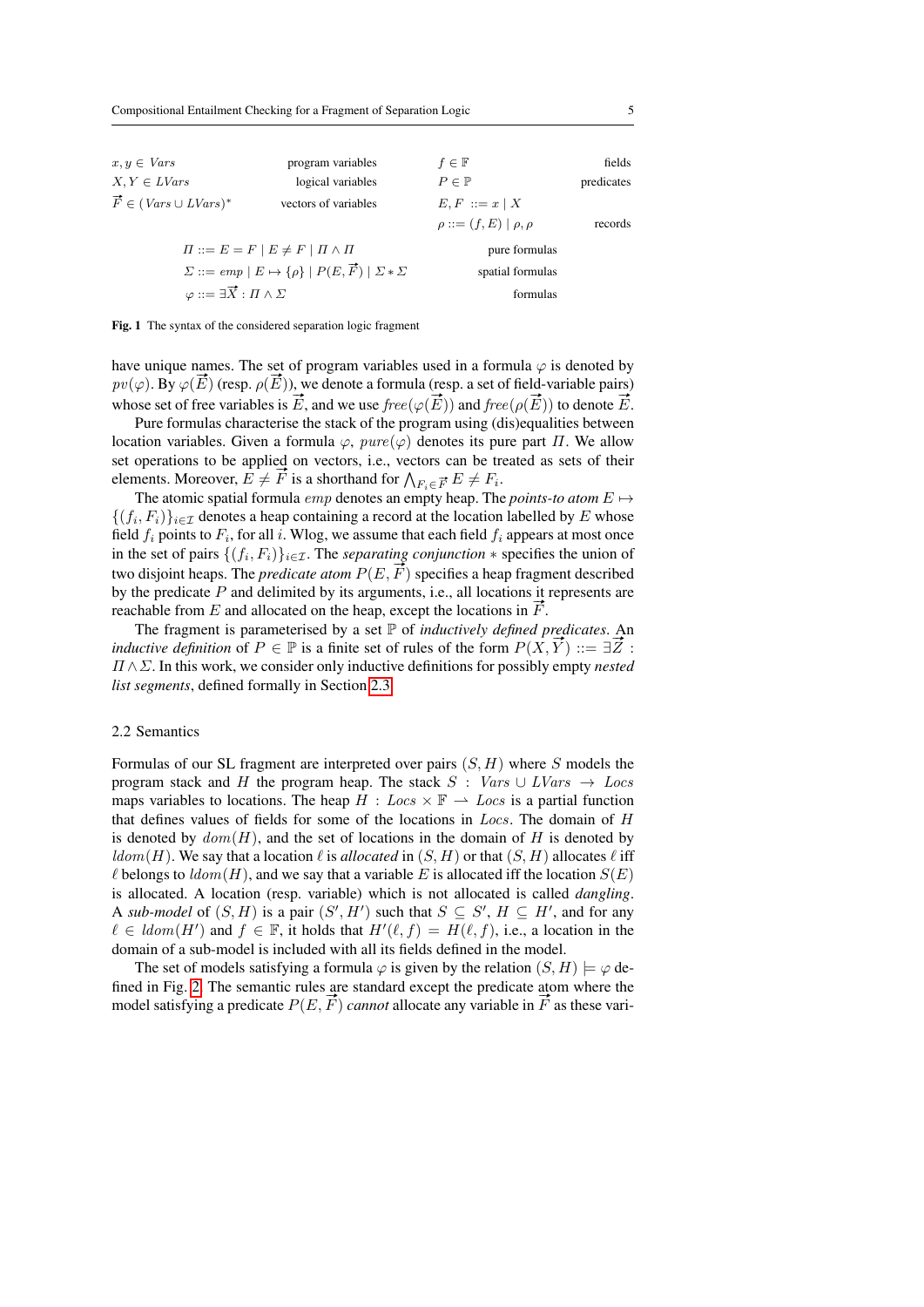| $(S, H) \models E = F$               | iff | $S(E) = S(F)$                                                                                     |
|--------------------------------------|-----|---------------------------------------------------------------------------------------------------|
| $(S, H) \models E \neq F$            | iff | $S(E) \neq S(F)$                                                                                  |
| $(S, H) \models \varphi \land \psi$  | iff | $(S, H) \models \varphi$ and $(S, H) \models \psi$                                                |
| $(S, H) \models emp$                 | iff | $dom(H) = \emptyset$                                                                              |
| $(S, H) \models E \mapsto {\rho}$    | iff | $dom(H) = \{(S(E), f_i)   (f_i, E_i) \in \{\rho\}\}\$ and                                         |
|                                      |     | for every pair $(f_i, E_i) \in {\rho}$ , it holds that                                            |
|                                      |     | $H(S(E), f_i) = S(E_i)$                                                                           |
| $(S, H) \models \Sigma_1 * \Sigma_2$ | iff | there exist $H_1$ and $H_2$ s.t.                                                                  |
|                                      |     | $ldom(H) = Idom(H_1) \oplus Idom(H_2),$                                                           |
|                                      |     | $(S, H_1) \models \Sigma_1$ , and $(S, H_2) \models \Sigma_2$                                     |
| $(S, H) \models P(E, \vec{F})$       | iff | there exists a rule $(P(X, \vec{Y}) ::= \exists \vec{Z} : \Pi \wedge \Sigma) \in \mathbb{P}$ s.t. |
|                                      |     | $(S, H) \models \exists \vec{Z} : (\Pi \wedge \Sigma)[E/X, \vec{F}/\vec{Y}]$ and                  |
|                                      |     | $ldom(H) \cap \{S(F) \mid F \in \hat{F}\} = \emptyset$                                            |
| $(S, H) \models \exists X : \varphi$ | iff | $\exists \ell \in \text{Locs}$ s.t. $(S[X \leftarrow \ell], H) \models \varphi$                   |

<span id="page-5-1"></span>Fig. 2 The  $\models$  relation ( $\uplus$  denotes the disjoint union of sets,  $\mathbb P$  is the set of inductively defined predicates,  $[X/Y]$  denotes a substitution of Y by X, and  $S[X \leftarrow \ell]$  denotes the function S' such that  $S'(X) = \ell$ and  $S'(Y) = S(Y)$  for any  $Y \neq X$ )

ables are considered not to be in its domain (which differs, e.g., from the semantics in [\[1\]](#page-31-3)). A model satisfying this property is called *well-formed wrt the atom*  $P(E, \vec{F})$ .

The set of models of a formula  $\varphi$  is denoted by  $\llbracket \varphi \rrbracket$ . Given two formulas  $\varphi_1$  and  $\varphi_2$ , we say that  $\varphi_1$  entails  $\varphi_2$ , denoted by  $\varphi_1 \Rightarrow \varphi_2$ , iff  $[\varphi_1] \subseteq [\varphi_2]$ . By an abuse of notation,  $\varphi \Rightarrow E = F$  (resp.  $\varphi \Rightarrow E \neq F$ ) denotes the fact that E and F are interpreted to the same location (resp. different locations) in all models of  $\varphi$ .

#### <span id="page-5-0"></span>2.3 Inductive Definitions for Nested Lists

We consider a class of restricted inductive definitions that are expressive enough to deal with intricate singly linked lists (including simple lists, lists of circular lists, skip lists of fixed depth, etc.) while also enabling efficient entailment checking (we also extend our fragment to doubly linked lists in Section [8\)](#page-26-0). We define this class by requiring the following restrictions on the general inductive definitions. Examples of inductive predicates conforming to our restrictions are in Fig. [3.](#page-6-0)

**Constraint 1 (***Linearity*): Each predicate  $P \in \mathbb{P}$  has at least two formal parameters and exactly two rules: (i) *an empty base rule* of the form  $P(E, F, B) ::= E = F \wedge$ emp specifying an empty list segment, and (ii) *an inductive rule* with the following syntax, where  $\Sigma'$  does not contain occurrences of the atom  $P$ :

<span id="page-5-2"></span>
$$
P(E, F, \vec{B}) ::= \exists X_{\mathtt{tl}}, \vec{Z} : E \neq \{F\} \cup \vec{B} \land \underbrace{E \mapsto \{\rho\} * \Sigma'}_{mat(P)} * P(X_{\mathtt{tl}}, F, \vec{B}) \tag{1}
$$

The parameters are divided into three categories: the *source* (or *root*) parame-The parameters are divided into three categories: the *source* (or *root*) parameter  $E$ , the *target* parameter  $F$ , and the vector of *border* parameters  $\vec{B}$ . The formula  $E \mapsto {\rho} * \Sigma'$  is called *the matrix of* P and denoted by  $mat(P)$ .

We use the constraint  $E \neq \{F\} \cup \vec{B}$  to syntactically denote the semantic constraint that locations for target and border parameters are not allocated in a non-empty heap specified by the predicate (see Fig. [2\)](#page-5-1). Intuitively, the inductive rule of P defines a heap composed of a sequence of sub-heaps specified by the matrix of  $P$  between the locations given by the actual source and target parameters.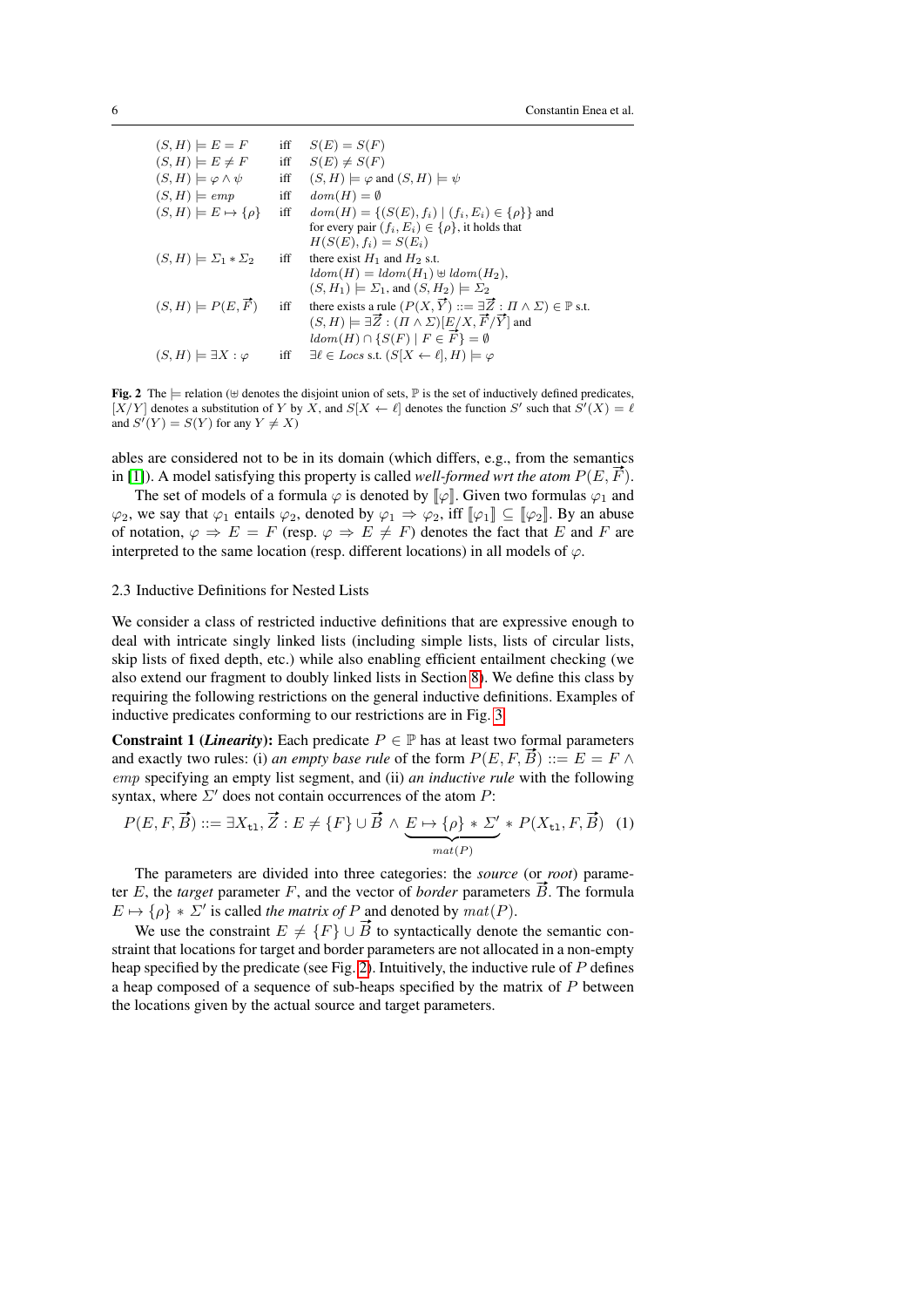singly linked lists:

$$
\text{ls}(E, F) ::= \exists X_{\text{tl}} : E \neq F \land E \mapsto \{(f, X_{\text{tl}})\} * \text{ls}(X_{\text{tl}}, F)
$$

lists of acyclic lists:

 $\texttt{nil}(E, F, B) ::= \exists X_{t1}, Z : E \neq \{F, B\} \land E \mapsto \{(s, X_{t1}), (h, Z)\} * \texttt{ls}(Z, B) * \texttt{nil}(X_{t1}, F, B)$ 

lists of cyclic lists:

$$
\mathtt{nlcl}(E,F) ::= \exists X_{\mathtt{tl}}, Z : E \neq F \land E \mapsto \{(s,X_{\mathtt{tl}}), (h,Z)\} * \circlearrowleft^{1+} \mathtt{ls}[Z] * \mathtt{nlcl}(X_{\mathtt{tl}}, F)
$$

skip lists with three levels:

$$
\begin{aligned} \mathsf{skl}_3(E, F) ::= \exists X_{\mathsf{t}1}, Z_1, Z_2 : E \neq F \land E \mapsto \{ (f_3, X_{\mathsf{t}1}), (f_2, Z_2), (f_1, Z_1) \} * \\ \mathsf{skl}_1(Z_1, Z_2) * \mathsf{skl}_2(Z_2, X_{\mathsf{t}1}) * \mathsf{skl}_3(X_{\mathsf{t}1}, F) \end{aligned}
$$

$$
\begin{aligned} \mathtt{skl}_2(E,F) ::= \exists X_{\mathtt{tl}}, Z_1 : E \neq F \land E \mapsto \{(f_3,\mathtt{null}), (f_2,X_{\mathtt{tl}}), (f_1,Z_1)\} \ast \\ \mathtt{skl}_1(Z_1,X_{\mathtt{tl}}) \ast \mathtt{skl}_2(X_{\mathtt{tl}},F) \end{aligned}
$$

 $\mathtt{skl}_1(E,F) ::= \exists X_{\mathtt{tl}} : E \neq F \land E \mapsto \{(f_3,\mathtt{null}),(f_2,\mathtt{null}),(f_1,X_{\mathtt{tl}})\} * \mathtt{skl}_1(X_{\mathtt{tl}},F)$ 

<span id="page-6-0"></span>Fig. 3 Examples of inductive definitions used throughout this paper (we omit all base rules  $P(E, F, \overrightarrow{B}) ::= E = F \wedge emp$  for all predicates P)

**Constraint 2 (***Root atom***):** For each predicate  $P \in \mathbb{P}$ , the formula  $\Sigma'$  does not contain points-to atoms. The atom  $E \mapsto {\rho}$  is called the *root atom*, and it is denoted by  $root(P)$ . Furthermore, free variables of  $\rho$  contain all existentially quantified variables of the inductive rule, and they can only also contain border parameters, i.e., ables of the inductive rule, and they can<br> $\{X_{t1}\} \cup \vec{Z} \subseteq \text{free}(\rho) \subseteq \{X_{t1}\} \cup \vec{Z} \cup \vec{B}$ .

Intuitively, this constraint requires that the occurrence of  $mat(P)$  in the next unfolding of P, which has  $X_{t_1}$  as the root, is pointed by at least one field from E. This condition is satisfied by all inductive definitions in Fig. [3,](#page-6-0) but it forbids the following inductive definition defining lists segments of even length (we often omit the base rule in what follows):

$$
\text{evenls}(E, F) ::= \exists X_1, X_{\mathtt{tl}} : E \neq F \land E \mapsto \{(f, X_1)\} *X_1 \mapsto \{(f, X_{\mathtt{tl}})\} * \text{evenls}(X_{\mathtt{tl}}, F).
$$

Also, this restriction forbids inductive definitions that are not compositional (see Property [4,](#page-9-0) pg. [11\)](#page-9-0), such as list segments with fast-forward pointers to the end node:

$$
\mathtt{lstf}(E,F) \ ::= \ \exists X_{\mathtt{tl}} : E \neq F \land E \mapsto \{(f,X_{\mathtt{tl}}),(g,F)\} \ast \mathtt{lstf}(X_{\mathtt{tl}},F).
$$

Note that this is not at a loss of expressiveness because such list segments may be obtained using the inductive definition below that defines list segments with all elements pointing to some border location B:

$$
\mathtt{lsb}(E,F,B) ::= \exists X_{\mathtt{tl}} : E \neq \{F,B\} \land E \mapsto \{(f,X_{\mathtt{tl}}), (g,B)\} * \mathtt{lsb}(X_{\mathtt{tl}},F,B).
$$

Then,  $\text{lsb}(E, F, F)$  specifies list segments with pointers to the end node of the list.

Moreover, the constraint forbids inductive definitions where the matrix uses an existentially quantified variable  $Z$  not pointed by the root atom, such as, e.g.:

$$
\begin{aligned} \texttt{nfls}(E, F, B) & ::= \exists X_{\texttt{tl}}, Y, Z : E \neq \{F, B\} \land E \mapsto \{(f, X_{\texttt{tl}}), (g, Y), (h, B)\} \\ & * \texttt{ls}(Y, Z) * \texttt{nfls}(X_{\texttt{tl}}, F, B). \end{aligned}
$$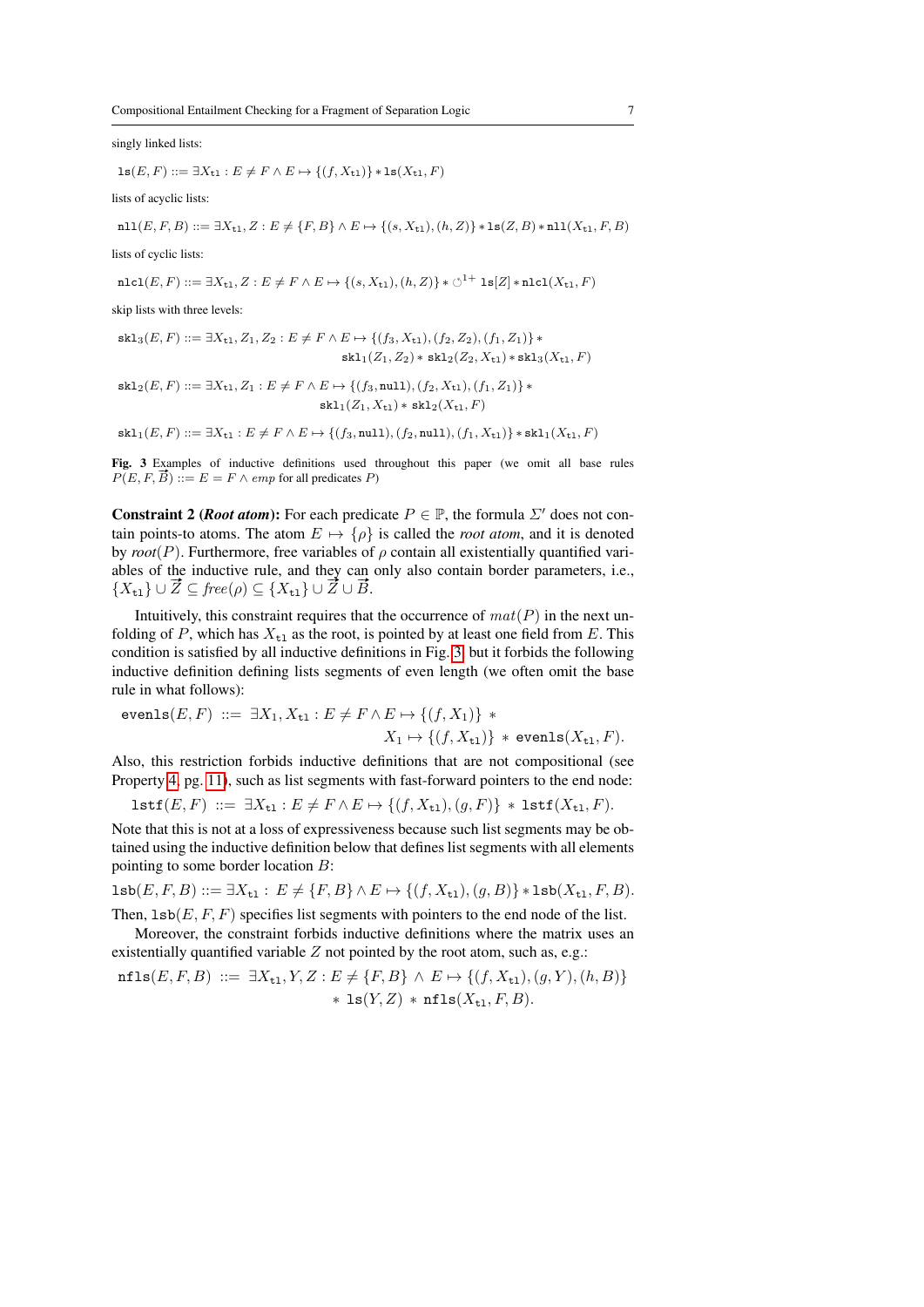**Constraint 3** (*Nested list segments*): For each  $P \in \mathbb{P}$ , the matrix of P contains the root atom ∗-connected with formulas of the following form (for  $Q \neq P$ ):<br>  $\Sigma' ::= Q(Z, U, \vec{Y}) | \circlearrowleft^{1+} Q[Z, \vec{Y}] | \Sigma' * \Sigma' | \text{emp}$ 

<span id="page-7-1"></span><span id="page-7-0"></span>
$$
\Sigma' ::= Q(Z, U, \vec{Y}) \mid \bigcirc^{1+} Q[Z, \vec{Y}] \mid \Sigma' * \Sigma' \mid emp
$$
  
for  $Z \in \vec{Z}, U \in \vec{Z} \cup \vec{B} \cup \{E, X_{t1}\}, \vec{Y} \subseteq \vec{B} \cup \{E, X_{t1}\}$  (2)

$$
\text{for } Z \in Z, U \in Z \cup B \cup \{E, A_{t1}\}, Y \subseteq B \cup \{E, A_{t1}\}
$$

$$
\circlearrowleft^{1+} Q[Z, \vec{Y}] \equiv \exists Z' : mat(Q(Z, Z', \vec{Y})) * Q(Z', Z, \vec{Y}) \tag{3}
$$

Notice that F does not appear in the matrix of P. The macro  $\circlearrowleft^{1+} Q[Z, \overrightarrow{Y}]$  is used to represent a *non-empty* cyclic (nested) list segment on Z whose shape is described by the predicate Q. We call predicate atoms  $Q(Z, U, \vec{Y})$  and macros  $\circlearrowleft^{1+} Q[Z, \vec{Y}]$ *extended predicate atoms*.

Intuitively, this constraint requires nested lists to have their sources in  $Z$ , i.e., in a variable referenced by a field from the location of  $E$  (due to the previous constraint). Except for  $X_{t1}$ , the target of these nested list segments is either a location pointed by the fields of E (e.g.,  $skl_3$  in Fig. [3\)](#page-6-0), a border location in  $\overline{B}$  (e.g., nll), or E. The  $\circlearrowleft^{1+} Q[Z, \overline{Y}]$  macro is needed to define nested (non-empty) circular lists; defining them as  $Q(Z, Z, \overline{Y})$  would make them empty (the only rule allowed for instances of predicates with matching source and target parameter is the empty base rule).

The next constraint on the matrix of  $P$  is defined using its Gaifman graph. Let  $Σ$  be the matrix of some inductive definition  $P ∈ ℝ$ . The *Gaifman graph* of  $Σ$ , denoted  $Gf[\Sigma]$ , is a labelled graph where:

- The set of vertices is given by the set of free and existentially quantified variables in *Σ*, i.e.,  $\{E, X_{t1}\} \cup \overrightarrow{B} \cup \overrightarrow{Z}$ .
- Edges represent spatial atoms as follows: let  $E \mapsto {\rho}$  be the root atom of  $\Sigma$ , then for every  $(f, X)$  in  $\{\rho\}$ ,  $Gf[\Sigma]$  contains an edge from E to X labelled by f; for every  $Q(Z, U, \vec{Y})$ ,  $Gf[\Sigma]$  contains an edge from Z to U labelled by Q; and for every macro  $\circlearrowleft^{1+} Q[Z, \overrightarrow{Y}]$ ,  $Gf[\Sigma]$  contains a self-loop on Z labelled by Q.

**Constraint 4 (***Matrix connectedness*): Let  $\Sigma$  be the matrix of  $P \in \mathbb{P}$ . Then all *infinite* paths of  $Gf[\Sigma]$  either form a cycle going through E or start in E and end in a self-loop built from some macro  $\circlearrowleft^{1+} Q[Z, \overrightarrow{Y}]$ , and all maximal *finite* paths start in E and end in a node from  $\vec{B} \cup \{X_{t_1}\}\$ . Moreover, we require that every vertex of  $Gf[\Sigma]$  has at most one outgoing edge labelled by a predicate.

Intuitively, the constraint requires that every existential variable in an inductive rule appears as the source parameter of exactly one extended predicate atom. This ensures that every existential variable  $Z$  is either allocated in the matrix (when the list segment starting from  $Z$  is non-empty or it ends in  $E$ ) or it aliases the target or a border parameter. The inductive definitions given in Fig. [3](#page-6-0) satisfy the above constraint. The following inductive definition is, however, forbidden because it contains a dangling existential variable Z:

$$
\texttt{npls}(E, F, B) ::= \exists X_{\texttt{tl}}, Y, Z : E \neq \{F, B\} \land E \mapsto \{(f, X_{\texttt{tl}}), (g, Y), (h, Z)\} \\
 * \texttt{ls}(Y, B) * \texttt{npls}(X_{\texttt{tl}}, F, B).
$$

The constraint also forbids the following inductive definition:

 $\texttt{nls2}(E, F, B) ::= \exists X_{t1}, Y, Z : E \neq \{F, B\} \land E \mapsto \{(f, X_{t1}), (f_1, Y), (f_2, Z)\}$ \* ls( $Y, Z$ ) \* ls( $Z, Y$ ) \* nls2( $X_{t1}, F, B$ ).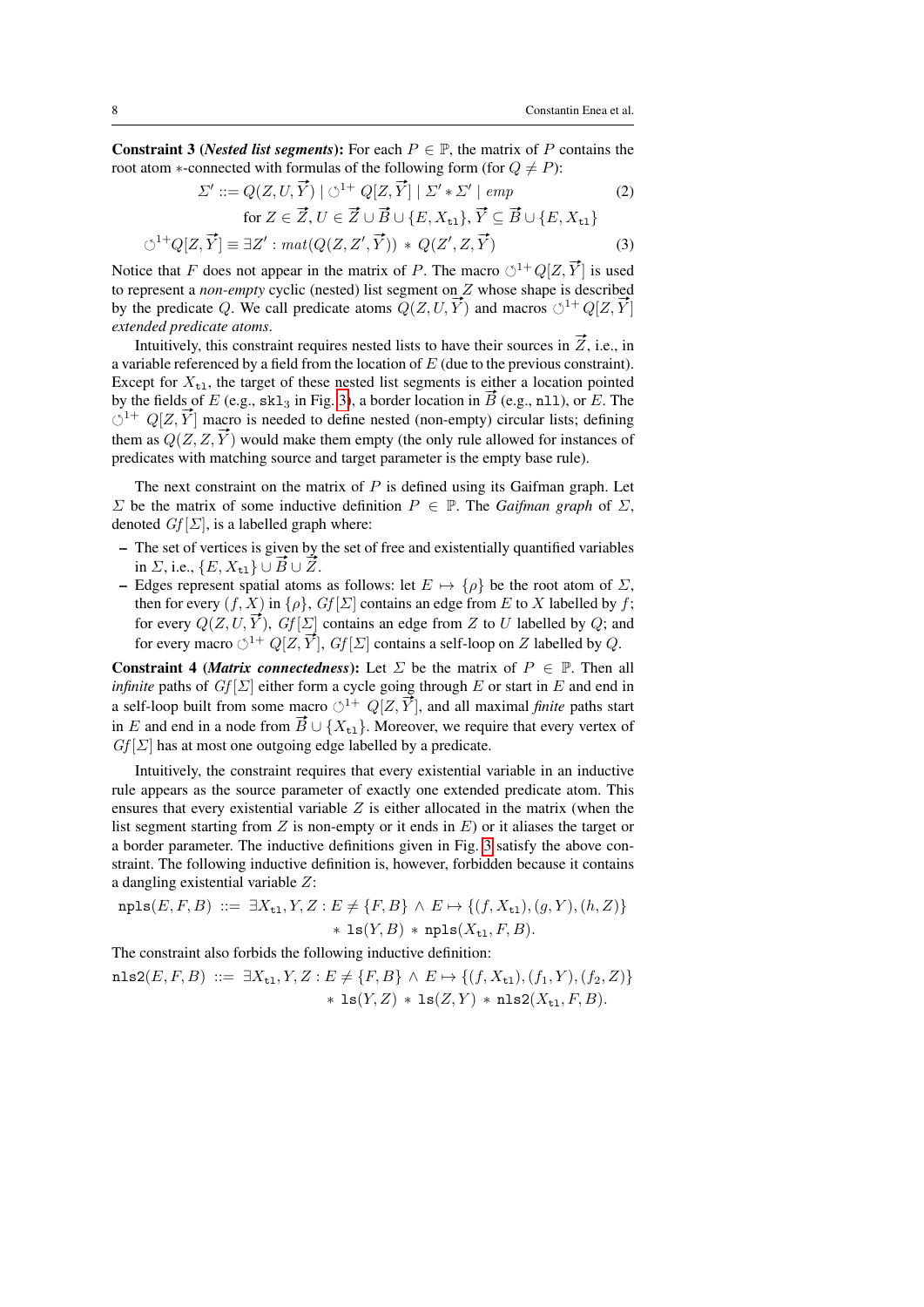This is because the Gaifman graph of its matrix contains a loop which is not a selfloop—it traverses the inner vertices represented by variables Y and Z. Such loops are forbidden because they may produce dangling variables when the list segments composing the loop are all empty. Dangling variables are problematic because they may be aliased with any variable occurring outside the occurrence of a predicate, which is difficult to encode in our procedure.

The following inductive definition satisfies the matrix constraint because the list segment from  $Z$  is a self-loop:

$$
\begin{aligned} \mathtt{nlls}(E, F, B) &::= \exists X_{\mathtt{tl}}, Y, Z : E \neq \{F, B\} \land E \mapsto \{(f, X_{\mathtt{tl}}), (f_1, Y), (f_2, Z)\} \\ &\quad * \mathtt{ls}(Y, Z) * \circlearrowleft^{1+} \mathtt{ls}[Z] * \mathtt{nlls}(X_{\mathtt{tl}}, F, B). \end{aligned}
$$

Finally, the following restrictions limit the use of predicate atoms and fields in inductive definitions of  $\mathbb{P}$ . For this, we define the relation  $\prec_{\mathbb{P}}$  on  $\mathbb{P}$  by  $P_1 \prec_{\mathbb{P}} P_2$ iff  $P_2$  appears in the matrix of  $P_1$ . For example, if  $\mathbb{P} = \{ \text{skl}_1, \text{skl}_2, \text{skl}_3 \}$ , then skl<sub>3</sub>  $\prec_{\mathbb{P}}$  skl<sub>2</sub>  $\prec_{\mathbb{P}}$  skl<sub>1</sub>  $\land$  skl<sub>3</sub>  $\prec_{\mathbb{P}}^*$  skl<sub>1</sub>. Here,  $\prec_{\mathbb{P}}^*$  is the reflexive and transitive closure of  $\prec_{\mathbb{P}}$ .

**Constraint 5** (*No mutual recursion*): Given a set of inductive definitions  $\mathbb{P}, \prec_{\mathbb{P}}^*$  is a partial order.

Let  $\mathbb{F}_{\mapsto}(P)$  denote the set of fields occurring in  $root(P)$ . For example, in the inductive definitions in Fig. [3,](#page-6-0) it holds that  $\mathbb{F}_{\mapsto}(\texttt{nll}) = \{s, h\}$  and  $\mathbb{F}_{\mapsto}(\texttt{skl}_3) =$  $\mathbb{F}_{\mapsto}(\text{skl}_1) = \{f_3, f_2, f_1\}.$  Also, let  $\mathbb{F}_{\mapsto}^*(P)$  denote the union of  $\mathbb{F}_{\mapsto}(P')$  for all  $P \prec_{\mathbb{P}}^* P'.$  For example,  $\mathbb{F}_{\mapsto}^*(\texttt{nll}) = \{s, h, f\}.$ 

**Constraint 6 (***No shared fields***):** For any two predicates  $P_1$  and  $P_2$  that are incomparable wrt  $\prec_{\mathbb{P}}^*$ , it holds that  $\mathbb{F}_{\mapsto}(P_1) \cap \mathbb{F}_{\mapsto}(P_2) = \emptyset$ .

Therefore, we forbid predicates named differently but having exactly the same set of models. Moreover, we require the existence of a total ordering on fields, denoted  $\prec_{\mathbb{F}}$ , which complies with the inductive definition of predicates in  $\mathbb{P}$ . Intuitively,  $\prec_{\mathbb{F}}$ shall reflect the order in which the unfolding of the inductive definition of  $P$  is done. Therefore, fields used in the root atom  $E \mapsto {\rho}$  of the matrix of P are ordered before fields of any other predicate called by P. Fields appearing in  $\rho$  and going "one-step forward" (i.e. occurring in a pair  $(f, X_{t_1})$ ) are ordered before fields leading to "inner" lorward (i.e. occurring in a pair (f,  $\Lambda_{t,1}$ ) are ordered before fields reading to their<br>locations (i.e. occurring in a pair (f, Z) with  $Z \in \mathbb{Z}$ ), which are ordered before fields focations (i.e. occurring in a pair  $(f, Z)$  with  $Z \in Z$ ), which are ordered before fields going to the border parameters (i.e. occurring in a pair  $(f, B)$  with  $B \in \vec{B}$ ). We note that null is considered a constant, not a border variable.

Formally, for a predicate  $P$  defined by an inductive rule as in Equation [\(1\)](#page-5-2) (pg. [6\)](#page-5-2), we partition  $\mathbb{F}_{\mapsto}(P)$  in four sub-sets: (a)  $\mathbb{F}_{\mapsto X_{\text{t}}}(P)$  is the set of fields f occurring in a pair  $(f, X_{t_1})$  of  $\rho$ , (b)  $\mathbb{F}_{\mapsto \mathbf{Z}}(P)$  is the set of fields f occurring in a pair  $(f, Z)$ with  $Z \in \overline{Z}$ , (c)  $\mathbb{F}_{\mapsto B}(P)$  is the set of fields f occurring in a pair  $(f, X)$  with  $X \in$  $\overrightarrow{B} \setminus \{\text{null}\},\$  and (d)  $\mathbb{F}_{\mapsto \text{null}}(P)$  is the set of fields f occurring in a pair  $(f, \text{null})$ .

**Constraint 7 (***Total ordered fields***):** There exists a total order  $\prec_{\mathbb{F}}$  on  $\mathbb{F}$  such that for all  $P, P_1$ , and  $P_2$  in  $\mathbb{P}$ :

 $\forall f_1 \in \mathbb{F}_{\mapsto X_{t_1}}(P), \forall f_2 \in \mathbb{F}_{\mapsto \mathbf{Z}}(P), \forall f_3 \in \mathbb{F}_{\mapsto \mathbf{B}}(P) : f_1 \prec_{\mathbb{F}} f_2 \prec_{\mathbb{F}} f_3 \text{ and }$  (4)

$$
(f_1 \in \mathbb{F}_{\mapsto}(P_1) \land f_2 \in \mathbb{F}_{\mapsto}(P_2) \land f_1 \neq f_2 \land P_1 \prec_{\mathbb{P}} P_2) \Rightarrow f_1 \prec_{\mathbb{F}} f_2. \quad (5)
$$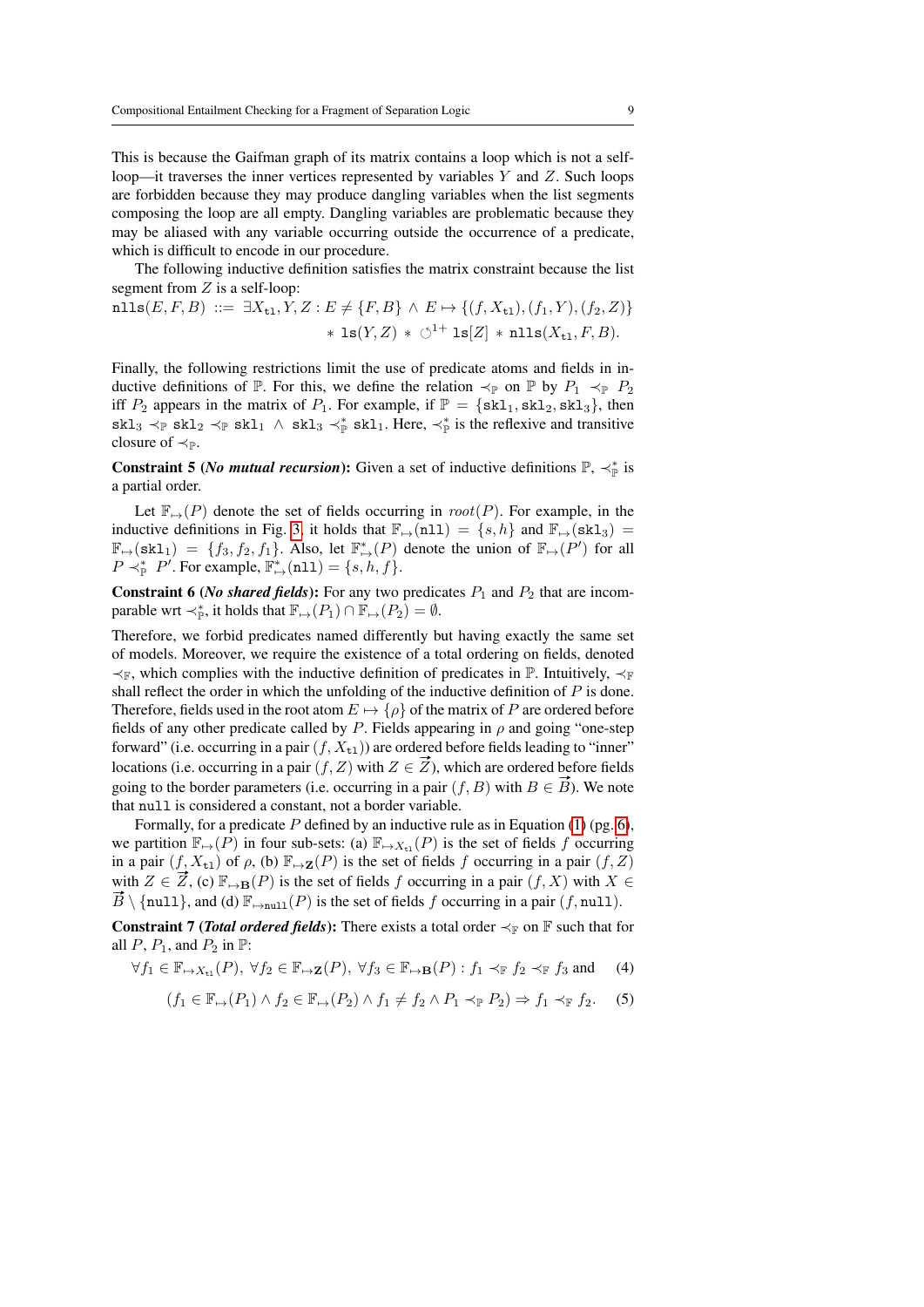For instance, if  $\mathbb{P} = \{\text{n11}, \text{ls}\}\$  or  $\mathbb{P} = \{\text{n1cl}, \text{ls}\}\$ , then  $s \prec_{\mathbb{F}} h \prec_{\mathbb{F}} f$  satisfies the constrains above. Also, if  $\mathbb{P} = \{ \text{skl}_2, \text{skl}_1 \}$ , then both  $f_2 \prec_{\mathbb{F}} f_1 \prec_{\mathbb{F}} f_3$  and  $f_3 \prec_F f_2 \prec_F f_1$  are correct total orderings of fields. Only the last one, however, complies with the constraint above for  $\mathbb{P} = \{ \text{skl}_3, \text{skl}_2, \text{skl}_1 \}$ . So, fields in  $\mathbb{F}_{\text{+\text{null}}}(P)$ shared with another predicate  $Q$  are ordered to agree with the ordering of fields in  $Q$ ; in absence of any ordering constraint, they may be ordered by  $\prec_F$  in any possible way.

#### 2.4 Properties of Models for Predicate Atoms

The constraints on the inductive definitions, together with the basic syntax and semantics of the introduced SL fragment, including the restriction to well-formed models, induce some properties of the considered models of predicate atoms that are important for the soundness of our procedure. These properties are given in this section.

Some of the properties on well-formed models  $(S, H)$  of a predicate atom  $P(E, F, \overrightarrow{B})$  are expressed using their representation as labelled directed graphs. The *heap graph* of a model  $(S, H)$  has as vertices the locations in  $ldom(H) \cup img(H)$ ; these locations are labelled by sets of program and logic variables using  $S^{-1}$ . The heap graph edges are labelled by fields such that  $(\ell, f, \ell')$  is an edge iff  $H(\ell, f) = \ell'.$ 

<span id="page-9-1"></span>**Property 1 (***Reachability from root***):** Any location  $\ell$  in  $(S, H)$  is reachable from the location  $S(E)$ .

*Proof* Constraints 1 and 2 ensure there is a path from the source to the target of a predicate edge and Constraint 4 ensures connectedness of the predicate's matrix.  $\Box$ 

<span id="page-9-2"></span>**Property 2** (*No inner dangling*): Any maximal path of  $(S, H)$  starting in  $S(E)$  is either cyclic or ends in a location labelled by a variable in  $\{F\} \cup \vec{B}$ . Therefore, only locations labelled by  $\{F\} \cup \vec{B}$  are dangling.

*Proof* Follows from Property [1](#page-9-1) and Constraint 4.

The next property is a consequence of the semantics of formulas—in particular, the restriction to well-formed models of predicate atoms.

**Property 3 (***Precise assertions*): For any model  $(S, H)$  of a formula  $\varphi$  including some predicate atom  $P(E, F, B)$ , there exists at most one well-formed sub-model Some predicate atom  $F(E, F, B)$ , there exists at the  $(S', H')$  of  $(S, H)$  such that  $(S', H') \models P(E, F, \vec{B})$ .

*Proof* By contradiction. Suppose  $(S', H')$  is the smallest well-formed sub-model (there is at most one due to determinism of heaps) of  $(S, H)$  such that  $(S', H') \models$ There is at most one due to determinism of heaps) or  $(S, H)$  such that  $(S', H') \models P(E, F, \overline{B})$  and that there exists another well-formed sub-model  $(S'', H'')$  such that  $(S', H'') \models P(E, F, \overrightarrow{B})$  and  $(S', H')$  is a proper sub-model of  $(S'', H'')$ . It follows that  $(S'', H'')$  contains an allocated location  $\ell$  that is not in  $(S', H')$ . From Prop-erty [1,](#page-9-1) it follows that  $\ell$  is reachable from  $S(E)$ , and from the fact that heaps are deterministic, we know that there is an allocated location  $\ell'$  in  $(S'', H'')$  such that it is a dangling node of  $(S', H')$ , and  $\ell$  is reachable from  $\ell'$ . From Property [2,](#page-9-2) it follows that  $\ell' \in S^{-1}(\{F\} \cup \overrightarrow{B})$ . Therefore,  $(S'', H'')$  allocates a node from  $\{F\} \cup \overrightarrow{B}$ , so it is not a well-formed model of  $P(E, F, \vec{B})$ , which is a contradiction.

<span id="page-9-0"></span>Constraints 2–4 imply that inductive definitions are *compositional*: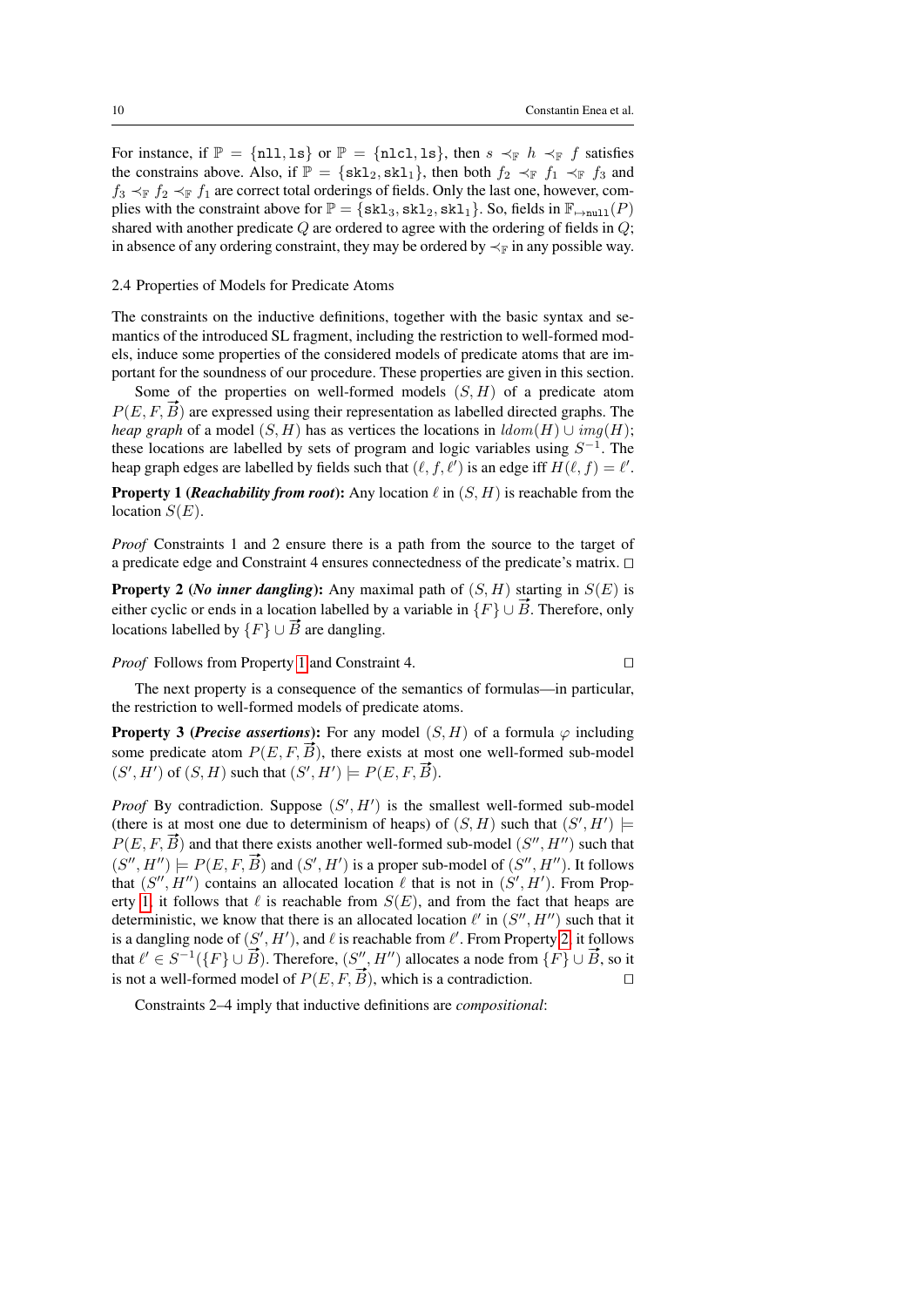**Property 4 (***Compositional List Segments*): For any  $P \in \mathbb{P}$  and any model  $(S, H)$ such that  $(S, H) \models P(E, F, \vec{B}) * P(F, G, \vec{B})$  and G is not allocated in  $(S, H)$ , it holds that  $(S, H) \models P(E, G, \vec{B}).$ 

*Proof* By induction on the length of the left-hand side occurrence of P. For the base rule  $E = F$ , a model  $(S_1, H_1) \models E = F \wedge \text{emp} * P(F, G, \overline{B})$  is also a model of  $P(E, G, \vec{B})$ . For the inductive rule, assume that if  $(S_2, H_2) \models$  $P(X_{t_1}, F, \vec{B}) * P(F, G, \vec{B})$  and  $(S_2, H_2)$  does not allocate G, then it holds that  $(S_2, H_2) \models P(X_{t_1}, G, \vec{B})$ . Let us consider  $P(E, F, \vec{B}) * P(F, G, \vec{B})$  such that if we once unfold  $P(E, F, \vec{B})$ , we obtain  $\psi$  ::=  $\exists X_{t1}, \vec{Z} \cdot E \neq \{F\} \cup \vec{B} \wedge$  $mat(P) * P(X_{t1}, F, \vec{B}) * P(F, G, \vec{B})$ . Suppose  $(S, H)$  is a model of  $\psi$  that does not  $\lim_{\alpha \to \infty} \frac{d}{dx} \left( \sum_{i=1}^{n} F(x_i, b) * F(x_i, b) \right)$ . Suppose  $(\beta, H)$  is a model of  $\psi$  that does not allocate G. Due to the induction hypothesis, we infer that  $(S, H) \models \exists X_{\tau}$ ,  $\overline{Z}$ .  $E \neq$ anocate G. Due to the mutution hypothesis, we find  $(S, H) \models \exists X_{t1}, Z : E \neq$ <br>{G}  $\cup \vec{B} \wedge mat(P) * P(X_{t1}, G, \vec{B})$ . From the inductive rule for P, it follows that  $\{G_f \cup B \land \textit{mat}(F) * F(\Lambda_{t1}, G, D)$ . From the mateuve rule for F, it follows that  $(S, H) \models P(E, G, \overrightarrow{B}).$ 

The key for the encoding of SL formulas entailing predicate atoms  $P(E, F, \vec{B})$ as trees (see Section [6\)](#page-17-0) is given by the following properties. We call a path simple if it does not pass through the same node repeatedly.

<span id="page-10-2"></span>**Property 5 (***Joining paths*): Let  $(S, H)$  be a well-formed model of  $P(E, F, \overrightarrow{B})$  and  $\ell$ be an allocated location in  $(S, H)$  with multiple incoming edges such that  $\ell \neq S(E)$ . Then there is a unique edge  $\ell' \stackrel{f}{\to} \ell$  with f minimal wrt  $\prec_{\mathbb{F}}$ . Moreover, the other incoming edges are last edges of simple paths starting from  $\ell'$  or  $\ell$ .

*Proof* Constraints 1 and 3 imply that there are two cases: (a)  $\ell$  corresponds to the first node of a predicate atom  $R(\ldots)$  (resp. a macro  $\circlearrowleft^{1+}R(\ldots)$ ) s.t.  $P \prec_{\mathbb{P}}^* R$ , or (b)  $\ell$  is an internal (i.e. not the first) node of  $R(\ldots)$  (resp.  $\circlearrowleft^{1+}R(\ldots)$ ) or  $P(E, F, \vec{B})$ .

The final (i.e. not the first) node of  $R(\ldots)$  (resp.  $\bigcirc$   $R(\ldots)$ ) of  $P(E, F, D)$ .<br>Case (a): From Constraint 1,  $\ell$  corresponds to some variable  $Z \in \overrightarrow{Z}$  from the non-empty rule of a predicate T s.t.  $P \prec_{\mathbb{P}}^* T \prec_{\mathbb{P}} R$ . Then, from Constraint 2, the root atom  $root(T)$  contains a pair  $(f, Z)$  s.t. f is, by Constraint 7, the least label of edges entering  $\ell$  (wrt  $\prec_{\mathbb{F}}$ ). Moreover, also by Constraint 7, there are no more fedges entering  $\ell$ . Hence, the source of  $root(T)$  plays the role of  $\ell'$ .

Case (b): From Constraints 2 and 7, there is a pair  $(f, X_{t_1})$  in  $root(R)$  or  $root(P)$ , respectively, such that f is smaller (wrt  $\prec_F$ ) than any other edge entering  $\ell$  (which respectively, such that *f* is smaller (wrt  $\prec_F$ ) than any other edge entering *l* (which may be, e.g., edges in nested list segments from some  $\vec{Z}$  variables). Hence,  $\ell'$  is the predecessor of  $\ell$  according to f.

The last sentence of the property follows from Constraints 3 and 4, in particular from requirements on the use of inductive predicates and the macro  $\circlearrowleft^{1+}Q[Z,\vec{Y}]$ , respectively, in the matrix of an inductive rule.  $\Box$ 

<span id="page-10-3"></span><span id="page-10-1"></span><span id="page-10-0"></span>A corollary of the previous property is that for any allocated location  $\ell$  with several incoming edges, there exist paths  $\sigma$ ,  $\sigma'$ , a location  $\ell'$  that is not an internal location of  $\sigma'$ , and an edge label f such that the following holds:  $S(E) \stackrel{\sigma}{\leadsto} \ell' \stackrel{f}{\to} \ell$  and either (i)  $S(E) \stackrel{\sigma}{\leadsto} \ell' \stackrel{\sigma'}{\leadsto} \ell$ , or (ii)  $S(E) \stackrel{\sigma}{\leadsto} \ell' \stackrel{f}{\leadsto} \ell \stackrel{\sigma'}{\leadsto} \ell$ . Then, given  $\sigma\sigma'$  (resp.  $\sigma f \sigma'$ ) and f, we can unambiguously determine  $\sigma f$ . In particular, for [\(i\)](#page-10-0), we can obtain  $\sigma f$ by traversing  $(S, H)$  from  $\ell$  backwards along  $\sigma \sigma'$  up to the first node (in fact,  $\ell'$ ) that defines an  $f$  edge to a non-null location. Similarly for [\(ii\)](#page-10-1). This property is important for the selection of aliasing relations in encoding graphs as trees in Section [6.](#page-17-0)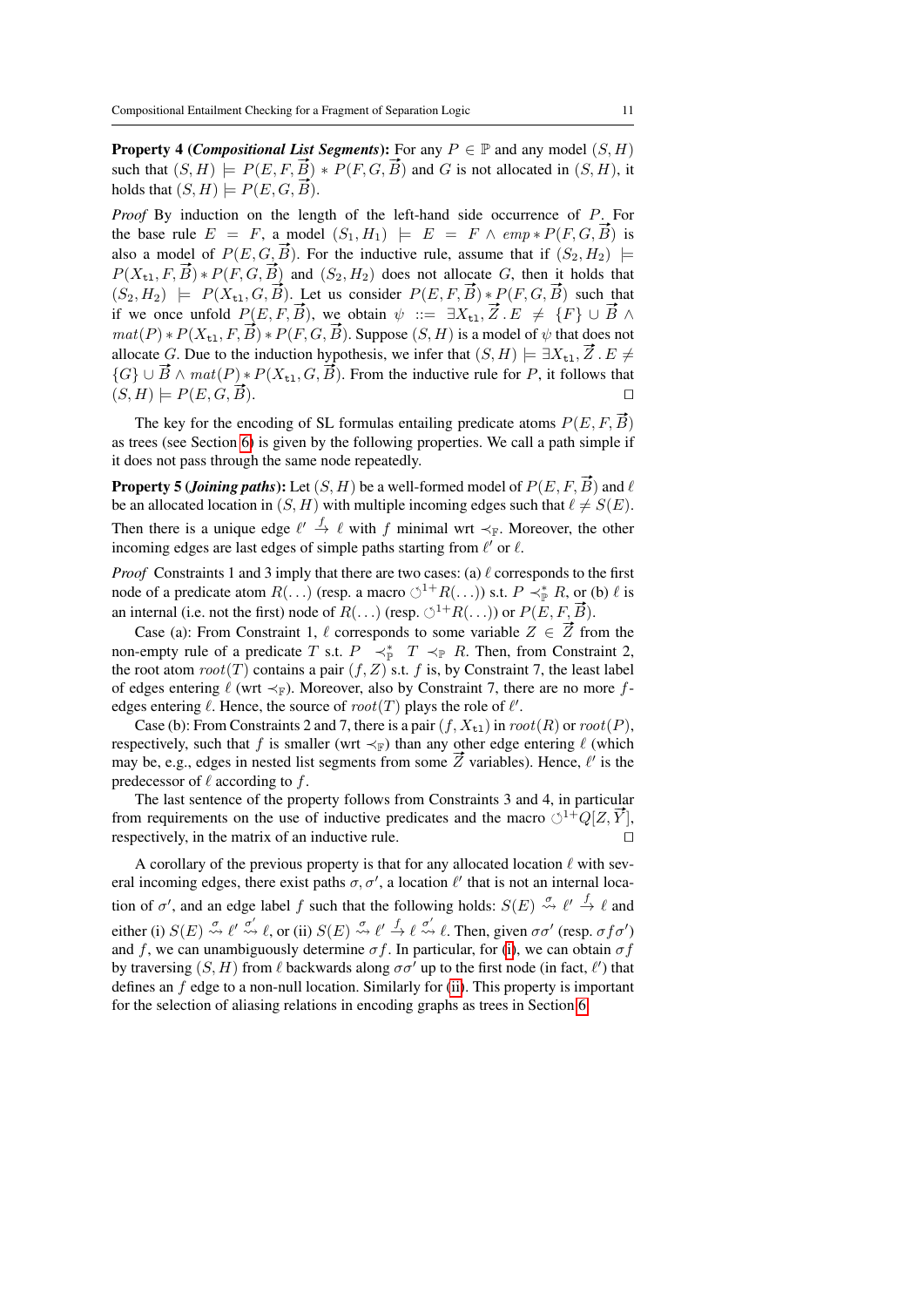**Property 6 (***Minimal path***):** For any allocated location  $\ell$  in  $(S, H)$ , there is a path  $\sigma_{min}$  in its heap graph from  $S(E)$  to  $\ell$  such that for any edge  $\ell_i \stackrel{f_i}{\to} \ell_{i+1}$  in  $\sigma_{min}$ , the label  $f_i$  is the least (wrt  $\prec_{\mathbb{F}}$ ) label among labels of edges entering  $\ell_{i+1}$ .

*Proof* Follows from Properties [1](#page-9-1) and [5.](#page-10-2)

Due to this property, removing edges entering a node that are not labelled by the minimal field keeps the model connected, so we can represent it using a tree.

#### 3 Compositional Entailment Checking

We now provide our procedure for reducing the problem of checking validity of entailment between two formulas to the problem of checking validity of entailment between a formula and an atom. In particular, we consider the problem of deciding validity of entailments  $\varphi_1 \Rightarrow \varphi_2$  where  $\varphi_2$  is free of quantifiers and  $free(\varphi_2) \subseteq free(\varphi_1)$ , which usually suffices for checking verification conditions in practice. We assume  $pv(\varphi_2) \subseteq pv(\varphi_1)$ ; otherwise, the entailment is trivially invalid.

The main steps of the reduction are given in Algorithm [1.](#page-11-0) The reduction starts by a normalisation step (described in Section [4\)](#page-14-0), which adds to each of the two formulas all (dis-)equalities implied by their spatial sub-formulas and removes all atoms  $P(E, F, B)$ representing *empty* list segments, i.e. those where  $E = F$  occurs in the pure part. The normalisation of a formula returns false iff the formula is unsatisfiable.

In the second step, the procedure tests entailment between the pure parts of the normalised formulas. This can be done using any decision procedure for quantifierfree formulas in the first-order theory with equality.

Next, for the spatial parts, the procedure uses the function select, described in Sect. [5,](#page-15-0) to build a mapping from spatial

1  $\varphi_1^n$ // normalisation  $2 \varphi_2^n \leftarrow \text{norm}(\varphi_2);$ 3 if  $\varphi_1^n = \text{false}$  then return true; 4 if  $\varphi_2^n$  = *false* then return false; // pure parts 5 if  $pure(\varphi_1^n) \nRightarrow pure(\varphi_2^n)$  then return false; // points-to atoms 6 for each *points-to atom*  $a_2$  *in*  $\varphi_2^n$  do  $\tau \quad | \quad \varphi_1^n[a_2] \leftarrow \mathtt{select}(\varphi_1^n,a_2);$ 8 **if**  $\varphi_1^n[a_2] \neq a_2$  **then return** false;  $\mathsf{9}\quad\Big|\quad \mathtt{mark}(\varphi_1^n[a_2]);$ // predicate atoms 10 for  $P_2 \leftarrow \max_{\prec}(\mathbb{P})$  downto  $\min_{\prec}(\mathbb{P})$  do 10 **101**  $P_2 \leftarrow \max_{\prec} (\mathbb{F})$  **downto**  $\min_{\prec} (\mathbb{F})$  **d**<br>
11 **foreach**  $a_2 = P_2(E, F, \vec{B})$  *in*  $\varphi_2^n$  *s.t.*  $pure(\varphi_1^n) \not\Rightarrow E = F$  do  $\quad \texttt{12} \quad | \quad \varphi_1^n[a_2] \leftarrow \texttt{select}(\varphi_1^n,a_2);$ 13 **if**  $\varphi_1^n[a_2] \not\Rightarrow_{sh} a_2$  **then return** false; 14 |  $\texttt{mark}(\varphi_1^n[a_2]);$ 15 **return** isMarked $(\varphi_1^n)$ ;

Algorithm 1: Compositional entailment checking of  $\varphi_1 \Rightarrow \varphi_2$  for  $\prec$  being any total

order compatible with  $\prec^*_{\mathbb{P}}$ 

<span id="page-11-0"></span>atoms of  $\varphi_2^n$  to sub-formulas of  $\varphi_1^n$ . The sub-formula of  $\varphi_1^n$  to which an atom  $a_2$ of  $\varphi_2^n$  is mapped in this way is denoted as  $\varphi_1^n[a_2]$ . The mapping is built by first enumerating the points-to atoms of  $\varphi_2^n$  and only then by enumerating its predicate atoms, in a decreasing order wrt  $\prec_{\mathbb{P}}^*$ . The decreasing order is important for the completeness of the procedure (see Section [9\)](#page-28-0). Intuitively, the formula  $\varphi_1^n[a_2]$  associated to an atom  $a_2$  of  $\varphi_2^n$  describes the region of a heap modelled by  $\varphi_1^n$  that should satisfy  $a_2$ .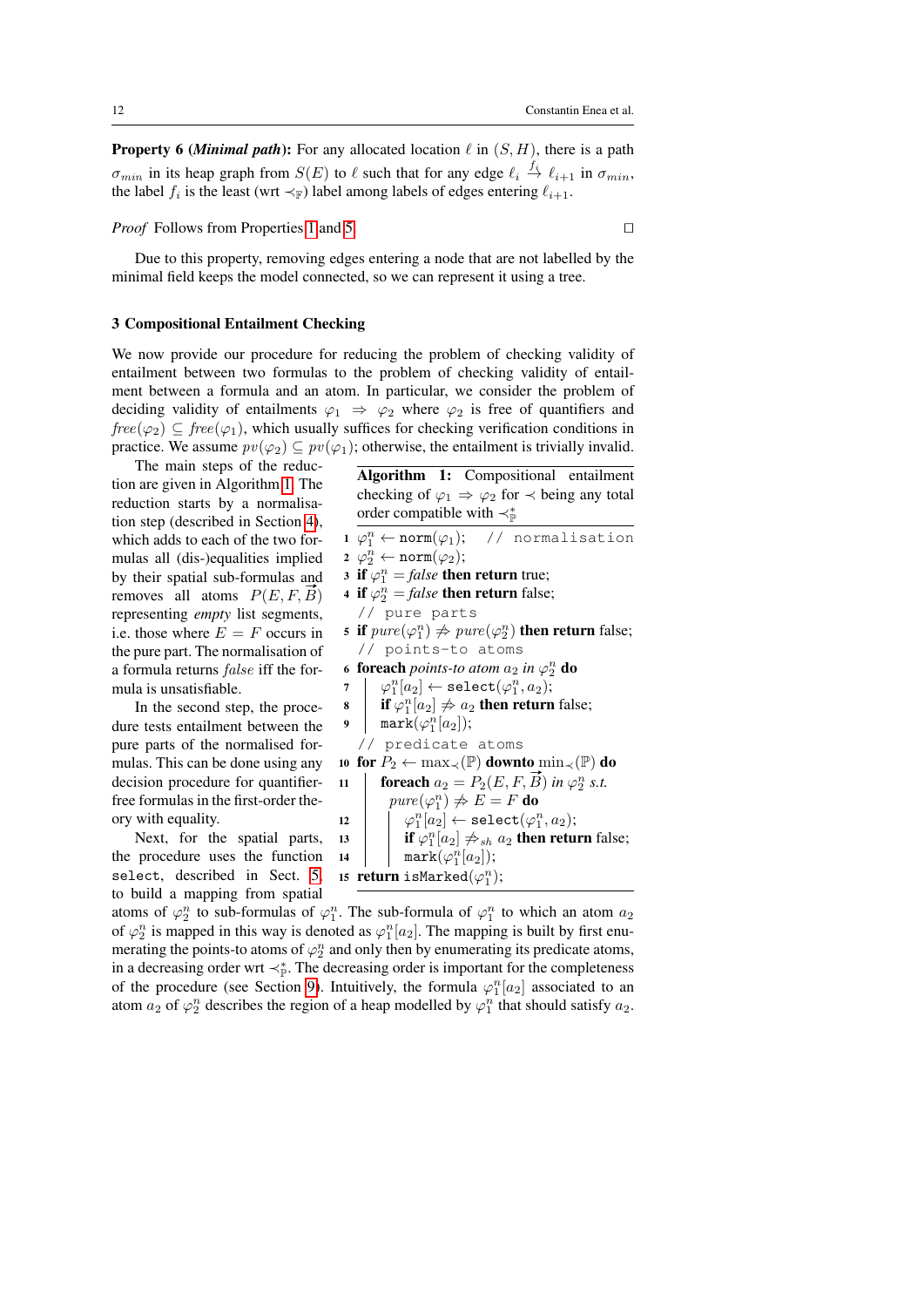The construction of  $\varphi_1^n[a_2]$  may fail, implying that the entailment  $\varphi_1 \Rightarrow \varphi_2$  is not valid. In such a case, select returns emp, causing the algorithm to return false.

For predicate atoms  $a_2 = P_2(E, F, B)$ , handled in the second loop of the algorithm, select is called only if there exists a model of  $\varphi_1^n$  where the heap region that should satisfy  $a_2$  is non-empty, i.e.  $E = F$  does not occur in  $\varphi_1^n$ . In this case, select also checks that for any model of  $\varphi_1^n$ , the sub-heap corresponding to the atoms in  $\varphi_1^n[a_2]$  is well-formed wrt  $a_2$ . This check is needed since all heaps described by  $a_2$  are well-formed (see Section [2.2\)](#page-4-1).

Note that in the well-formedness check above, one cannot speak about  $\varphi_1^n[a_2]$ alone. Indeed, without the rest of  $\varphi_1^n$ , the formula  $\varphi_1^n[a_2]$  may have models that are not well-formed wrt  $a_2$  even if the sub-heap corresponding to  $\varphi_1^n[a_2]$  is well-formed for any model of  $\varphi_1^n$ . For example, let  $\varphi_1^n = \text{ls}(x, y) * \text{ls}(y, z) * z \mapsto \{(f, t)\},\$  $a_2 = \text{ls}(x, z)$ , and  $\varphi_1^n[a_2] = \text{ls}(x, y) * \text{ls}(y, z)$ . If we take models of  $\varphi_1^n$  only, the sub-heaps corresponding to  $\varphi_1^n[a_2]$  are all well-formed wrt  $a_2$ , i.e. they do not allocate the location bound to z. The formula  $\varphi_1^n[a_2]$  alone has, however, lasso-shaped models where the location bound to  $z$  is allocated on the path between  $x$  and  $y$ .

Once  $\varphi_1^n[a_2]$  is obtained, one needs to check that all sub-heaps modelled by  $\varphi_1^n[a_2]$  are also models of  $a_2$ . For points-to atoms  $a_2$ , this boils down to a syntactic identity (modulo some renaming given by the equalities in the pure part of  $\varphi_1^n$ ). For predicate atoms  $a_2$ , a special entailment operator  $\Rightarrow_{sh}$  is used. We cannot use the usual entailment  $\Rightarrow$  since  $\varphi_1^n[a_2]$  may have models that are not sub-heaps of models of  $\varphi_1^n$  (as we have seen in the example above).

**Definition 1**  $\varphi_1^n[a_2] \Rightarrow_{sh} a_2$  iff all models of  $\varphi_1^n[a_2]$  that are well-formed wrt  $a_2$  are also models of  $a_2$ .

Given a formula  $\varphi$  and an atom  $P(E, F, \vec{B})$ , the entailment  $\varphi \Rightarrow_{sh} P(E, F, \vec{B})$ is checked as follows: (1)  $G[\varphi]$  is transformed into a *tree*  $\mathcal{T}[\varphi]$  by splitting nodes that have multiple incoming edges, (2) the inductive definition of  $P(E, F, \vec{B})$  is used to construct a TA  $A[P]$  such that  $T[\varphi]$  belongs to the language of  $A[P]$  only if  $\varphi \Rightarrow_{sh} P(E, F, \vec{B})$ . The transformation of graphs  $G[\varphi]$  into trees  $\mathcal{T}[\varphi]$  is presented in Section [6](#page-17-0) while the construction of the TA  $A[P]$  is introduced in Section [7.](#page-20-0)

If there exists an atom  $a_2$  of  $\varphi_2^n$  that is not entailed by the associated sub-formula, then  $\varphi_1 \Rightarrow \varphi_2$  is not valid. By the semantics of the separating conjunction, the subformulas of  $\varphi_1^n$  associated with two different atoms of  $\varphi_2^n$  must not share spatial atoms. In order to avoid such a scenario, the spatial atoms obtained from each application of select are marked by the algorithm and cannot be reused in the future. If all entailments between formulas and atoms are valid, then  $\varphi_1 \Rightarrow \varphi_2$  holds provided that all spatial atoms of  $\varphi_1^n$  are marked (which is tested by isMarked).

*Graph representations.* Some of the sub-procedures mentioned above work on a graph representation of the input formulas, called *SL graphs* (which are different from the Gaifman graphs of matrices of inductive definitions).

**Definition 2** (SL graph) Given a formula  $\varphi$ , its SL graph, denoted by  $G[\varphi]$ , is a directed labelled graph where:

 $-$  Each node *n* represents an equivalence class over the set of variables, i.e., it represents a maximal set of variables equal wrt the pure part of  $\varphi$ , and it is labelled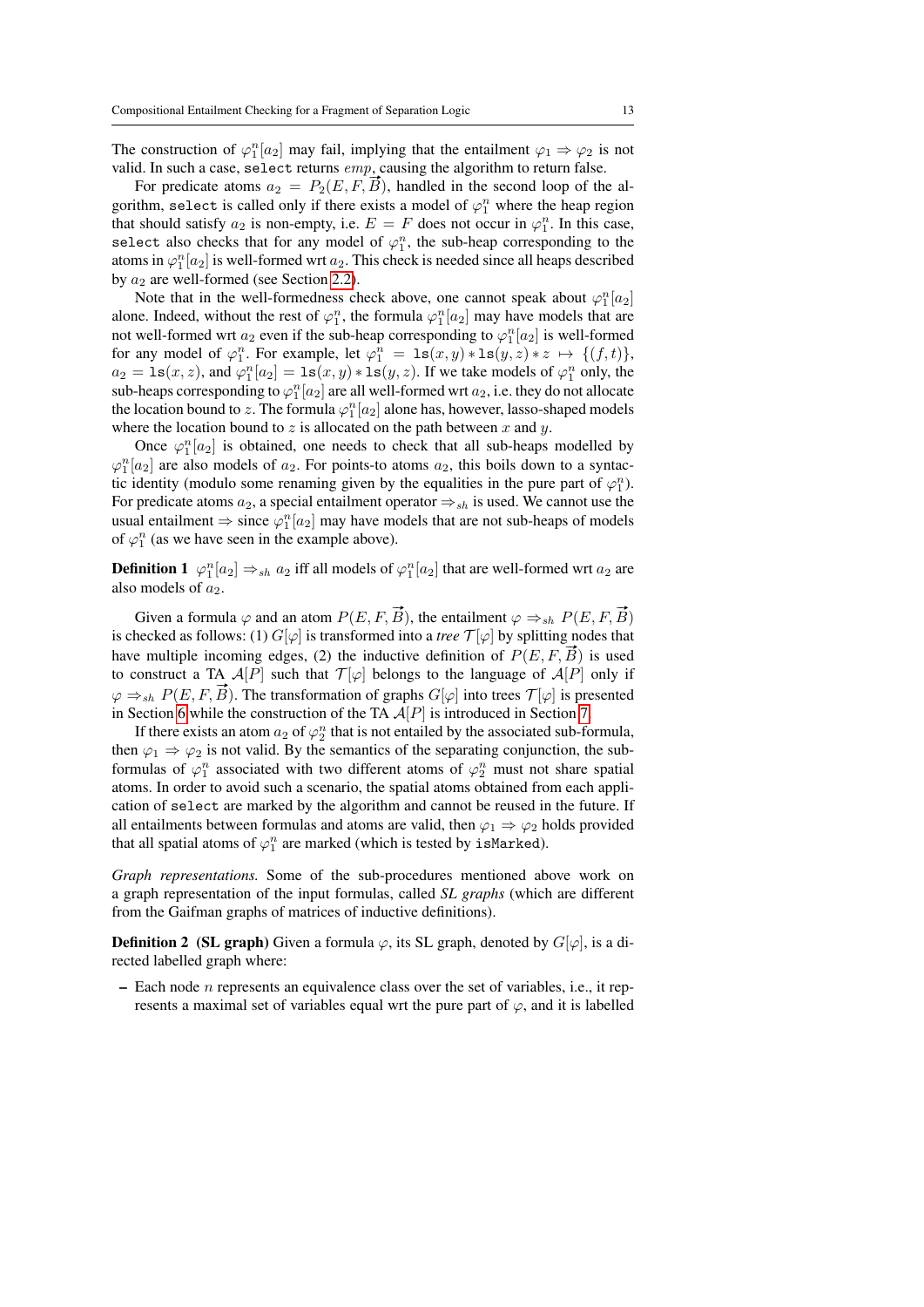by the set of variables  $Var(n)$  it represents. For every variable E, we then use Node(E) to denote the node n such that  $E \in \text{Var}(n)$ .

 $-$  The following edges can appear: (1) Undirected *disequality edges* from Node(E) to Node(F) encoding disequalities  $E \neq F$ . (2) Directed *points-to edges* from Node $(E)$  to Node $(E_i)$  labelled by  $f_i$  that encode spatial atoms  $E \mapsto$  $\{(f_1, E_1), \ldots, (f_n, E_n)\}\)$ , for  $1 \leq i \leq n$ . (3) Directed *predicate edges* from  $\{ (f_1, E_1), \ldots, (f_n, E_n) \}$ , for  $1 \leq i \leq n$ . (5) Directed predicate eages is<br>Node(E) to Node(F) labelled by  $P(\vec{B})$  encoding spatial atoms  $P(E, F, \vec{B})$ .

For simplicity, we confuse a formula  $\varphi$  with its graph representation  $G[\varphi]$ .

*Running example.* Below, we use as a running example the entailment  $\psi_1 \Rightarrow \psi_2$ between the following formulas:

$$
\psi_1 \equiv \exists Y_1, Y_2, Y_3, Y_4, Z_1, Z_2, Z_3 : x \neq z \land Z_2 \neq z \land x \mapsto \{(s, Z_2), (h, Z_1)\} *
$$
  
\n
$$
Z_2 \mapsto \{(s, y), (h, Z_3)\} * \mathbf{ls}(Z_1, z) * \mathbf{ls}(Z_3, z) * \mathbf{ls}(y, Y_1) * \qquad (6)
$$
  
\n
$$
skl_2(y, Y_3) * \mathbf{ls}(Y_1, Y_2) * Y_3 \mapsto \{(f_2, t), (f_1, Y_4)\} * t \mapsto \{(s, Y_2)\} *
$$
  
\n
$$
Y_4 \mapsto \{(f_2, \text{null}), (f_1, t)\}
$$
  
\n
$$
\psi_2 \equiv y \neq t \land \text{null}(x, y, z) * \mathbf{skl}_2(y, t) * t \mapsto \{(s, y)\}
$$

The graph representations of these formulas are shown in Fig.  $4(a)$  and  $(b)^1$  $(b)^1$ .

The formula  $\psi_1$  specifies a heap including a cell whose location is referenced by the (program) variable  $x$  and whose fields s and h point to locations  $Z_2$ and  $Z_1$  (atom  $x \mapsto \{(s, Z_2), (h, Z_1)\}.$ The list cell at location  $Z_2$  contains a field s referencing the location stored in the program variable  $y$ , and a field  $h$ referencing the location of  $Z_3$ . The nodes  $Z_1$  and  $Z_3$  are initial nodes of two disjoint singly linked list segments ending in the location z (atoms  $ls(Z_1, z)$ and  $ls(Z_3, z)$ ). The node y is the beginning of a singly linked list segment ending in the location of  $Y_1$  (atom  $ls(y, Y_1)$ ) and a skip list segment ending in the location of  $Y_3$  (atom  $\text{skl}_2(y, Y_3)$ ). The heap between  $Y_3$  and t is a fragment of a twolevel skip list with a single element on the ground level. Moreover, the variable  $t$  references a cell with the field s pointing to

<span id="page-13-2"></span>

the location of the end of the list segment starting from  $Y_1$ . The only explicit nonaliasing constraint on program variables is  $x \neq z$ .

<span id="page-13-0"></span>test  $\psi_1 \implies \psi_2$ .

<span id="page-13-1"></span><sup>1</sup> Points-to edges are depicted as simple lines, predicate edges as double lines, and disequality edges as dotted lines. For readability, we omit some of the labelling with existentially-quantified variables and some of the disequality edges in the normalised graphs.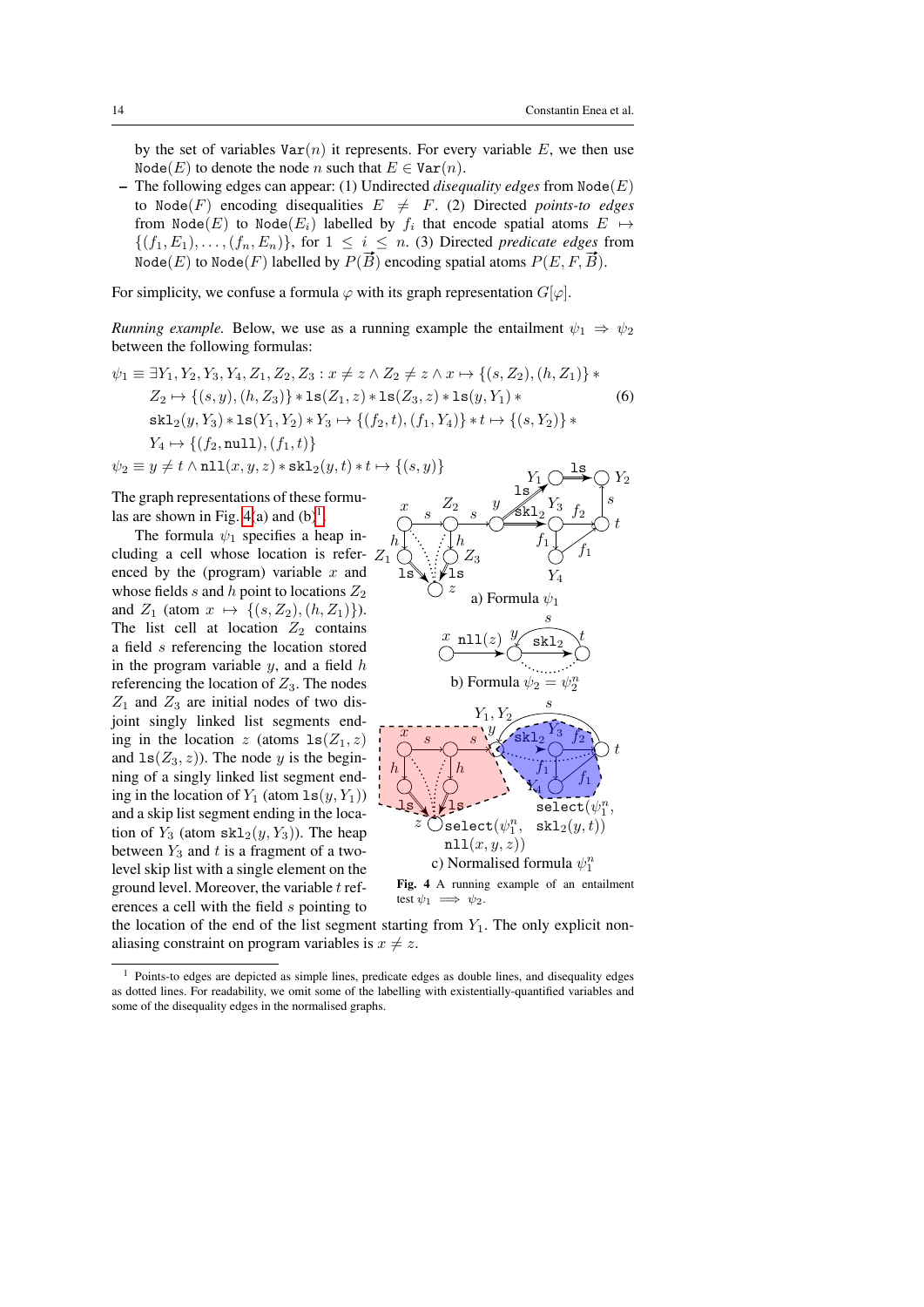$$
F_{\Pi} ::= \bigwedge_{E=F \in \Pi} [E = F] \land \bigwedge_{E \neq F \in \Pi} \neg [E = F] \qquad F_* ::= \bigwedge_{E, F \text{ variables in } \varphi, \ a \neq a' \text{ atoms in } \Sigma} ([E = F] \land [E, a]) \Rightarrow \neg [F, a']
$$

$$
F_{\Sigma} ::= \bigwedge_{a=E \mapsto \{\rho\} \in \Sigma} [E, a] \land \bigwedge_{a=P(E, F, \vec{B}) \in \Sigma} ([E, a] \oplus [E = F]) \land ([E, a] \Rightarrow \bigwedge_{B \in \vec{B}} \neg [E = B])
$$
  

$$
F_{\equiv} ::= \bigwedge ([E_1 = E_1] \land ([E_1 = E_2] \Leftrightarrow [E_2 = E_1]) \land ([E_1 = E_2] \land [E_2 = E_3]) \Rightarrow [E_1 = E_3])
$$

 $E_1, E_2, E_3$  variables in  $\varphi$ 

<span id="page-14-1"></span>Fig. 5 Definition of the components of BoolAbs[ $\varphi$ ] with  $\oplus$  denoting xor

The formula  $\psi_2$  specifies a heap with a nested list segment between locations x and y where all nested list segments end in z (atom  $n\text{1}(x, y, z)$ ) and a skip list segment between locations  $y$  and  $t$ . It also requires  $y$  and  $t$  be not aliased.

#### <span id="page-14-0"></span>4 Normalisation

Given a formula  $\varphi$ , the normalisation procedure norm computes a new formula  $\varphi'$  that contains all (dis-)equalities among the variables of  $\varphi$  that are implied by the existing ones in  $\varphi$  and the semantics of separating conjunction. This process may discover that  $\varphi$  contains contradictory constraints, i.e., it is unsatisfiable. To infer the implicit (dis-)equalities in a formula, we adapt the Boolean abstraction proposed in [\[9\]](#page-31-9) for the fragment considered in this paper.

**Definition 3** (Boolean abstraction) Given a formula  $\varphi \triangleq \exists \vec{X} : \Pi \wedge \Sigma$ , we define the Boolean formula BoolAbs $[\varphi] ::= F_{\Pi} \wedge F_{\Sigma} \wedge F_{=} \wedge F_{*}$  where the components of BoolAbs[ $\varphi$ ] are defined in Fig. [5.](#page-14-1) The set  $BV(\varphi)$  of Boolean variables occurring in  $BV(\varphi)$  is defined as:

- $-[E = F] \in BV(\varphi)$  for every two variables E and F occurring in  $\varphi$ ,
- $[E, a] ∈ BV(φ)$  for every variable E and a spatial atom of the form  $a = E \mapsto {ρ}$  or  $a = P(E, F, \vec{B})$  in  $φ$ .

Intuitively, the variable  $[E = F]$  denotes the equality between E and F, while  $[E, a]$ denotes the fact that the atom  $\alpha$  describes a heap where  $E$  is allocated. The components of BoolAbs[ $\varphi$ ], defined in Fig. [5,](#page-14-1) have the following meaning:  $F_{II}$  and  $F_{\Sigma}$ encode the atoms of  $\varphi$ ,  $F_$  encodes reflexivity, symmetry, and transitivity of equality, and  $F_*$  encodes the semantics of the separating conjunction.

<span id="page-14-2"></span>**Proposition 1** *Let*  $\varphi$  *be a formula. Then,* BoolAbs[ $\varphi$ ] *is equi-satisfiable with*  $\varphi$ *, and, for any variables* E *and* F *of*  $\varphi$ , BoolAbs $[\varphi] \Rightarrow [E = F]$  *(resp.* BoolAbs $[\varphi] \Rightarrow$  $\neg [E = F]$ *)* iff  $\varphi \Rightarrow E = F$  (resp.  $\varphi \Rightarrow E \neq F$ ).

For the formula  $\psi_1$  in our running example, i.e. Equation [\(6\)](#page-13-2), BoolAbs[ $\psi_1$ ] is a conjunction of several formulas including:

- 1.  $[y, \text{skl}_2(y, Y_3)] \oplus [y = Y_3]$ , which encodes the atom  $\text{skl}_2(y, Y_3)$ ,
- 2.  $[Y_3, Y_3 \mapsto \{(f_2, t), (f_1, Y_4)\}]$  and  $[t, t \mapsto \{(s, Y_2)\}]$ , encoding points-to atoms of  $\psi_1$ ,
- 3.  $([t = y] \wedge [t, t \mapsto \{(s, Y_2)\}]) \Rightarrow \neg [y, \text{skl}_2(y, Y_3)],$  which encodes the separating conjunction between  $t \mapsto \{(s, Y_2)\}\$ and skl $_2(y, Y_3)$ ,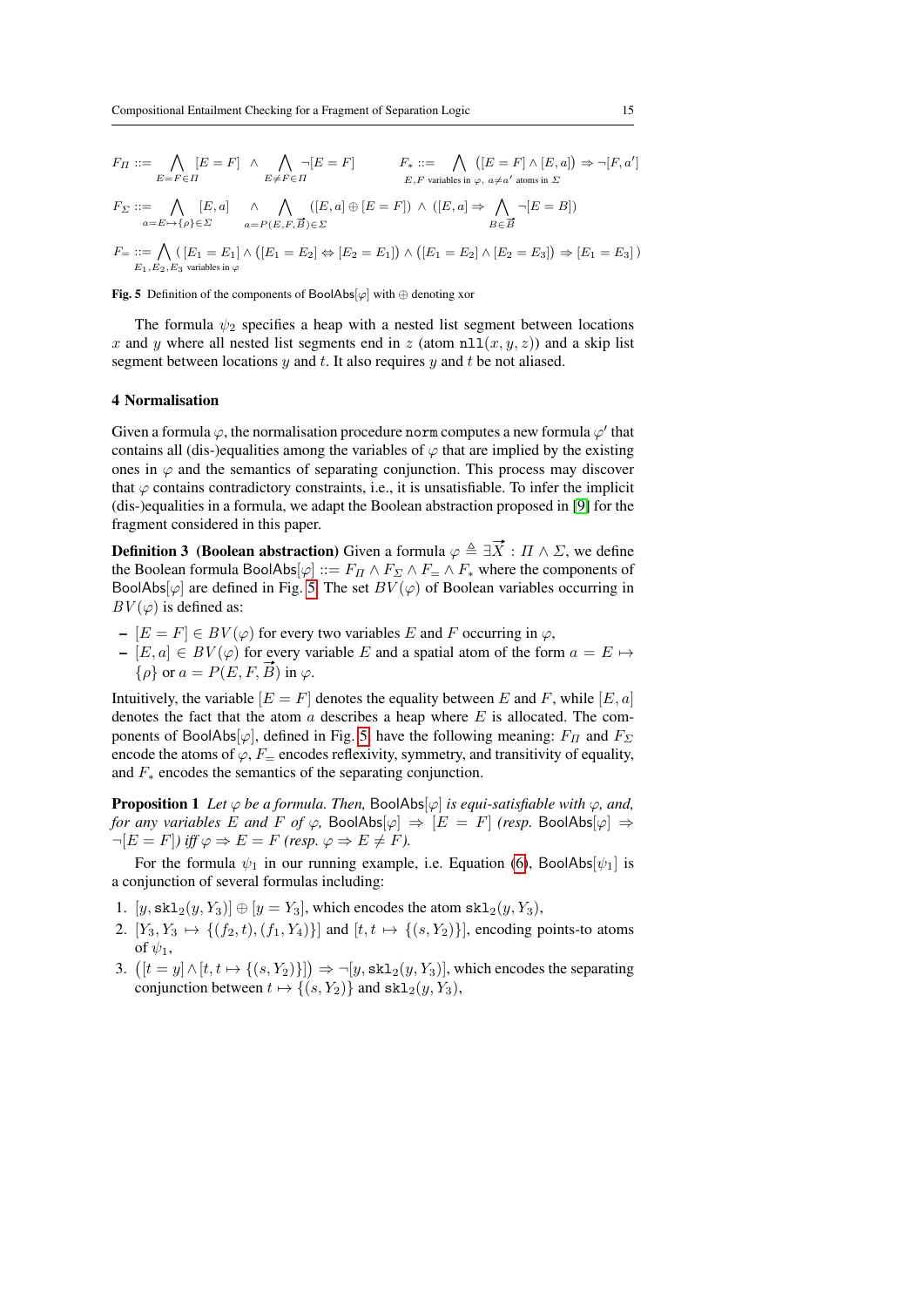4.  $([t = Y_3] \land [t, t \mapsto \{(s, Y_2)\}]) \Rightarrow \neg[Y_3, Y_3 \mapsto \{(f_2, t), (f_1, Y_4)\}],$  which encodes the separating conjunction between  $t \mapsto \{(s, Y_2)\}\$ and  $Y_3 \mapsto \{(f_2, t), (f_1, Y_4)\}.$ 

If BoolAbs $[\varphi]$  is unsatisfiable, norm $(\varphi)$  returns false. Otherwise, the output of norm( $\varphi$ ) is the formula  $\varphi'$  obtained from  $\varphi$  by (1) adding all (dis-)equalities  $E = F$ (resp.  $E \neq F$ ) such that  $[E = F]$  (resp.  $\neg [E = F]$ ) is implied by BoolAbs[ $\varphi$ ] and (2) removing all predicate atoms  $P(E, F, \vec{B})$  s.t.  $E = F$  occurs in the pure part.

For example, the normalisations of  $\psi_1$  and  $\psi_2$  are given in Fig. [4\(](#page-13-0)c) and (b). Note that the 1s atoms reachable from y are removed because BoolAbs $[\psi_1]$  implies that  $Y_1$  and  $Y_2$  are aliasing y, and thus the list segments between y,  $Y_1$ , and  $Y_2$  are empty. Moreover, BoolAbs $[\psi_1]$  implies that y is different from t and z. BoolAbs $[\psi_2]$  does not imply additional (dis-)equalities, so  $\psi_2$  is unchanged after normalisation.

The following result is important for the completeness of the select procedure.

<span id="page-15-1"></span>**Proposition 2** *Let* norm( $\varphi$ ) *be the result of the normalisation of a formula*  $\varphi$ *. For any two* distinct *nodes n* and  $n'$  *in the SL graph of* norm( $\varphi$ )*, there cannot exist two* disjoint *sets of atoms* A and A' in norm( $\varphi$ ) *such that both* A and A' form paths *between* n *and* n 0 *.*

*Proof* Suppose that  $\text{norm}(\varphi)$  contains two such sets of atoms between nodes n and n' labelled by variables  $E$  and  $F$  respectively. By the semantics of the separating conjunction, it holds that one of the paths is empty, so that  $\varphi \Rightarrow E = F$ . Therefore, norm( $\varphi$ ) does not include all  $\varphi$ -implied equalities, contradicting its construction.  $\square$ 

## <span id="page-15-0"></span>5 Selection of Spatial Atoms

After normalisation and testing entailment of pure parts of the checked formulas, the algorithm starts matching every spatial atom from  $\varphi_2^n$  to a set of atoms of  $\varphi_1^n$ . For this, it uses the select procedure described in this section.

*Points-to atoms.* Let  $\varphi_1 ::= \exists \vec{X} : \Pi_1 \wedge \Sigma_1$  be a normalised formula. The procedure Foints-to atoms. Let  $\varphi_1 := \exists X : H_1 \wedge \varphi_1$  be a normalised formula. The procedure  $\text{select}(\varphi_1, E_2 \mapsto {\varphi_2})$  outputs either the sub-formula  $\exists \overline{X} : E_1 = E_2 \wedge E_1 \mapsto$  $\{\rho_1\}$  if  $E_1 = E_2$  occurs in  $\Pi_1$ , or the sub-formula *emp* otherwise. The procedure select is called only if  $\varphi_1$  is satisfiable. Consequently, because of the semantics of the separating conjunction,  $\varphi_1$  cannot contain two different atoms  $E_1 \mapsto {\rho_1}$  and  $E_1' \mapsto {\rho_1'}$  such that  $E_1 = E_1' = E_2$ . Also, if there exists no such points-to atom, then  $\varphi_1 \Rightarrow \varphi_2$  is not valid. Indeed, since  $\varphi_2$  does not contain existentially quantified variables, a points-to atom in  $\varphi_2$  could be entailed only by a points-to atom in  $\varphi_1$ .

In the running example,  $\texttt{select}(\psi_1^n, t \mapsto \{(s, y)\}) = \exists Y_2 : y = Y_2 \wedge \ldots \wedge t \mapsto$  $\{(s, Y_2)\}\.$  For readability, we have omitted some existential variables and pure atoms.

*Predicate atoms.* Given an atom  $a_2 = P_2(E_2, F_2, \overrightarrow{B_2})$ , the call to select $(\varphi_1, a_2)$ first builds a sub-graph  $G'$  of  $G[\varphi_1]$ , which is a candidate for representing a *partial* unfolding of  $a_2$  in  $\varphi_1$ , and then it checks whether the sub-heaps described by  $G'$ are well-formed wrt  $a_2$ . If this is not true or if G' is empty, then select $(\varphi_1, a_2)$ are wen-formed wrt  $a_2$ . It this is not true or if  $G$  is empty, then select( $(\varphi_1, a_2)$  outputs  $emp$ . Otherwise, it outputs the formula  $\exists \overline{X}$ :  $\Pi'_1 \wedge \Sigma'$  where  $\Sigma'$  consists of all atoms represented by edges of the sub-graph  $G'$ , and  $\Pi'_1$  contains all equalities  $E_1 = E_2$  of  $\Pi_1$  where either  $E_1$  or  $E_2$  occur in  $G'$ .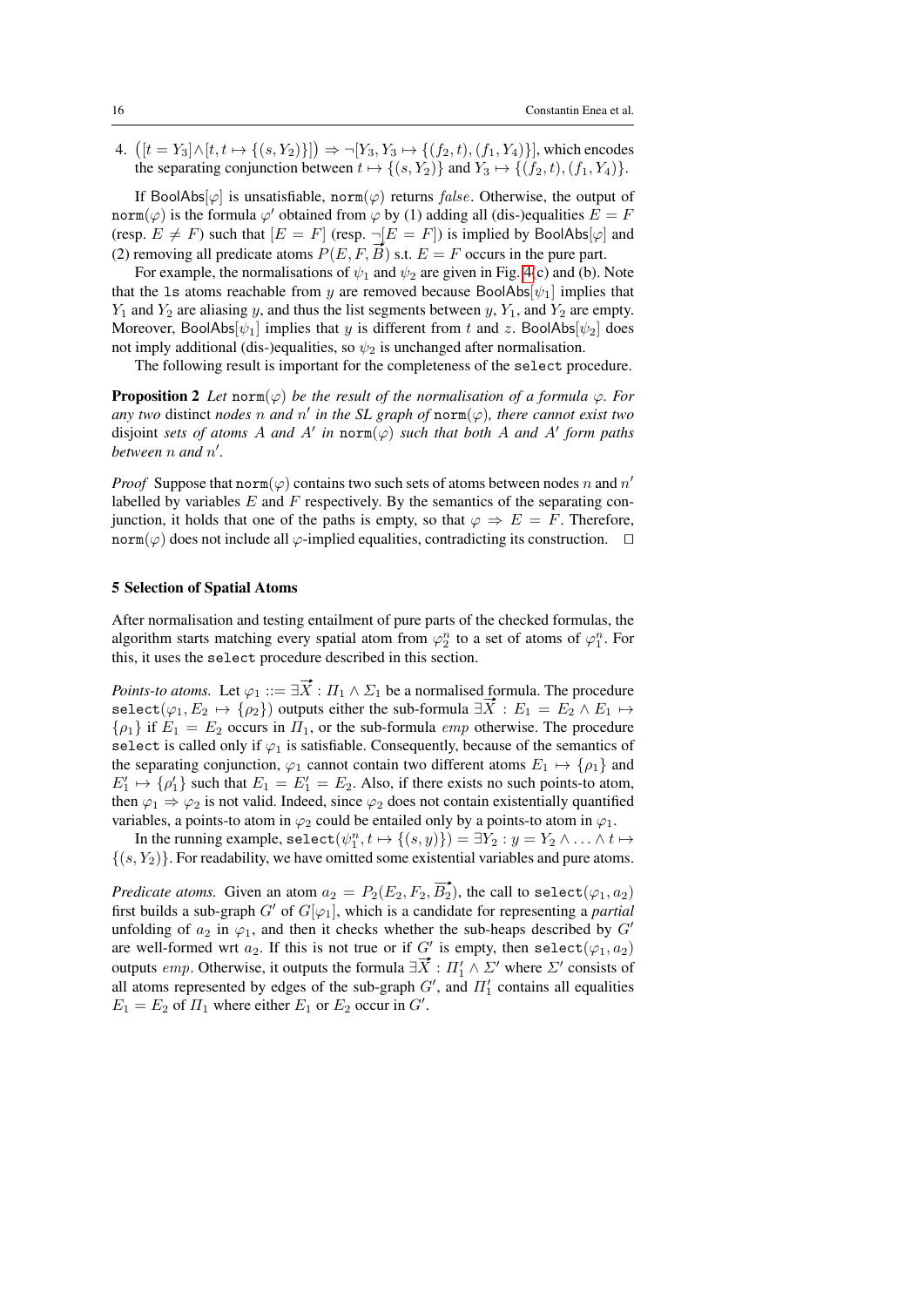We now have a look at the construction of  $G'$  in more detail. It is based on We now have a look at the construction of G in more detail. It is based on<br>Constraint 4. Let Dangling[ $a_2$ ] = Node( $F_2$ )  $\cup$  {Node( $B$ ) |  $B \in \overline{B_2}$ }. Notice Constraint 4. Let  $\text{D}$   $\text{D}$  are also free variables of  $\varphi_1$ . The sub-graph  $G'$  is defined as the that  $\{F_2\} \cup \overline{B_2}$  are also free variables of  $\varphi_1$ . The sub-graph  $G'$  is defined as the union of all paths of  $G[\varphi_1]$  that (1) start in the node labelled by  $E_2$ , (2) consist of edges labelled by fields in  $\mathbb{F}^*_{\mapsto}(P_2)$  or predicates Q with  $P_2 \prec^*_{\mathbb{P}} Q$ , and (3) end either in a node from  $\text{Dangling}[a_2]$  or in a cycle, in both cases not traversing through nodes in Dangling[ $a_2$ ]. Therefore,  $G'$  does not contain edges that start in a node from Dangling[a<sub>2</sub>], but shall contain a path from  $\text{Node}(E_2)$  to each node in Dangling $[a_2]$ . In the running example, the subgraphs returned by  $\mathtt{select}(\psi_1^n, \mathtt{nil}(x,y,z))$  and  $\mathtt{select}(\psi_1^n, \mathtt{skl}_2(y,t))$  are highlighted in Fig. [4\(](#page-13-0)c).

If the construction of  $G'$  succeeds, the procedure select checks that, in every model  $(S_1, H_1)$  of  $\varphi_1$ , the sub-heap  $(S_1, H_1')$  described by G' is well-formed wrt  $a_2$ , i.e., nodes of Dangling $[a_2]$  are not interpreted by  $S_1$  in  $ldom(H'_1)$ , the set of allocated locations in  $H'_1$ . For our running example, for any model of  $\psi_1$ , in the sub-heap modelled by the graph select $(\psi_1^n, \text{skl}_2(y, t))$  in Fig. [4\(](#page-13-0)c), the variable t should not be (1) interpreted as an allocated location in the list segment  $\text{skl}_2(y, Y_3)$ or (2) aliased to one of nodes labelled by  $Y_3$  and  $Y_4$ . The well-formedness test is performed using the below proposition.

<span id="page-16-0"></span>**Proposition 3** (Well-formedness test) Let a graph G' represent a sub-formula of  $\varphi_1$ **Proposition 5** (**Well-formedness test**) Let a graph G' represent a sub-formula of  $\varphi_1$ <br>and  $a_2 = P_2(E_2, F_2, \overline{B_2})$  be a predicate atom such that free(G')  $\supseteq$  free(a<sub>2</sub>). G' is *well-formed wrt*  $a_2$  *iff the following conditions hold for each variable*  $V \in \{F_2\} \cup B_2$ :

- *l. For every variable* V' labelling the source of a points-to edge of G', it holds that  $\varphi_1 \Rightarrow V \neq V'.$
- 2. For every predicate edge  $e$  included in  $G'$  that does not end in  $\text{Node}(V)$ ,  $V$  is *allocated in all models of*  $E \neq F \wedge (\varphi_1 \setminus G')$  where E and F are variables labelling the source and the destination of  $e$ , respectively, and  $\varphi_1\backslash G'$  is a formula *obtained from*  $\varphi_1$  *by deleting all spatial atoms represented by edges of G'.*

*Proof*  $(\Rightarrow)$  If G' is well-formed, then condition (1) is trivially satisfied. Notice that, if  $G'$  contains only one predicate edge  $e$ , it shall end in Dangling $[a_2]$  (by construction of G'), so condition (2) is trivially true. Otherwise, let  $V \in \{F_2\} \cup \overline{B_2}$  and e be a predicate edge of G' such that  $\text{Node}(V) \notin \text{Dangling}[e]$  as in condition (2). Let  $(S_1, H_1)$  be a model of  $\varphi_1$  s.t. the sub-heap described by e is not empty. From Constraint 1, it follows that  $(S_1, H_1)$  is also a model of  $E \neq F \wedge \varphi_1$ , where E and F are the destination and target parameters of  $e$  respectively. The hypothesis implies that, for the sub-heap  $H'_1$  described by  $G'$ ,  $S_1(V) \notin \text{ldom}(H'_1)$ . From the semantics of separating conjunction,  $ldom(H_1) = \text{ldom}(H'_1) \oplus \text{ldom}(H''_1)$ , where  $H''_1$  is the sub-heap described by  $\varphi_1 \setminus G'$ . Thus,  $S(V)$  shall belong to  $\text{ldom}(H''_1)$  because it is the only set disjoint from  $ldom(H'_1)$  in any model of  $\varphi_1$ .

 $(\Leftarrow)$  Condition (1) guarantees that V is different from all allocated locations represented by sources of points-to edges in  $G'$ . Condition (2) guarantees that  $V$  is not interpreted as an allocated location in a list segment described by a predicate edge of  $G'$  (this trivially holds for predicate edges ending in Node(V)). If V were not allocated in some model  $(S_1, H_1'')$  of  $E \neq F \wedge (\varphi_1 \setminus G')$ , then one could construct a model  $(S_1, H'_1)$  of G' where e would be interpreted to a non-empty list and  $S(V)$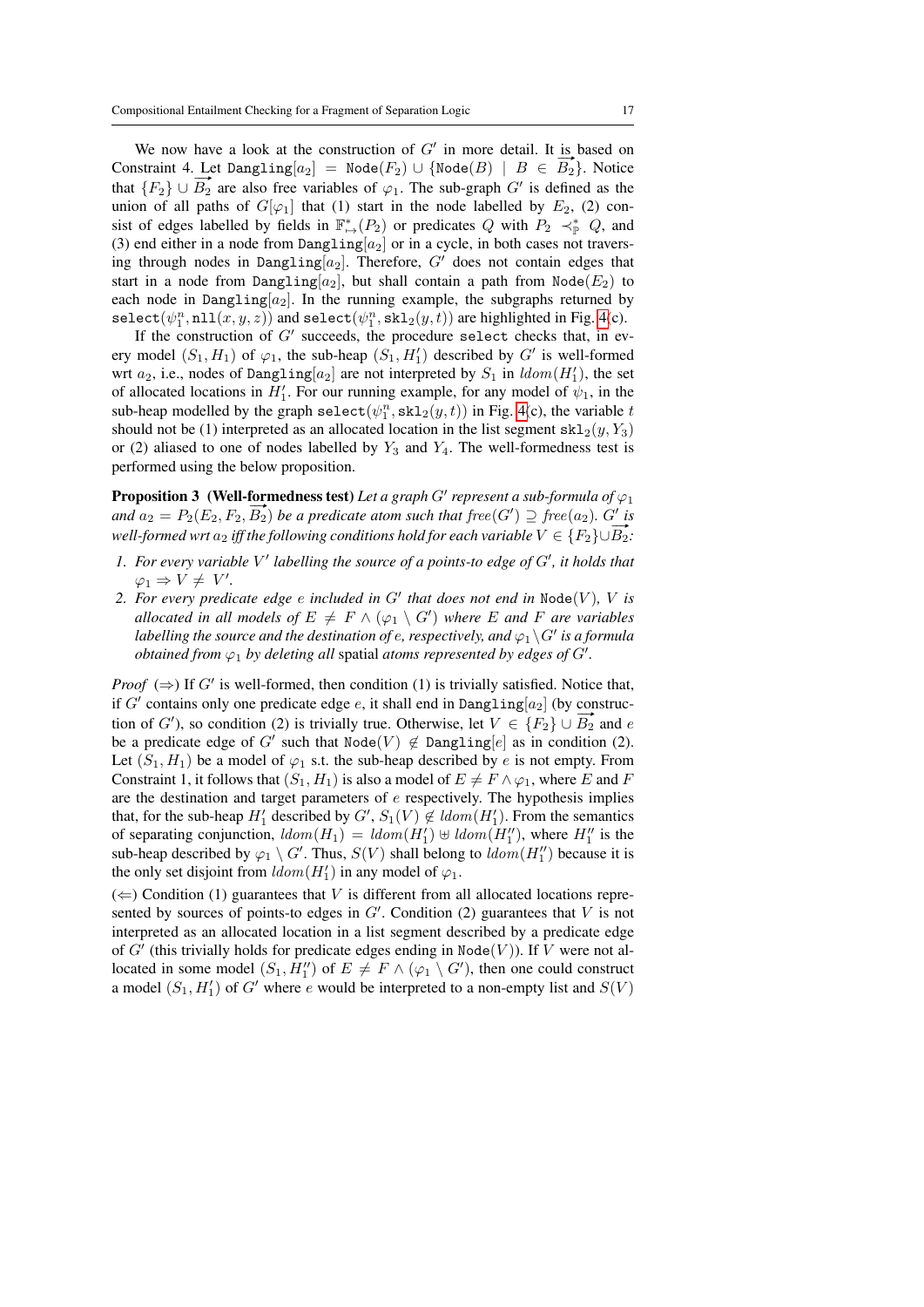

<span id="page-17-1"></span>Fig. 6 An example of encoding an SL graph into a tree

would equal an allocated location inside this list. Therefore, there would exist a model of  $\varphi_1$ , defined as the union of  $(S_1, H_1')$  and  $(S_1, H_1'')$ , in which the heap region described by  $G'$  would not be well-formed wrt  $a_2$ .

The following proposition provides a test for checking that variables are allocated based on checking unsatisfiability of SL formulas. Note that, by Proposition [1,](#page-14-2) unsatisfiability of formulas can be decided using the Boolean abstraction BoolAbs.

**Proposition 4** Let  $\varphi ::= \exists \vec{X} : \Pi \wedge \Sigma$  be a formula and V a program variable such *that*  $V \in pv(\varphi)$ *. Let*  $V_1$  *and*  $f_1$  *be symbols not occurring in*  $\varphi$ *. V is allocated in every mat*  $v \in pv(\varphi)$ . Let  $v_1$  *and*  $j_1$  *be symbols not occurring in*  $\varphi$ .<br>*model of*  $\varphi$  *iff*  $\exists \overrightarrow{X} : \Pi \wedge \Sigma * V \mapsto \{(f_1, V_1)\}$  *is unsatisfiable.* 

## <span id="page-17-0"></span>6 Representing SL Graphs as Trees

We define a canonical representation of SL graphs in the form of trees, which we use for checking  $\Rightarrow_{sh}$ . In this representation, disequality edges are ignored because they have been dealt with previously when checking entailment of pure parts.

*Example:* We start by explaining the main concepts of the tree encoding using the labelled graph G in Fig. [6\(](#page-17-1)a), which is well-formed wrt some predicate atom  $P(E, F)$ where  $P$  specifies some special kind of list segments with nested circular lists (chosen to completely illustrate all the needed issues). We assume that all nodes in  $G$  are reachable from the node labelled by  $E$ , which is guaranteed for the graphs constructed by select because of Property [1.](#page-9-1)

To construct a tree representation of  $G$ , we start with its spanning tree (highlighted using bold edges) built using minimal paths as in Property [6.](#page-10-3) Then, any node with at least two incoming edges, called a *join node*, is split into several copies, one for each incoming edge not contained in the spanning tree. The obtained tree is given in Fig. [6\(](#page-17-1)b). In order not to lose any information, the copies of nodes are labelled with the identity of the original node, which is kept in the spanning tree. If the original node is labelled by a program variable, say  $x$ , the original node and its copies are labelled by alias  $[x]$ . Otherwise, since the representation does not use node identities, we assign to every copy of the node a "routing" label describing how the copy can reach the original node using paths in the spanning tree.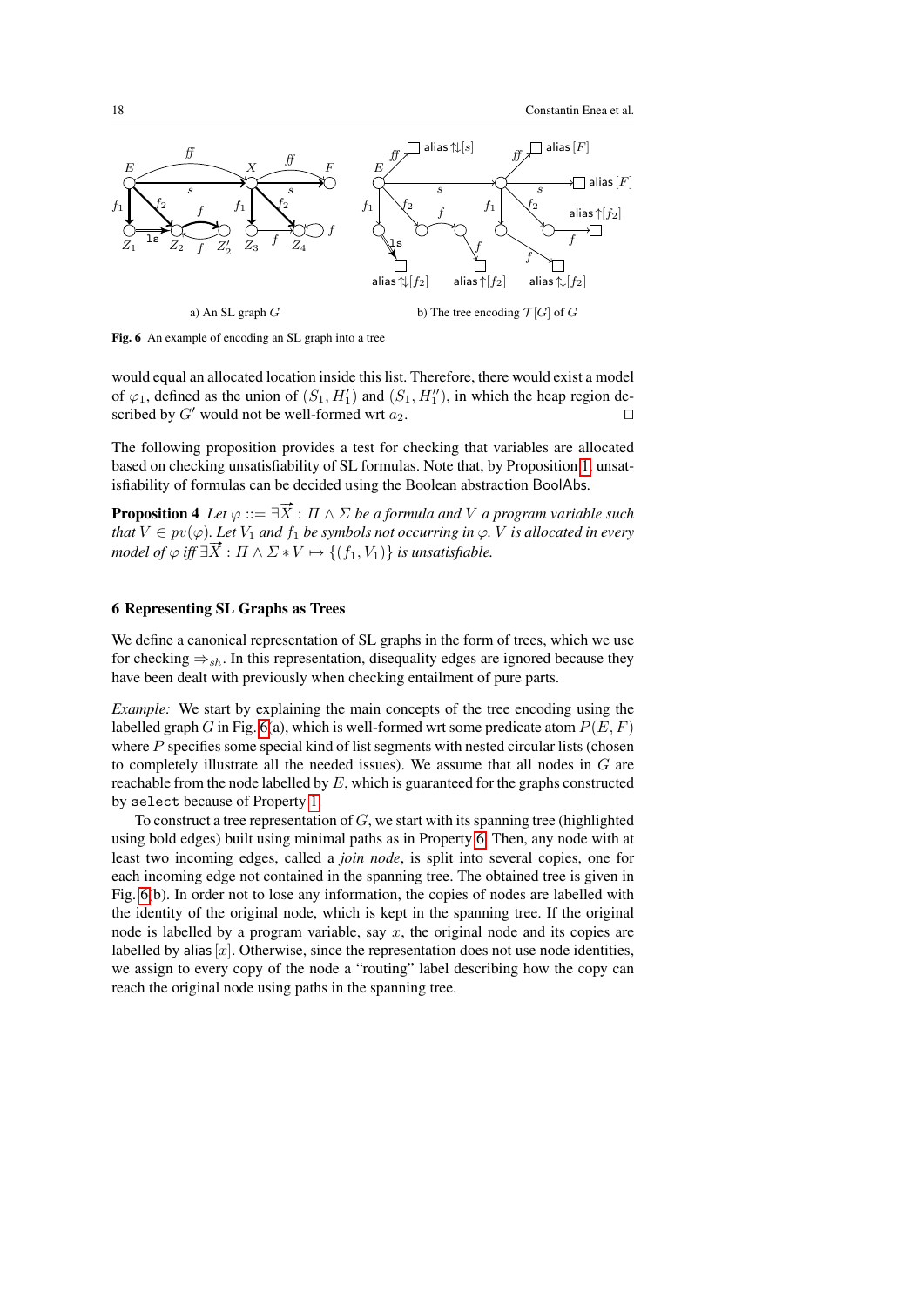For example, if a node n has the label alias  $\uparrow$ [ $f_2$ ], this means that n is a copy of some join node  $m$ , where  $m$  is the first ancestor of  $n$  with an incoming edge labelled by  $f_2$ . Further, n labelled by alias  $\left\lfloor \frac{f_2}{f_2} \right\rfloor$  means that the original node m can be reached from  $n$  by going up in the tree until the first node with an outgoing edge labelled by  $f_2$ , and then down via the  $f_2$ -labelled edge. The exact definition of these labels can be found later in this section. Intuitively, a label of the form alias  $\uparrow[f]$  will be used when breaking loops, while a label of the form alias  $\frac{1}{\ell}$ [f] will be used when breaking parallel paths between nodes. Due to Property [5,](#page-10-2) this set of routing labels is enough to convert an SL graph into a canonical tree representation that can entail a spatial atom from the considered fragment; for arbitrary graphs, this is not the case.

Let G be an SL graph well-formed wrt the predicate atom  $P(E, F, \overrightarrow{B})$  such that all nodes of G are reachable from the node Root labelled by E. An f*-edge* of an SL all nodes of G are reachable from the node *Root* labelled by E. An *J-eage* of an SL graph is a points-to edge labelled by f or a predicate edge labelled by  $Q(\vec{Y})$  such that the minimum field in  $\mathbb{F}_{\mapsto}(Q)$  wrt  $\prec_{\mathbb{F}}$  is f. The tree encoding of G is computed by the procedure toTree $(G, P(E, F, \overline{B}))$  that consists of four consecutive steps that are presented below.

*Node marking.* First, toTree computes a mapping M, called *node marking*, that maps each node *n* to a field in  $\mathbb F$  as follows:

$$
\mathbb{M}(n) ::= \begin{cases} \min_{\prec_{\mathbb{F}}} (\mathbb{F}_{\mapsto}(P)) & \text{if } n = Root, \\ \min_{\prec_{\mathbb{F}}} \{f \mid f\text{-edge enters } n\} & \text{otherwise.} \end{cases}
$$
(7)

This means that M(n) is the minimum field wrt  $\prec_{\mathbb{F}^*}$  among the fields of (points-to or predicate) edges entering node  $n$ . For technical reasons, we add the minimum field (wrt  $\prec_{\mathbb{F}}$ ) in  $\mathbb{F}_{\rightarrow}(P)$  as the marking of node *Root*.

For any join node *n* not labelled by a variable in  $\{E, F\} \cup \vec{B}$ , the spanning tree edge is the f-edge  $(m, n)$  such that  $M(n) = f$ ; for *Root*, no incoming edge is in the spanning tree. The soundness of this construction is obtained due to Property [6,](#page-10-3) which ensures that in any model of  $P(E, F, \overrightarrow{B})$ , all allocated nodes are reachable via paths built using only minimum fields.

*Splitting join nodes.* The way join nodes are split depends on whether they are la*spitting join nodes.* The way join nodes are spit depends on whether they are fa-<br>belled by variables in  $\{E, F\} \cup \vec{B}$  or not. First, a graph G' is obtained from G by replacing any edge  $(m, n)$  with n labelled by some  $V \in \{E, F\} \cup \vec{B}$  by an edge  $(m, n')$  with the same label, where n' is a fresh copy of n labelled by alias [V]. In our example, the node labelled with  $F$  in Fig.  $6(a)$  is split, and we obtain three nodes labelled by alias  $[F]$  in Fig. [6\(](#page-17-1)b).

Subsequently,  $G'$  is transformed into a tree by splitting the remaining join nodes as follows. Let n be a join node and  $(m, n)$  an edge not in the spanning tree of  $G'$ (and G). The edge  $(m, n)$  is replaced in the tree by an edge  $(m, n')$  with the same edge label, where  $n'$  is a fresh copy of n labelled by:

- alias  $\uparrow$ [M $(n)$ ] if m is reachable from n in G' and n is the first predecessor of n' marked with  $M(n)$ . In Fig. [6\(](#page-17-1)a), this labelling is used on cutting the edge from  $Z'_2$  to  $Z_2$ , and substituting it by an edge to a node labelled alias  $\uparrow[f_2]$  in Fig. [6\(](#page-17-1)b).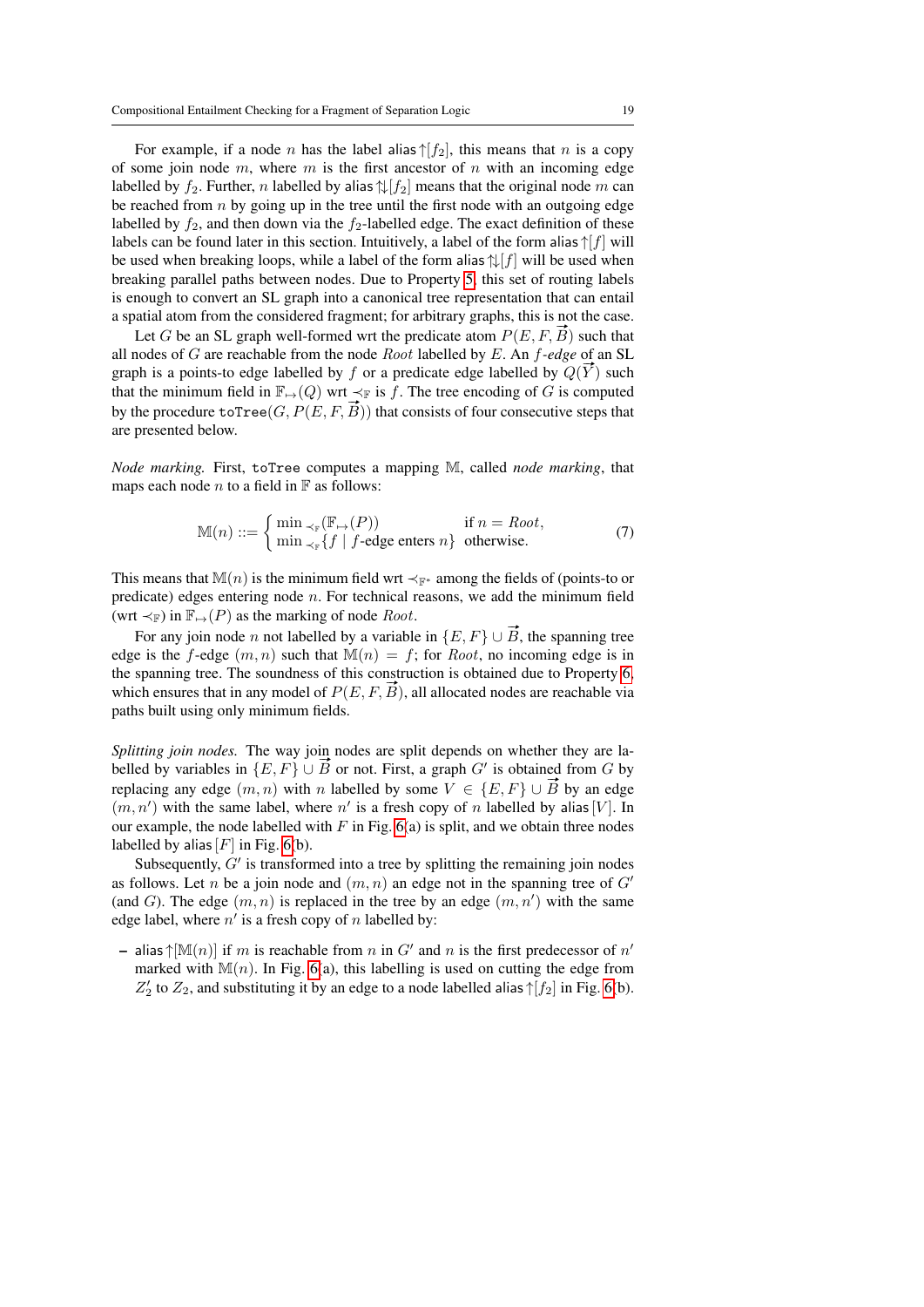– alias  $\mathcal{L}[\mathbb{M}(n)]$  if there is a node p that is the first predecessor of n' with a (nonnull) successor over edge  $\mathbb{M}(n)$ , and the successor is n. In Fig. [6\(](#page-17-1)a), this labelling is illustrated on cutting the edge from  $Z_1$  to  $Z_2$ , and substituting it by an edge to a node labelled alias  $\sqrt{\frac{f_2}{n}}$  in Fig. [6\(](#page-17-1)b).

If the relation between  $n$  and  $n'$  does not satisfy the constraints mentioned above, i.e. the formula does not belong to the considered fragment, the result of this step is an error represented by the  $\perp$  tree. Also note that in the example in Fig. [6,](#page-17-1) edges over ff were split in two ways, depending on whether the target node is labelled by a variable or not. This will later be important in the construction of the TA recognising unfoldings of predicates. We denote the set of all aliasings over variables *Vars* ∪ *LVars* and fields **F** with ALIAS, formally, ALIAS = {alias  $[X]$  |  $X \in$  $Vars \cup LVars$   $\cup$  {alias  $\uparrow$  [f], alias  $\uparrow \downarrow$  [f]  $| f \in \mathbb{F}$  }.

At the end of these steps, we obtain a tree with labels on edges (using fields  $f \in \mathbb{F}$ At the end of these steps, we obtain a tree with labels on edges (using fields  $f \in \mathbb{F}$  or predicates  $Q(\overrightarrow{B})$ ) and labels on nodes of the form alias [...]; the root of the tree is labelled by E.

*Updating the labels.* In the last step, two transformations are done on the tree. First, the labels of predicate edges are changed in order to replace each argument X from the set  $\{F\} \cup \tilde{B}$  by alias  $[X]$ , and the rest of arguments by alias  $\uparrow$ [M $(n)$ ] or alias  $\mathcal{L}[\mathbb{M}(n)]$ , depending on the position of the node n labelled by X wrt the source node of the predicate edge. In the case this is not possible, the algorithm returns  $\perp$ .

Second, as the generated trees will be tested for membership in the language of a TA that accepts node-labelled trees only, the labels of edges are moved to the labels of their source nodes and concatenated in the order given by  $\prec_F$  (predicates in the labels are ordered according to the minimum field in their matrix).

We now formally define the structure of the output of the algorithm. Let  $\mathbb L$  denote the set of possible node labels obtained in the previous transformation, i.e. elements the set of possible node labels obtained in the previous transformation, i.e. elements of  $\mathbb{F}^*$  (ordered wrt  $\prec_{\mathbb{F}}$ ), elements of ALIAS, and predicates  $P(\vec{B})$  for all  $P \in \mathbb{P}$  and  $\vec{B} \in$  ALIAS<sup>\*</sup>. Then the output of toTree(*G*, *P*(*E*, *F*,  $\vec{B}$ )) is a tree over labels of the tree encoding, i.e. a mapping  $t : \mathbb{N}^* \to \mathbb{L}$  such that  $dom(t)$  is prefix-closed with the following conditions. Let  $\text{chlds}(n)$  be the set  $\{i \mid ni \in \text{dom}(t)\}\)$ . Then,

 $\text{if } t(n) = f_1 \cdots f_k \in \mathbb{F}^*, \text{ then } chlds(n) = \{1, \ldots, k\},\$ 

 $A = \text{if } t(n) = f_1 \cdots f_k \in \mathbb{F}$ , then chas  $\{n\} = \{1, \ldots, \kappa\}$ ,<br>  $\text{if } t(n) = P(\overrightarrow{B}) \text{ for some } P \in \mathbb{P} \text{ and } \overrightarrow{B} \in \text{ALIAS}^*$ , then changes  $\{1\}$ , and – if  $t(n) \in$  ALIAS, then  $chlds(n) = \emptyset$ .

<span id="page-19-0"></span>The following property ensures the completeness of the entailment procedure:

**Proposition 5** Let  $P(E, F, \vec{B})$  be a predicate atom and G an SL graph. If the proce*dure* toTree $(G, P(E, F, \vec{B}))$  *returns*  $\perp$ *, then*  $G \npreceq_{sh} P(E, F, \vec{B})$ *.* 

*Proof* It follows from Properties [5](#page-10-2) and [6](#page-10-3) that a model of a predicate in our fragment can be translated into a tree using the considered aliasing relations. Therefore, if the procedure toTree $(G, P(E, F, B))$  returns  $\perp$ , then G can only correspond to a model of a predicate not in the considered fragment.  $\Box$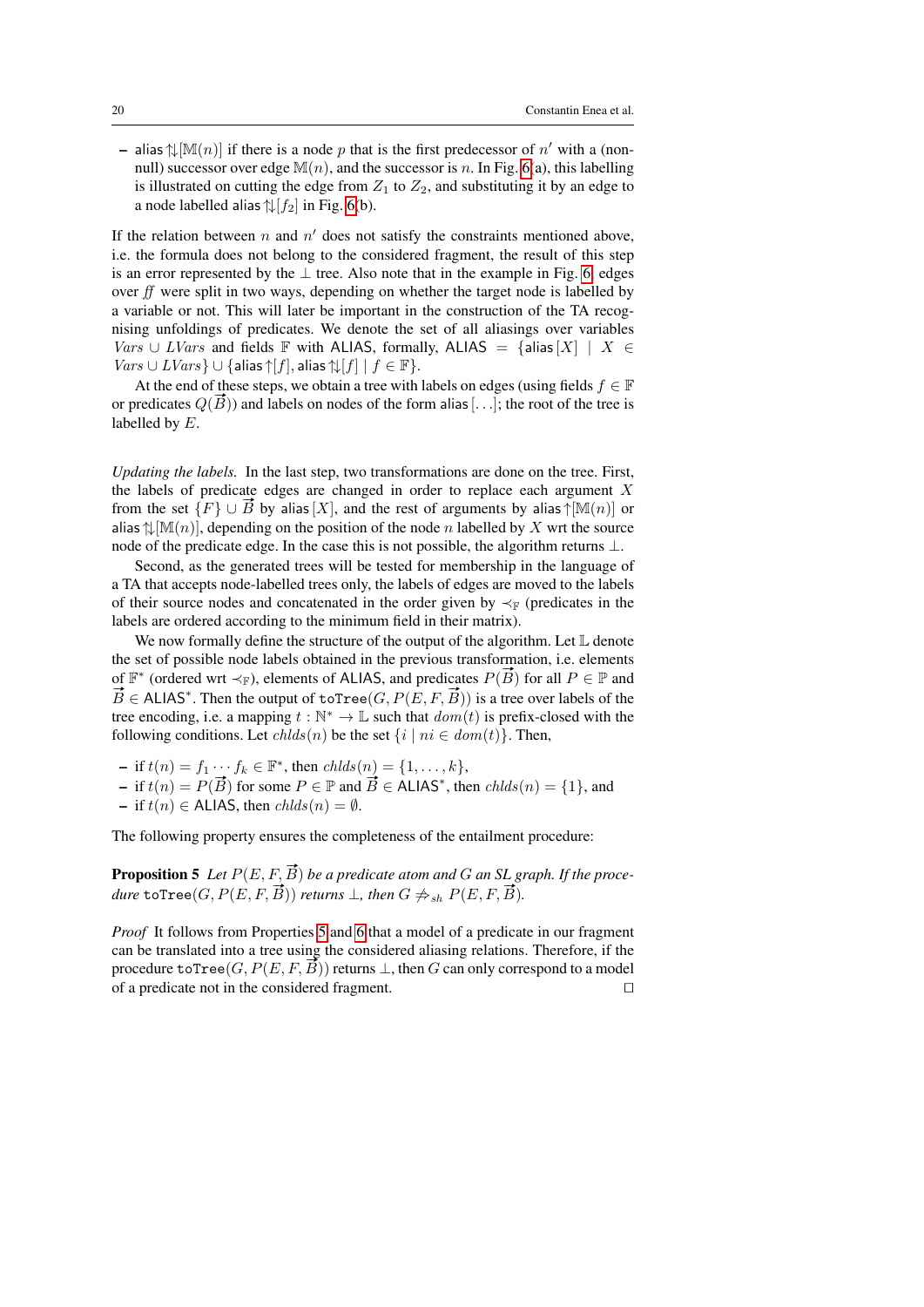#### <span id="page-20-0"></span>7 Tree Automata Recognising Tree Encodings of SL Graphs

Next, we proceed to the construction of tree automata  $A[P]$  that recognise tree encodings of SL graphs that entail atoms of the form  $P(E, F, \vec{B})$ . After defining TAs, we continue with an intuitive description on a typical example, and give a full description of the TA construction later.

Definition 4 (Tree automata) A (nondeterministic) *tree automaton* (TA) recognising tree encodings of SL graphs is a tuple  $A = (Q, q_0, \Delta)$  where Q is a finite set of states,  $q_0 \in Q$  is the initial state, and  $\Delta$  is a finite set of transitions of the form  $(q, a_1 \cdots a_n, q_1 \cdots q_n)$  or  $(q, a, \epsilon)$ , where  $n > 0$ ,  $q, q_1, \ldots, q_n \in Q$ ,  $a_i$  is an SL graph edge label (we assume them to be ordered wrt the same ordering of fields  $\prec_{\mathbb{F}}$ as for tree encodings), and  $a \in$  ALIAS. We use  $q \hookrightarrow a_1(q_1), \ldots, a_n(q_n)$  to denote  $(q, a_1 \cdots a_n, q_1 \cdots q_n)$  and  $q \hookrightarrow a$  to denote  $(q, a, \epsilon)$ .

A tree encoding  $t : \mathbb{N}^* \to \mathbb{L}$  is accepted by A if there exists a mapping  $\rho$ :  $dom(t) \rightarrow Q$  such that: (i)  $\rho(\epsilon) = q_0$ , and (ii) for all  $n \in dom(t)$ , if  $chlds(n) =$  $\{1,\ldots,k\}$ , then  $(\rho(n), t(n), \rho(n\cdot 1)\cdots \rho(n\cdot k)) \in \Delta$ . The set of trees  $L(\mathcal{A})$  accepted by A is called the *language* of A.

#### 7.1 Overview of the Construction

The tree automaton  $A[P]$  is constructed by a procedure starting from the inductive definition of P. If P does not call other predicates, the TA simply recognises the tree encodings of the SL graphs that are obtained by "concatenating" a sequence of either Gaifman graphs representing the matrix of P, ther Gairman graphs representing the matrix of P,<br> $\Sigma(E, X_{t1}, \vec{B})$ , or predicate edges  $P(E, X_{t1}, \vec{B})$ . In these sequences, occurrences of both types can be mixed in an arbitrary order and in an arbitrary number due to Property [4](#page-9-0) (compositional list segments) of inductive definitions in our fragment. Intuitively, this corresponds to a partial unfolding of the predicate  $P$  in which there appear concrete segments described by points-to edges as well as (possibly multiple) segments described by predicate edges. Concatenating two Gaifman graphs means that the node labelled by  $X_{t1}$  in the first graph is merged with the node labelled by  $E$  in the other graph. We first illustrate this on a simplified example.



$$
(1) q_0 \hookrightarrow f_1(q_0), f_2(q_3), f_3(q_2)
$$
  
\n
$$
(2) q_3 \hookrightarrow \text{alias } [\downarrow f_1]
$$
  
\n
$$
(3) q_2 \hookrightarrow \text{alias } [B]
$$
  
\n
$$
(4) q_0 \hookrightarrow f_1(q_1), f_2(q_1), f_3(q_2)
$$
  
\n
$$
(5) q_1 \hookrightarrow \text{alias } [F]
$$
  
\n
$$
(6) q_0 \hookrightarrow P_1(B)(q_0)
$$
  
\n
$$
(7) q_0 \hookrightarrow P_1(B)(q_1)
$$

<span id="page-20-1"></span>**Fig. 7** Automaton 
$$
\mathcal{A}[P_1]
$$

Consider a predicate  $P_1(E, F, B)$  that does not invoke any other predicates and whose matrix is  $\Sigma_1 ::= E \mapsto \{(f_1, X_{t1}), (f_2, X_{t1}), (f_3, B)\}.$  The tree automaton  $\mathcal{A}[P_1]$  for  $P_1(E, F, B)$  has transitions given in Fig. [7.](#page-20-1) Transitions 1–3 recognise the tree encoding of the Gaifman graph of  $\Sigma_1$ , assuming the following total order on the fields:  $f_1 \prec_{\mathbb{F}} f_2 \prec_{\mathbb{F}} f_3$ . Transition 4 is used to distinguish the "last" instance of this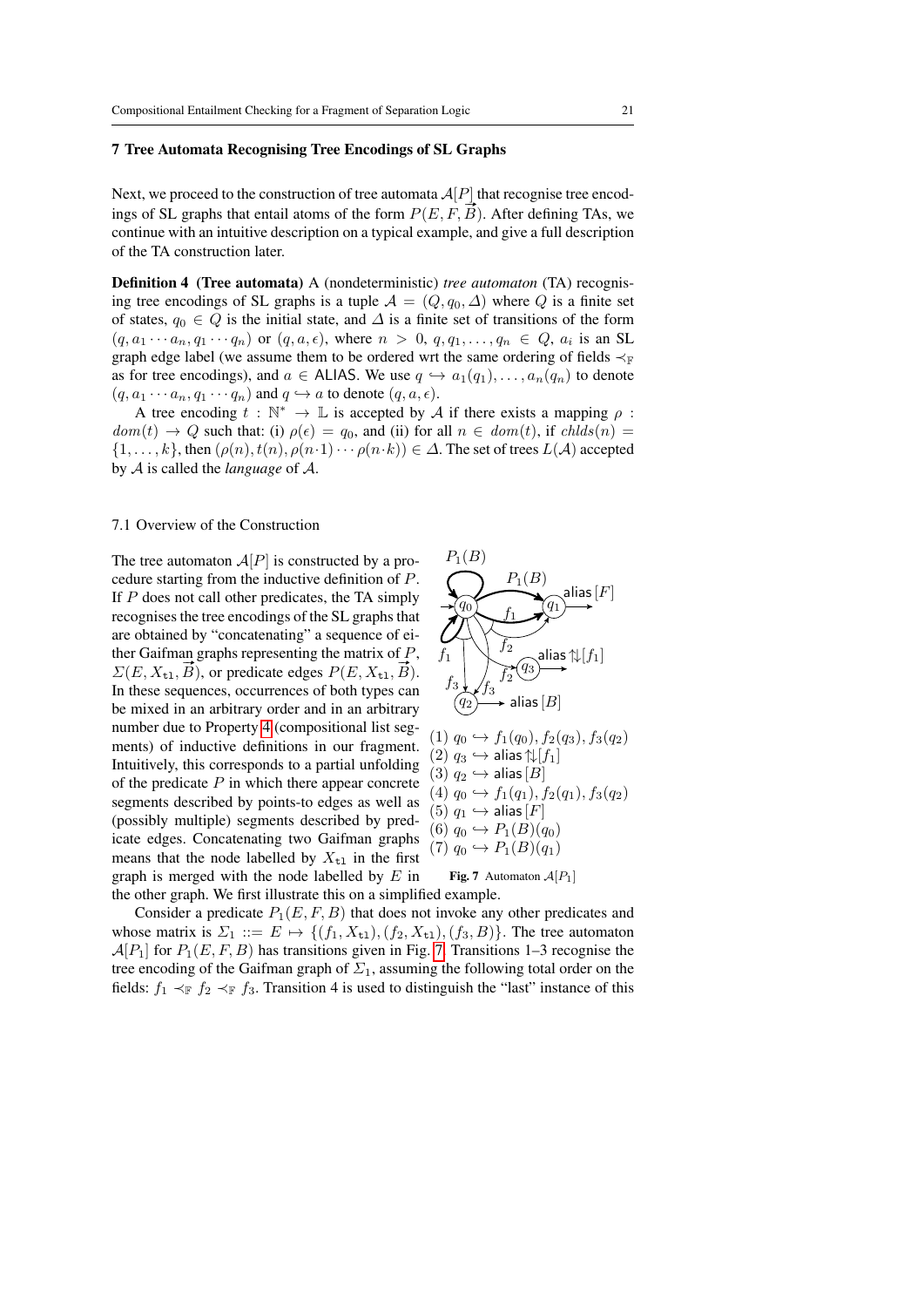tree encoding, which ends in the node labelled by alias  $[F]$  accepted by Transition 5. Finally, Transitions 6 and 7 recognise predicate edges labelled by  $P_1(B)$ . As in the previous case, we distinguish the predicate edge that ends in the node labelled by alias  $[F]$ . Note that the TA given above exhibits the simple and generic skeleton of TAs accepting tree encodings of list segments of our SL fragment: The initial state  $q_0$  is used in a loop to traverse over an arbitrary number of folded (Transition 6) and unfolded (Transition 1) occurrences of list segments, and the state  $q_1$  is used to recognise the end of the backbone (Transition 5). The other states (here,  $q_2$  and  $q_3$ ) are used to accept alias labels only.

When P invokes other predicates, the automaton recognises tree encodings of concatenations of more general SL graphs, obtained from  $Gf[mat(P)]$  by replacing predicate edges with unfoldings of these predicates. On the level of TAs, this operation corresponds to a substitution of transitions labelled by predicates with TAs for the nested predicates. During this substitution, alias  $[\ldots]$  labels occurring in the TA for the nested predicate need to be modified, in particular, labels of the form alias [V] are substituted by the marking of  $\text{Node}(V)$  wrt the higher-level matrix.

## <span id="page-21-2"></span>7.2 Basic Algorithm for Non-Empty List Segments

We present our algorithm for translating a predicate into a TA in two steps. In this section, we start with the basic algorithm for a predicate that for each nested predicate allows *at least one* unfolding, and in the next section, we extend the construction to allow *empty* nested predicates.

Consider the definition of the matrix of a predicate  $P(E, F, \overline{B})$  as given in Equa-tions [\(1\)](#page-5-2) and [\(2\)](#page-7-0) in Section [2.3.](#page-5-0) The construction of the automaton  $A[P]$  is described in the following. To ease its presentation, let us suppose that the matrix of  $P$  is of the in the rollowing. To ease its presentation, let us suppose that the matrix or P is or the form  $\Sigma(E, X_{t_1}, \vec{B}) ::= \exists \vec{Z} : E \mapsto \{(f_1, Z_1), \dots, (f_n, Z_n)\} * \Sigma'$ . Wlog, we further assume that  $f_1 \prec_{\mathbb{F}} \cdots \prec_{\mathbb{F}} f_n$ , i.e.,  $f_1$  is the minimum field in  $\mathbb{F}_{\mapsto}(P)$ .

The construction uses the SL graph of the formula that represents two unfoldings of the recursive definition of the predicate:[2](#page-21-0)

<span id="page-21-1"></span>
$$
\exists X_{\mathtt{tl}} : \Sigma(E, X_{\mathtt{tl}}, \vec{B}) * \Sigma(X_{\mathtt{tl}}, F, \vec{B}).
$$
\n(8)

The unfolding is done twice in order to capture all markings that may appear in tree encodings that shall be recognised by  $A[P]$ , including the ones of the nodes allocated inside the list segment (cf. the  $ff$  edge in the example in Fig. [6\)](#page-17-1). We obtain a graph G by transforming the formula in Equation [\(8\)](#page-21-1) to its SL graph (macros of the form  $\circlearrowleft^1+Q[Z, Y]$  are first expanded according to Equation [\(3\)](#page-7-1)). In the following, we use variables  $Z_1, \ldots, Z_n$  to denote existentially quantified variables from the first we use variables  $Z_1, \ldots, Z_n$  to denote existentially quantified variables from the first unfolding  $\Sigma(E, X_{t1}, \overline{B})$  and variables  $Z'_1, \ldots, Z'_n$  to denote existentially quantified variables from the second unfolding  $\Sigma(X_{t1}, F, B)$ .

In the following step, we get  $\mathcal{T}[G]$ , the tree encoding of G, and check that it is not equal to  $\perp$ , otherwise we abort the procedure. Notice that the variable  $X_{t1}$  is existentially quantified in the formula, so  $\mathcal{T}[G]$  does not use the aliasing relation alias  $[X_{t1}]$ .

<span id="page-21-0"></span><sup>&</sup>lt;sup>2</sup> Note that in the example in Fig. [7,](#page-20-1) we performed some manual minimization of the result.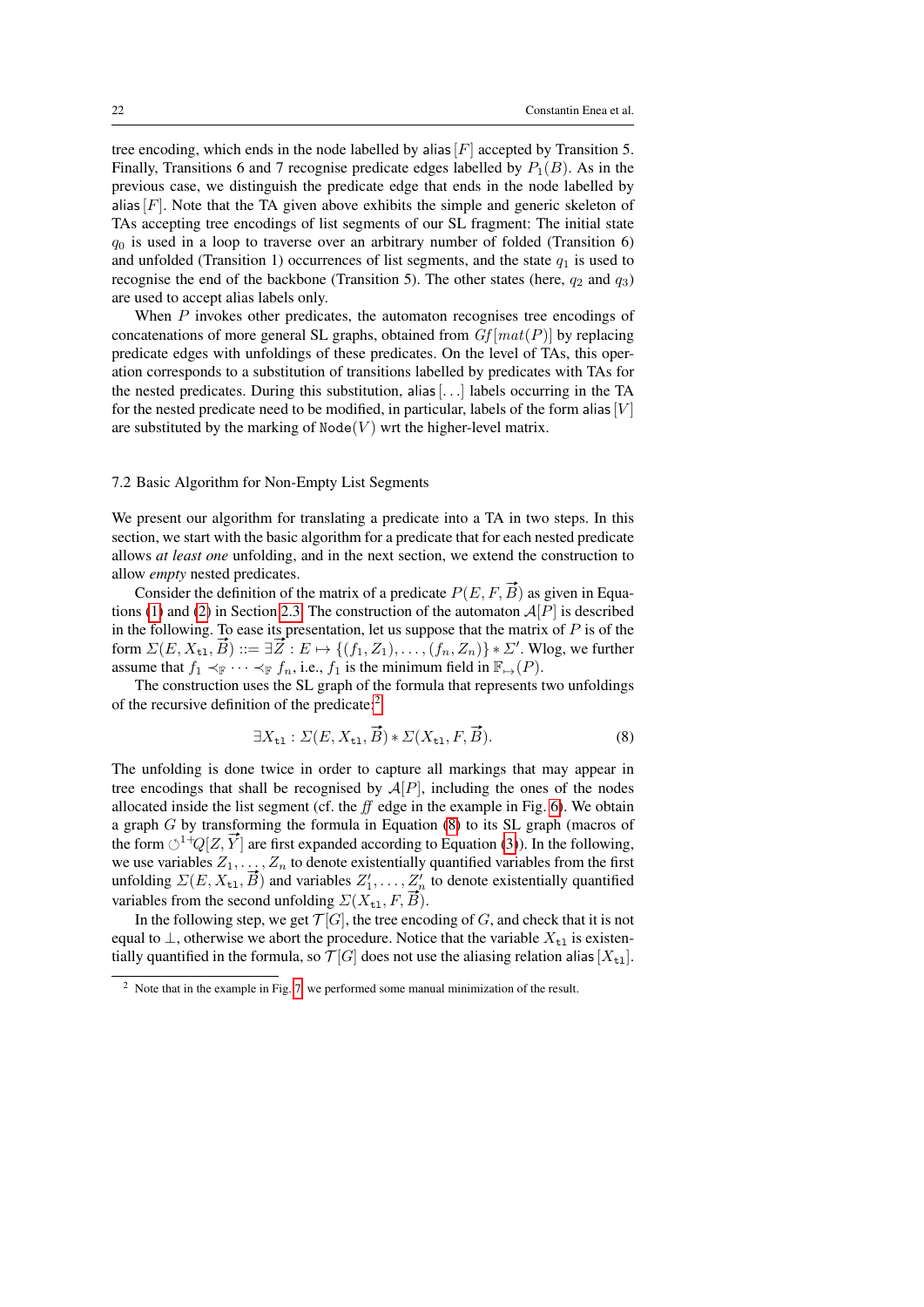Instead, a node that is a copy of the node labelled with  $X_{t1}$  in G needs to use either the relation alias  $\uparrow$ [f<sub>1</sub>] or the relation alias  $\uparrow \downarrow$ [f<sub>1</sub>], because the marking of Node( $X_{t1}$ ) is  $f_1$ . Recall also that the nodes of G labelled by parameters or existentially quantified variables are kept in the structure of  $\mathcal{T}[G]$  (the tree encoding only cuts some edges and adds new nodes). Therefore, we overload the notation  $\text{Node}(Z)$  in the following to denote the node of  $\mathcal{T}[G]$  obtained from the node of G labelled by Z.

The construction starts with an empty automaton  $A[P]$ . It calls the procedure buildTA( $P, \sigma, q_0, q_1, m_0$ ), which adds states and transitions to  $A[P]$  to recognise tree encodings of unfoldings of the atom  $P(E, F, \vec{B})$ . This procedure is recursive, because it is called for all atoms  $Q(U, V, \overrightarrow{W})$  inside the formula in Equation [\(8\)](#page-21-1). The arguments of buildTA are the following: P is the predicate called,  $\sigma$  is the mapping of the formal parameters of the predicate to an aliasing relation,  $q_0$  and  $q_1$  are the states to be used for the source resp. the continuation of the construction, and  $m_0$  is the marking of the state  $q_0$ . The state  $q_0$  is chosen as the initial state of  $\mathcal{A}[P]$ .  $\frac{A|I|}{\cdot}$ 

Let  $\sigma \,=\, \{E \,\mapsto\, \mathsf{alias}\,[E], F \,\mapsto\, \mathsf{alias}\,[F], B \mapsto \mathsf{alias}\,[B]\}$  where  $B \mapsto$  alias  $[B]$ Let  $o = \{E \mapsto \text{dual}_E[E], F \mapsto \text{dual}_E[F], D \mapsto \text{dual}_E[B]\}$  where  $D \mapsto \text{dual}_E[D]$ .<br>denotes the set of mappings  $\{B \mapsto \text{alias}[B] \mid B \in \overrightarrow{B}\}$ . The procedure buildTA( $P, \sigma, q_0, q_1, f_1$ ) consists of the following four steps.

*I. Importing the tree encoding*  $\mathcal{T}[G]$ . In the first step, we construct the *skeleton* of  $\mathcal{A}[P]$  by taking  $\mathcal{T}[G]$  and transforming it in the following way:

- (a) For each node u of  $\mathcal{T}[G]$ , we create a unique state  $q(u)$  in  $\mathcal{A}[P]$ , except for the nodes  $\text{Node}(E)$  and  $\text{Node}(F)$ , for which we use the states  $q_0$  and  $q_1$  respectively.
- (b) If the node u is labelled in  $\mathcal{T}[G]$  with an aliasing relation  $r \in$  ALIAS, we add the transition  $q(u) \hookrightarrow \sigma(r)$  if r is of the form alias [B] for any  $B \in \vec{B}$  and  $q(u) \hookrightarrow r$ if r is a relation alias  $\nabla[m]$  for  $\nabla \in \{\uparrow, \uparrow\downarrow\}.$
- (c) If there is a predicate edge from u to v labelled with  $Q(\vec{Y})$ , we add the transition There is a predicate edge from u to v labelled with  $Q(T)$ , we add the transition  $q(u) \hookrightarrow Q(\beta'(\vec{Y}, \sigma))(q(v))$  where  $\beta'(\vec{Y}, \sigma)$  changes every Y in  $\vec{Y}$  according to the following rules:
	- If Y is an argument of buildTA, it is changed to  $\sigma(Y)$ ;
	- $-$  if Y is an existentially quantified variable in the formula in Equation [\(8\)](#page-21-1), m is the marking of Node(Y), and the relation between u and Node(Y) is alias  $\nabla[m]$  for  $\nabla \in \{\uparrow, \uparrow\downarrow\}$ , we change Y to alias  $\nabla[m]$ ;
	- otherwise, we abort the procedure.
- (d) If the node u is the source of points-to edges  $e_1, \ldots, e_k$  labelled with the fields  $h_1, \ldots, h_k$  respectively, assuming that  $h_1 \prec_{\mathbb{F}} \cdots \prec_{\mathbb{F}} h_k$ , and entering nodes  $v_1, \ldots, v_k$  in this order, we add the transition  $q(u) \hookrightarrow h_1(q(v_1)), \ldots, h_k(q(v_k)).$ Note that this rule also creates the backbone transitions

$$
q_0 \hookrightarrow f_1(q(\text{Node}(X_{t1}))), f_2(q(Z_2)), \dots, f_n(q(Z_n)), \qquad (9)
$$

$$
q(\text{Node}(X_{t1}))) \hookrightarrow f_1(q_1, f_2(q(Z'_1)), \dots, f_n(q(Z'_n)).
$$
\n(10)

(e) If the call to buildTA is not nested, we also add the transition  $q_1 \hookrightarrow \sigma(F)$ .

Observe that the created skeleton is able to accept precisely two unfoldings of the predicate  $P$  between  $E$  and  $F$  such that nested predicates are not unfolded.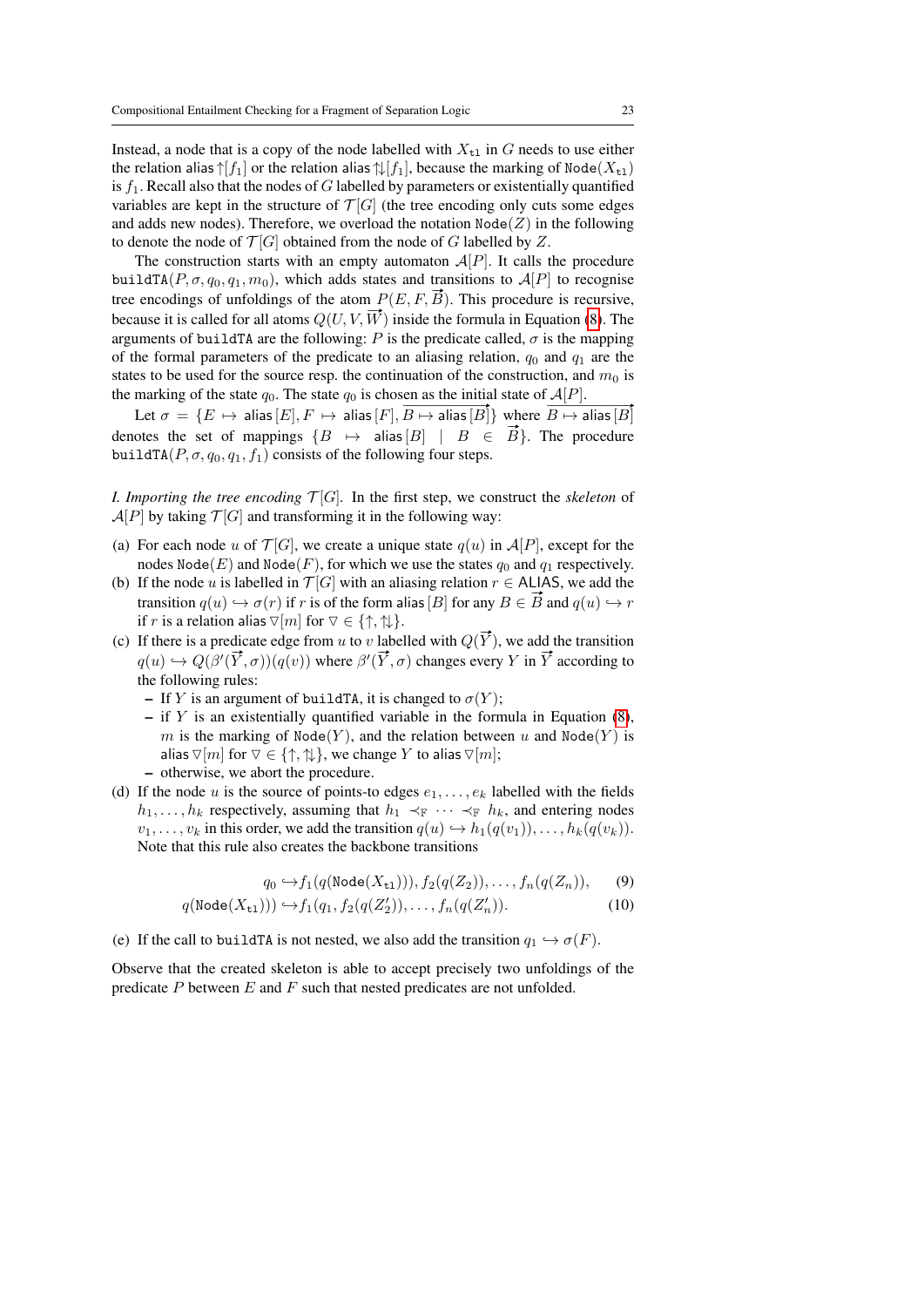*II. Accepting non-empty list segments.* Next, we make  $A[P]$  accept an arbitrary number of these unfoldings along the minimum field, i.e.  $f_1$ , of the predicate P. To do this, we add in state  $q_0$  the following transitions:

- (a) a transition that accepts exactly one unfolding:
- $q_0 \hookrightarrow f_1(q_1), f_2(q(Z'_2)), \ldots, f_n(q(Z'_n)),$ (b) a looping transition that allows to insert arbitrarily many unfoldings:
- $q_0 \hookrightarrow f_1(q_0), f_2(q(Z_2)), \ldots, f_n(q(Z_n)).$

*III. Interleave with predicate edges.* We add transitions allowing an arbitrary interleaving of folded and unfolded occurrences of the predicate P:

$$
q_0 \hookrightarrow P(\sigma(\vec{B})) \tag{11}
$$

$$
q_0 \hookrightarrow P(\sigma(\vec{B})) (q(\text{Node}(X_{t1}))) \tag{12}
$$

$$
q(\text{Node}(X_{t1})) \hookrightarrow P(\sigma(\vec{B}))(q_1).
$$
\n(13)

Moreover, if the call to buildTA is not nested, we also add the transition

$$
q_0 \hookrightarrow P(\sigma(\vec{B}))(q_1) \tag{14}
$$

to accept exactly one instance of predicate P.

*IV. Inserting tree automata of nested predicate edges.* For each transition *IV. Inserting tree automata of nested preatcate eages*. For each transition inserted in  $A[P]$  of the form:  $q(\text{Node}(R)) \rightarrow Q(\overline{Y})(q(\text{Node}(S))),$  with  $Q \neq P$  representing a nested predicate atom  $Q(R, S, \vec{Y})$ , we recursively call buildTA $(Q, \sigma', q(\texttt{Node}(R)), q(\texttt{Node}(S)), m_R)$  where  $\sigma' = \{E \mapsto r_R, F \mapsto$ but  $\lim_{r \to \infty}$   $R(\text{node}(R))$ ,  $q(\text{node}(S))$ ,  $m_R$  where  $\sigma = \{E \mapsto r_R, r \mapsto r_S, \overline{B \mapsto r_Y}\}$  (note that the definition of Q uses E, F, and  $\overrightarrow{B}$ ) such that for any  $Z \in \{R, S\} \cup \overrightarrow{Y}$ :

- if  $Z \in \{E, F\}$  ∪  $\overrightarrow{B}$  then  $r_Z$  is  $\sigma(Z)$ ,
- $-$  if  $Z \in \{E, F\}$   $\cup$  *B* then  $r_Z$  is  $o(Z)$ ,<br>  $-$  if  $Z \in \overline{Z}$  (the set of existentially quantified variables in *P*) then  $r_Z$  is the aliasing relation between  $\text{Node}(R)$  and  $\text{Node}(Z)$  in  $\mathcal{T}[G]$ ,

Note that the size of  $A[P]$  (number of states and transitions) is polynomial in the size of the inductive definition (number of variables and atoms) of  $P$  and of  $Q$  with  $P \prec_{\mathbb{P}}^* Q$ . The procedure itself is also polynomial, and the membership problem for tree automata is solvable in polynomial time (wrt the size of the input). As a consequence, we conclude that the entailment decision procedure described in this section is polynomial in the size of the input.

The following result states the correctness of the tree automata construction.

<span id="page-23-0"></span>**Theorem 1** For any predicate atom  $P(E, F, \vec{B})$  and any SL graph G, if the tree gen*erated by*  $\text{toTree}(G, P(E, F, \vec{B}))$  *is accepted by*  $\mathcal{A}[P]$ *, then*  $G \Rightarrow_{sh} P(E, F, \vec{B})$ *.* 

*Proof* (Idea) The construction first creates a TA that accepts exactly two unfoldings of P (Step I). The construction then extends the TA with transitions used to accept exactly one unfolding (Step II(a)) and more than two unfoldings (Step II(b)). Step III handles acceptance of partial unfoldings of  $P$  (any interleaving of occurrences of unfoldings of  $P$  and  $P$  itself along the backbone). Finally, Step IV inserts transitions that accept all possible (non-empty) unfoldings for nested predicates.  $\Box$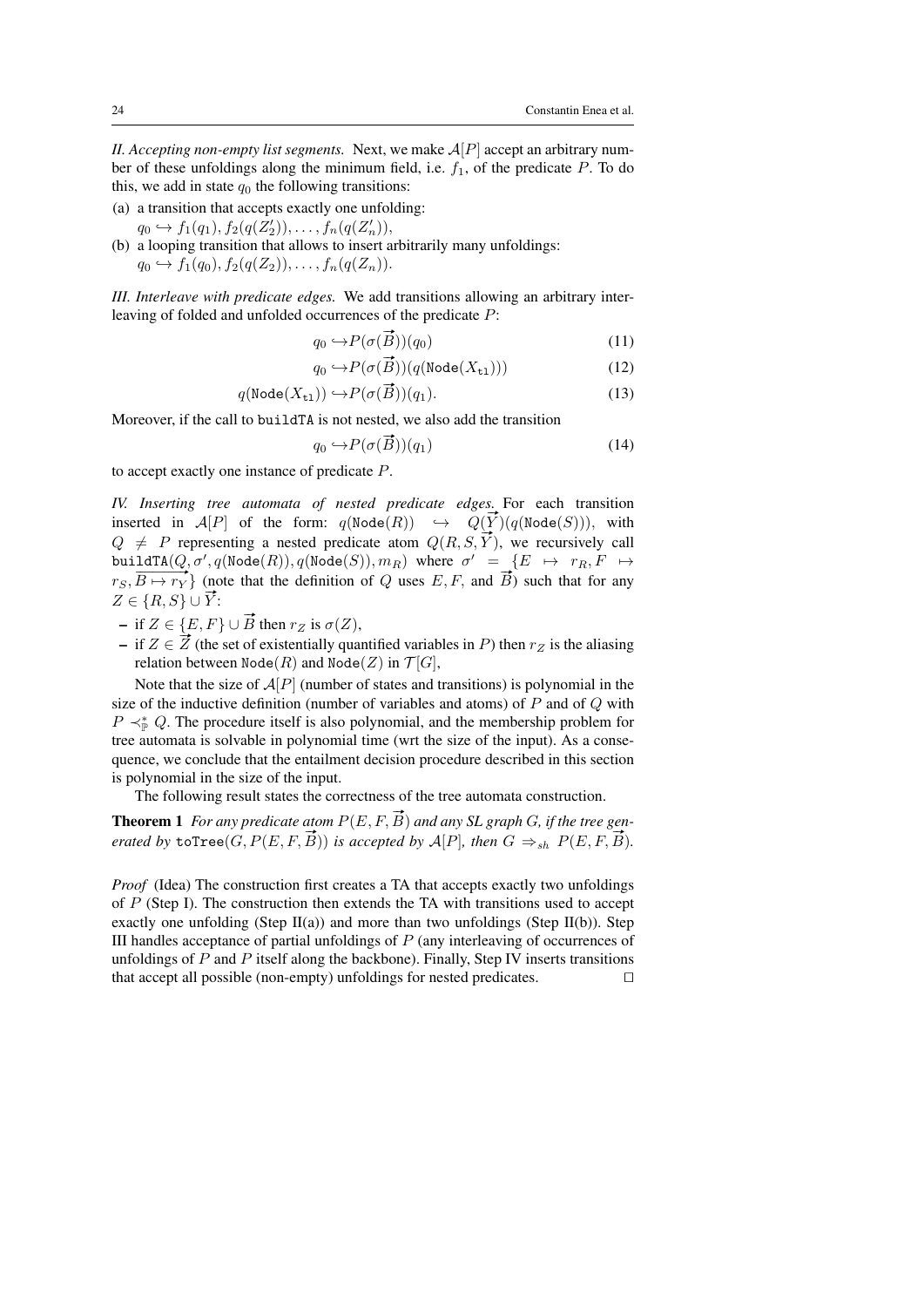

<span id="page-24-0"></span>Fig. 8 Illustration of the issue with possibly empty nested list segments on skl3. The label of the node accessible from  $x_5$  over  $f_1$  (labelled with alias  $\sqrt{f_3}$ ) reflects the fact that the second-level skip list from the node  $x_4$  to the node  $x_6$  is empty.

#### <span id="page-24-1"></span>7.3 Extending the Basic Algorithm to Possibly Empty Nested List Segments

We now modify the above algorithm to generate TAs accepting unfoldings of P with not only *non-empty* occurrences of nested predicates, but also *empty* ones. To show the difficulties of this construction, we consider the SL graph in Fig. [8\(](#page-24-0)a), which is an unfolding of the predicate atom  $\text{skl}_3(x_1, x_6)$ . The skip list segment between nodes  $x_1$  and  $x_4$  contains a non-empty level-2 skip list, while the level-2 skip list between  $x_4$  and  $x_6$  is empty. The emptiness of the second segment requires to use the alias relation alias  $\mathcal{L}[f_3]$  for the node reachable from  $x_5$  over  $f_1$  instead of alias  $\mathcal{L}[f_2]$ used in the node reachable from  $x_2$  over  $f_1$ . The TA built by the procedure buildTA presented in the previous section rejects such trees.

To fix this problem, apart from allowing empty occurrences of nested predicates in the TA returned by buildTA, we also need to extend the occurrences of aliasing relations alias ↑↓[. . .] to consider all combinations of empty/non-empty occurrences of nested predicates. Indeed, such aliasing relations are used to address the target node of nested predicate atoms in the tree encoding of the matrix of a predicate. The aliasing relations of the form alias ↑[. . .] are not considered because they are used to encode the  $\circlearrowleft^{1+}Q[Z, \vec{Y}]$  macro, which describes a non-empty list segment. Although it looks that we need to consider an exponential number of possibilities, we provide in the following a polynomial-time construction for the TA. The obtained TA, however, accepts trees that have the right structure but some wrong alias labels; to fix this, an additional polynomial-time check is done on the result of the membership test.

Intuitively, the new procedure has the following steps:

- 1. The tree encoding of G,  $\mathcal{T}[G]$ , is computed using toTree $(G, P(E, F, \overline{B}))$ .
- 2. Then, the TA  $A[P]$  is obtained using buildTA given in the previous section.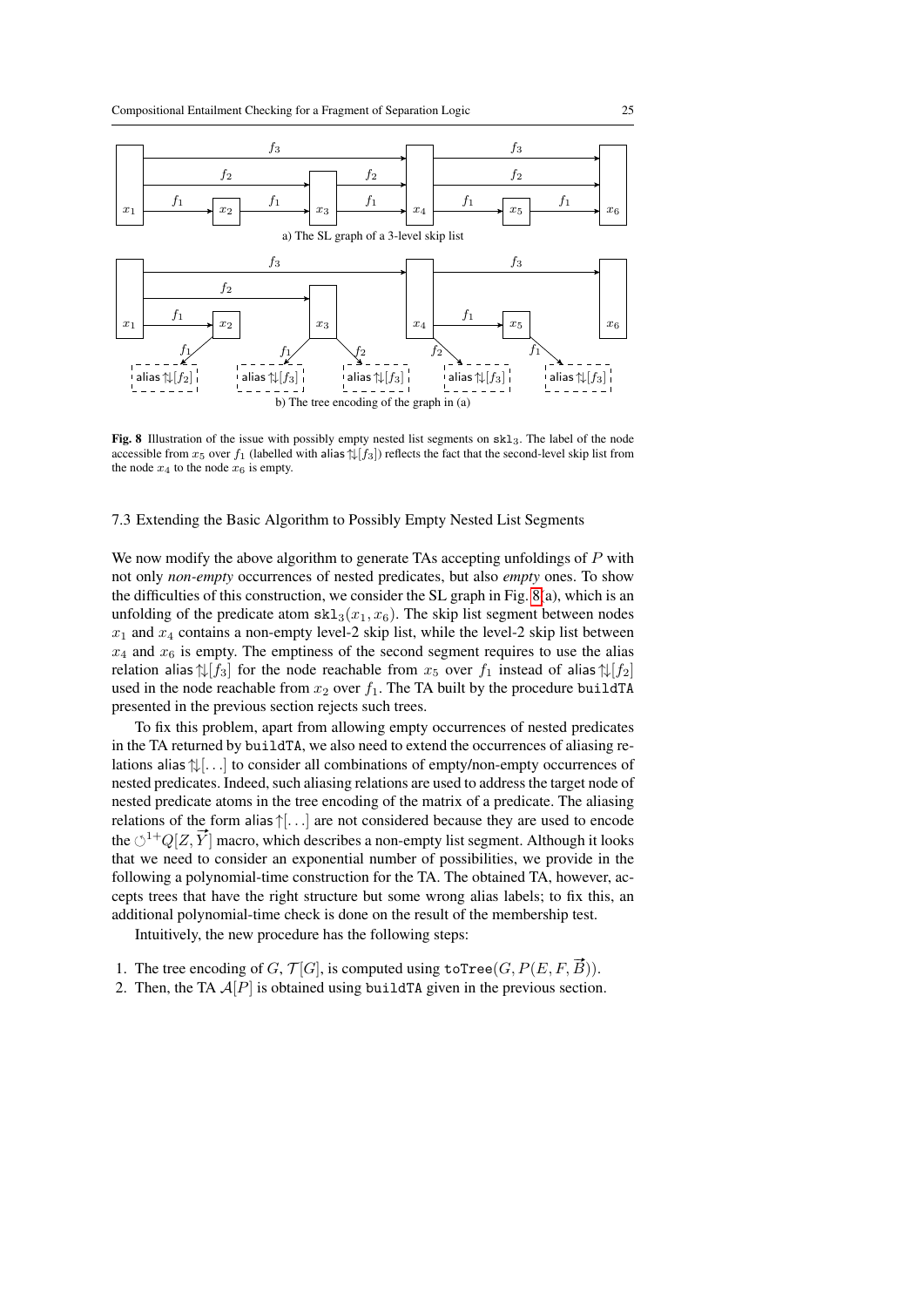- 3. Further,  $\mathcal{A}[P]$  is modified in such a way that for every predicate-labelled transition, a parallel  $\epsilon$ -transition is added. Subsequently, the  $\epsilon$ -transitions are removed using a standard algorithm for  $\epsilon$ -transition elimination, obtaining  $A_r$ . The automaton  $A_r$  accepts the same trees as  $A[P]$ , but also trees obtained from these trees by removing some of the predicate-labelled edges (and for every such a removed edge, merging the source and target nodes together). The aliasing relations in the leaves of these trees may, however, be wrong. For example,  $A_r$  obtained for skl<sub>3</sub> would miss the opportunity to accept trees having alias  $\left|\frac{1}{s_3}\right|$  in the nodes accessible from  $x_5$  and  $x_3$  through  $f_1$  in Fig. [8\(](#page-24-0)b).
- 4. A saturation algorithm is applied on  $A_r$  to obtain  $A'[P]$ , where more aliasing transitions are introduced. Some of these added transitions do not, however, correspond to aliasings generated by the presence of empty predicate atoms.
- 5. For this reason, a modified membership algorithm is applied to  $\mathcal{T}[G]$  and  $\mathcal{A}'[P]$ . It consists of first testing  $\mathcal{T}[G] \in \mathcal{A}'[P]$  using a standard algorithm; if it answers *false*, the procedure returns *false*. Otherwise, the procedure checks that the aliasing transitions of  $A'[P]$  used in the standard membership test correspond to empty occurrences of predicates in  $\mathcal{T}[G]$ . If this check succeeds, the final result is true; otherwise the procedure returns false.

The above procedure, further called  $isIn(G, P(E, F, \vec{B}))$ , runs in the time polynomial to the size of  $G$  and of the inductive definitions in  $\mathbb P$ . It improves the procedure in [\[7\]](#page-31-15), where the TA  $\mathcal{A}'[P]$  is built by pumping all (exponentially many) *legal* combinations of empty predicate atoms, and membership is tested in the standard way.

We now formalize steps 3–5 of  $isIn(G, P(E, F, \overrightarrow{B}))$ . In step 3, we first create the TA  $A_{\epsilon} = (Q, q_0, \Delta_{\epsilon})$  from  $A[P]$  in such a way, that for every transition of  $A[P]$  of  $H A \mathcal{A}_{\epsilon} = (\mathcal{Q}, q_0, \Delta_{\epsilon})$  from  $\mathcal{A}[F]$  in such a way, that for every transition of  $\mathcal{A}[F]$  or<br>the form  $q \hookrightarrow P'(\vec{B})(r)$  representing a predicate atom  $P'(\ldots)$  in the matrix of P, we add an  $\epsilon$ -transition of the form  $q \hookrightarrow \epsilon(r)$ . Then,  $\mathcal{A}_r = (Q, q_0, \Delta_r)$  is the TA obtained by applying a standard algorithm for removing epsilon transitions on  $A_{\epsilon}$ .

In step 4, the saturation procedure first computes the mapping  $\omega : Q \to (\mathbb{F} \cup \vec{B})^*$ such that  $\omega(q)$  is the sequence of aliases that an alias accepted at q can (possibly via other aliases) refer to. More precisely, let  $q \in Q$  be a state such that  $\Delta_r$  contains a transition  $q \hookrightarrow$  alias  $\uparrow \downarrow [f]$  with  $f \in \mathbb{F}$ ; due to our construction of  $\mathcal{A}[P]$  and  $\mathcal{A}_r$ , there is at most one such transition from q. Let  $r \hookrightarrow g_1(s_1) \cdots g_n(s_n)$  be the first transition obtained by traversing the graph of  $A_r$  backwards from q to  $q_0$  satisfying the following constraints: (i) its right-hand side contains a term  $g_i(s_i)$  with  $g_i = f$ , and (ii)  $\Delta_r$  contains a transition starting in  $s_i$  and expressing an aliasing relation, i.e., it has one of the forms  $s_i \hookrightarrow$  alias  $\mathcal{F}[f']$  for  $f' \in \mathbb{F}$  or  $s_i \hookrightarrow$  alias  $[X]$  for  $X \in$  $\overrightarrow{B} \setminus \{\text{null}\}\$  (there is at most one such transition from  $s_i$ , by the construction of  $\mathcal{A}_r$ ). Then, we define  $\omega(q) = f \cdot \omega(s_i)$ . If there is no transition from  $s_i$  satisfying the Then, we define  $\omega(q) = f \cdot \omega(s_i)$ . If there is no transition from  $s_i$  satisfying the above constraints but  $\Delta_r$  contains  $s_i \leftrightarrow$  alias [null] (if null  $\in \vec{B}$ ), then we define  $\omega(q) = f \cdot \text{null}$ . (We treat null in a special way in order to to match the definition of alias  $\uparrow\downarrow$ [...].) For any state  $q \in Q$  that does not satisfy the above constraints,  $\omega(q)$  =  $\epsilon$ . Notice that if  $\omega(q) = f_1 \cdots f_n$ , then  $f_1$  is the marking used in the alias transition  $\epsilon$ . Notice that if  $\omega(q) = f_1 \cdots f_n$ , then  $f_1$  is the marking used in the and of the sequence.<br>from q; if  $f_i \in \vec{B}$ , then  $i = n$ , i.e., variables can only occur at the end of the sequence. The saturation returns the TA  $\mathcal{A}'[P] = (Q, q_0, \Delta')$  such that  $\Delta' = \Delta_r \cup \bigcup_{q \in Q} C(q)$ where  $C(q) = \{q \mapsto \text{alias } \uparrow \downarrow [f_i] \mid f_i \in \omega(q) \cap \mathbb{F}\} \cup \{q \mapsto \text{alias}[X] \mid X \in \omega(q) \cap \mathbb{F}\}.$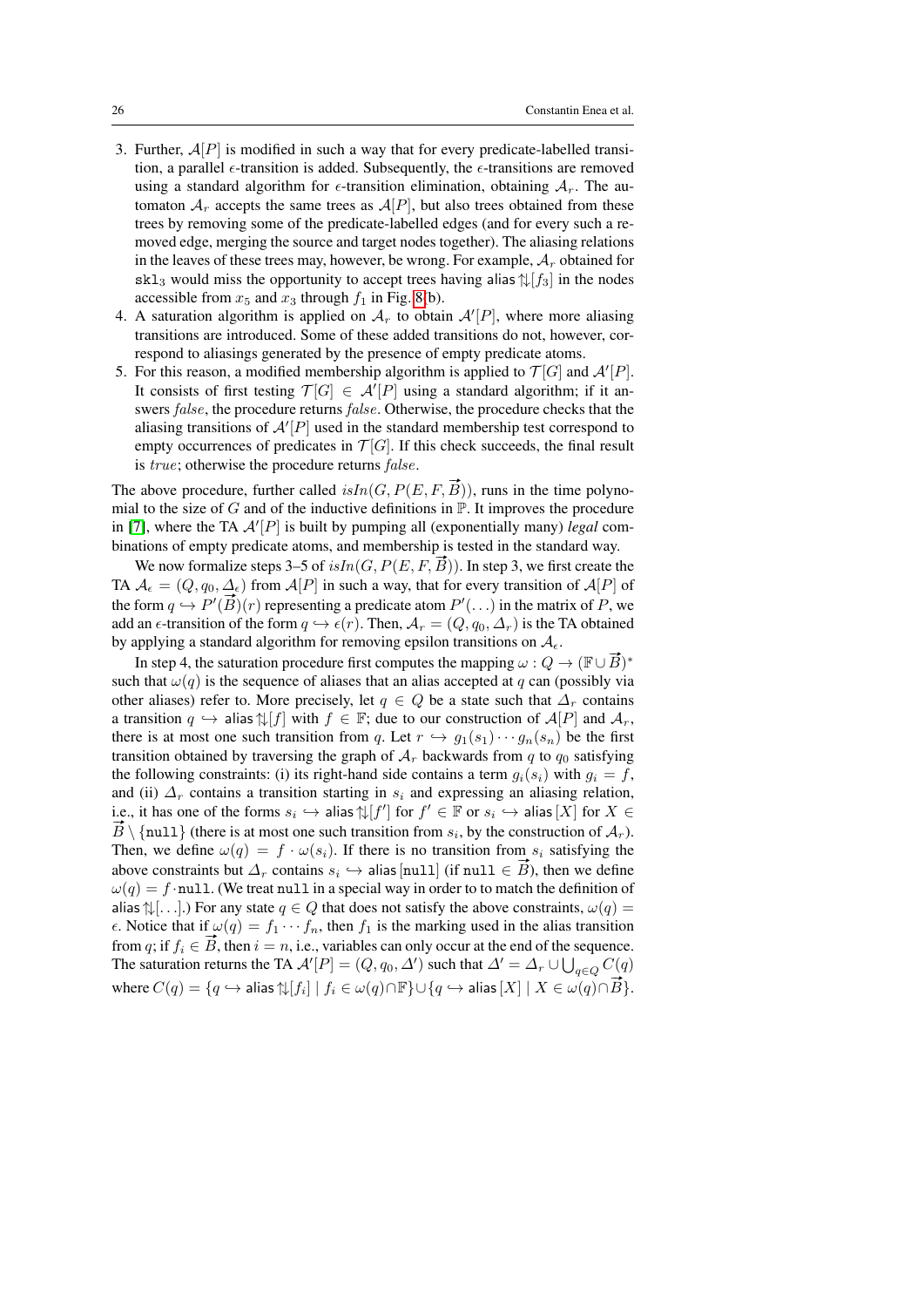In step 5, the modified tree membership checking algorithm creates a partial mapin step 5, the modified tree membership checking algorithm creates a partial mapping  $\mu : \mathcal{T}[G] \to (\mathbb{F} \cup \vec{B})^*$  that is defined for some leaves of  $\mathcal{T}[G]$ . Intuitively,  $\mu$  is used to determine which nested lists of  $P$  are assumed to have empty occurrences in  $\mathcal{T}[G]$ . Formally, let  $u \in dom(\mathcal{T}[G])$  be a leaf labelled by alias  $\uparrow\downarrow[f_i]$  (for fields in  $f_i$  [G]. Formally, let  $u \in dom(f[\mathbf{G}])$  be a lear fabelled by and  $\forall [J_i]$  (for  $f_i \in \mathbb{F}$ ) or alias  $[f_i]$  (for  $f_i \in \mathbb{F}$ ). If u is labelled by q in the accepting run of  $\mathcal{A}'[P]$ on  $\mathcal{T}[G]$ , then  $\mu(u) = f_1 \cdots f_i$  if  $\omega(q) = f_1 \cdots f_n$  for  $i \leq n$ . Then, for all labelled leaves u of  $\mathcal{T}[G]$ , the modified membership test performs the following checks. Suppose  $\mu(u) = f_1 \cdots f_i$ . Then, for all  $1 \leq j \leq i$ , we test that the node v accessible via alias  $\mathcal{L}[f_i]$  references the same node as u, i.e.  $\mathcal{T}[G](v) = \mathcal{T}[G](u)$ . Intuitively, this validates that if an alias relation assumes that there is an empty list segment in  $\mathcal{T}[G]$ , there really is one. Moreover, if  $f_i \in \mathbb{F}$ , we also test that the node accessible via alias  $\sqrt[n]{[f_i]}$  is *not* an alias node. If any of the above checks fails, the procedure  $isIn(G, P(E, F, \overline{B}))$  returns false, otherwise it returns true.

<span id="page-26-2"></span>**Theorem 2** *For any predicate atom*  $P(E, F, \vec{B})$  *and any SL graph G*, *the result of* **i i**sIn(G,  $P(E, F, \vec{B})$ ) is true iff  $G \Rightarrow_{sh} P(E, F, \vec{B})$ .

*Proof* (Idea) From the idea of the proof of Theorem [1,](#page-23-0) we know that the TA  $A[P]$ accepts tree encodings of all models of P with no empty predicate occurrences. The new construction of  $\mathcal{A}'[P]$  ensures that  $\mathcal{A}'[P]$  will also accept any tree  $\mathcal T$  obtained from a tree accepted by  $A[P]$  by allowing any predicate that occurs in it to be empty. This shows completeness of the method. On the other hand, the construction of  $\mathcal{A}'[P]$ accepts trees that do not correspond to any model of  $P$ , since some nested list may jump out of the list in which it should be nested. The modified membership test ensures that such trees are rejected, re-establishing soundness of the procedure.  $\square$ 

#### <span id="page-26-0"></span>8 Extension to Doubly Linked Lists

The procedure presented above can be extended to check validity of entailments between formulas using more general inductively defined predicates. In this section, we sketch the main idea for the extension to list segments that are finite nestings of both singly linked and *doubly* linked lists.

To describe doubly linked list segments, we extend the class of inductive definitions allowed by Constraint 1 (page [6\)](#page-5-2) by including the following rules:

$$
R_{dl}(E, F, P, L, \vec{B}) ::= E = F \wedge P = L \wedge emp \tag{15}
$$

$$
R_{dl}(E, F, P, L, \vec{B}) ::= \exists X_{t1}, \vec{Z} : E \neq \{F\} \cup \vec{B} \land P \neq L \land
$$
\n
$$
E \mapsto \{\rho(\{X_{t1}, P\} \cup \vec{V})\} * \Sigma' * R_{dl}(X_{t1}, F, E, L, \vec{B})
$$
\n(16)

<span id="page-26-1"></span>
$$
L \mapsto \{p(\{X_{t1}, I \mid J \cup V)f * \Delta \} * \mathcal{H}_{d}(\{X_{t1}, I, L, L, L, L\})
$$
  
 
$$
mat(R_{d}(E, X_{t1}, P, \vec{B}))
$$

where  $\vec{V} \subseteq \vec{Z} \cup \vec{B}$  and  $\Sigma'$  from Constraint 3 is changed to  $\Sigma' ::= Q(Z, U, \vec{Y}) | Q_{dl}(Z, U, Z_p, Z_l, \vec{Y}) | \circlearrowleft$ 

$$
\Sigma' := Q(Z, U, \vec{Y}) \mid Q_{dl}(Z, U, Z_p, Z_l, \vec{Y}) \mid \bigcirc^{1+} Q[Z, \vec{Y}] \mid
$$
  

$$
\bigcirc^{1+} Q_{dl}[Z, \vec{Y}] \mid \Sigma' * \Sigma' \mid emp
$$

for  $Z, Z_p, Z_l \in \vec{Z}; U \in \vec{Z} \cup \vec{B} \cup \{E, X_{t1}, P\}; \vec{Y} \subseteq \vec{B} \cup \{E, X_{t1}, P\};$  and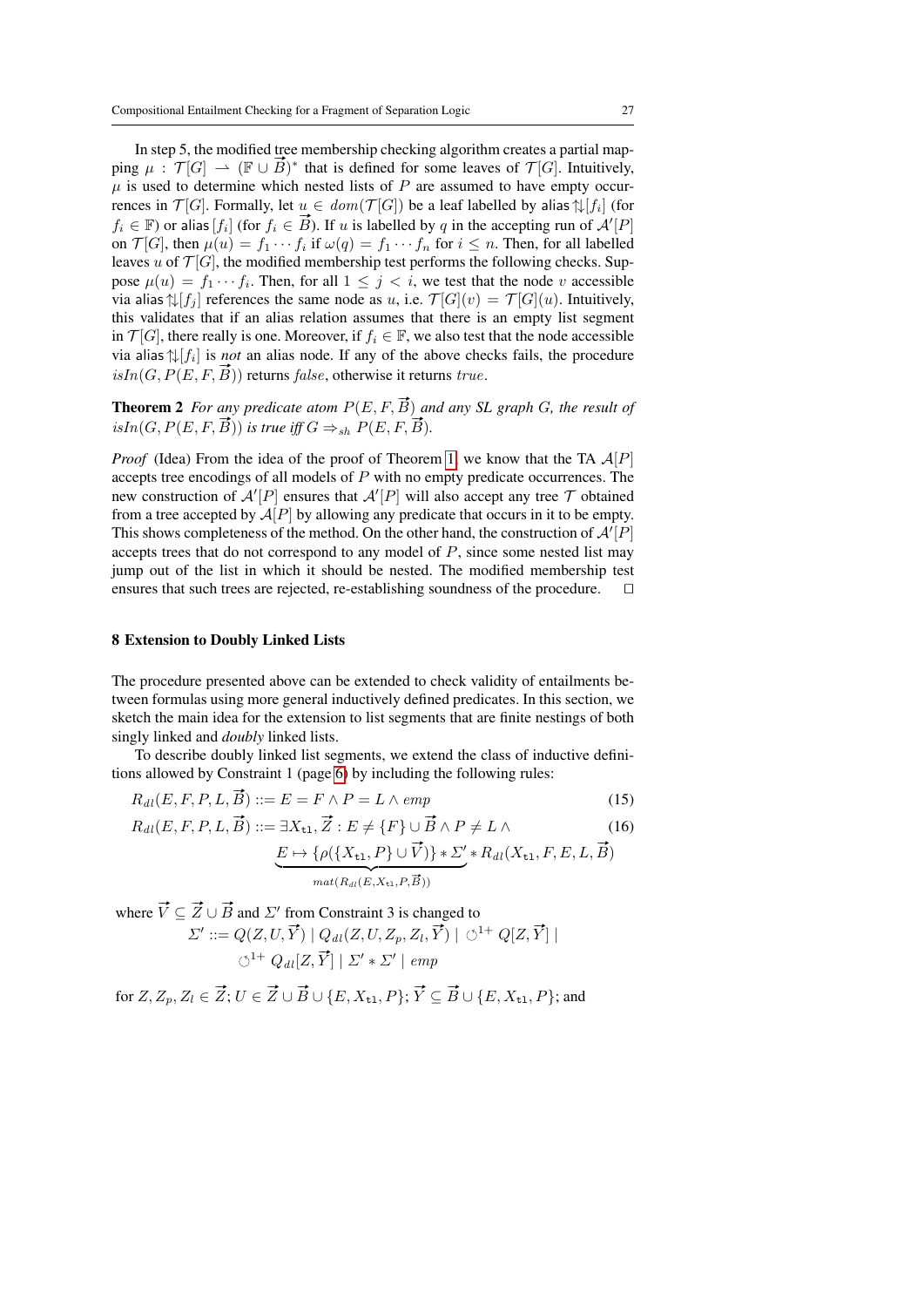

Fig. 9 Tree encodings for lists of nested cyclic doubly linked lists: (left) an SL graph that entails  $nlcdL(E, F)$ , (right) the tree encoding of the graph from the left

<span id="page-27-0"></span>
$$
\circlearrowleft^{1+}Q[Z,\vec{Y}] \equiv \exists Z': mat(Q(Z,Z',\vec{Y})) * Q(Z',Z,\vec{Y}),
$$
  

$$
\circlearrowleft^{1+}Q_{dl}[Z,\vec{Y}] \equiv \exists Z',Z_p: mat(Q_{dl}(Z,Z',Z_p,\vec{Y})) * Q_{dl}(Z',Z,Z,Z_p,\vec{Y}).
$$

In Equation [\(16\)](#page-26-1), variable P corresponds to the predecessor of  $E$  and variable  $L$ corresponds to the predecessor of  $F$ , i.e. the last element of the list segment. Notice that the above constraints extend the definition used for DLL segments introduced in SL by, e.g.,  $[?]$ . For instance, to describe DLL segments starting in  $E$ , ending in L, and going to F, one can use the following inductive rule:  $d11(E, F, P, L) ::=$  $\exists X_{\mathtt{tl}}: E \neq F \land P \neq L \land E \mapsto \{(n, X_{\mathtt{tl}}), (p, P)\} * \mathtt{dll}(X_{\mathtt{tl}}, F, E, L)).$  To describe a singly linked list of cyclic doubly linked lists, one may use the following inductive rule: nlcdl $(E, F) ::= \exists X_{t1}, Z : E \neq F \land E \mapsto \{(s, X_{t1}), (h, Z)\} *$  $\circlearrowleft^{1+}$  dll $[Z]$  \* nlcdl $(X_{t_1}, F)$ ). (In both cases, we omitted the base rule.)

To deal with the above introduced class of inductive definitions, the main modification of our decision procedure concerns the conversion of SL graphs to trees, i.e. the  $toTree$  procedure described in Section [6.](#page-17-0) More precisely, we have to extend the splitting of join nodes used by this procedure as follows. Recall that, given a join node n in an SL graph G and an edge  $(m, n)$  that is not in the spanning tree of G, the splitting operation replace  $(m, n)$  by an edge  $(m, n')$  with the same edge label and  $n'$  being a fresh copy of n. For the new class of inductive definitions, we have to introduce two additional aliasing labels to describe the path from  $n'$  to  $n$ :

- $-$  alias  $\uparrow^2$ [M $(n)$ ] will be used if m is reachable from n in G' and n is the *second* predecessor of n' marked with  $\mathbb{M}(n)$ . Intuitively, this label is needed to handle inner nodes of doubly linked lists, which have two incoming edges: one from their successor and one from their predecessor (see Fig. [9\)](#page-27-0).
- alias  $\mathcal{L}_{last}[\mathbb{M}(n)]$  will be used if there is a node p that is the first predecessor of n' marked with  $M(n)$ , n is reachable from p by going only via  $M(n)$  edges, and n has no non-alias successors with the marking  $M(n)$ . Intuitively, the label is needed for a doubly linked cyclic list to allow referring to the predecessor of the head node of the list (see Fig. [9\)](#page-27-0).

The construction of TAs from Section [7](#page-20-0) has to be adapted too since it is based on the tree encoding of SL graphs obtained by unfolding the inductive definition of predicates to be represented. In order to generate all the aliasing relations, it turns out that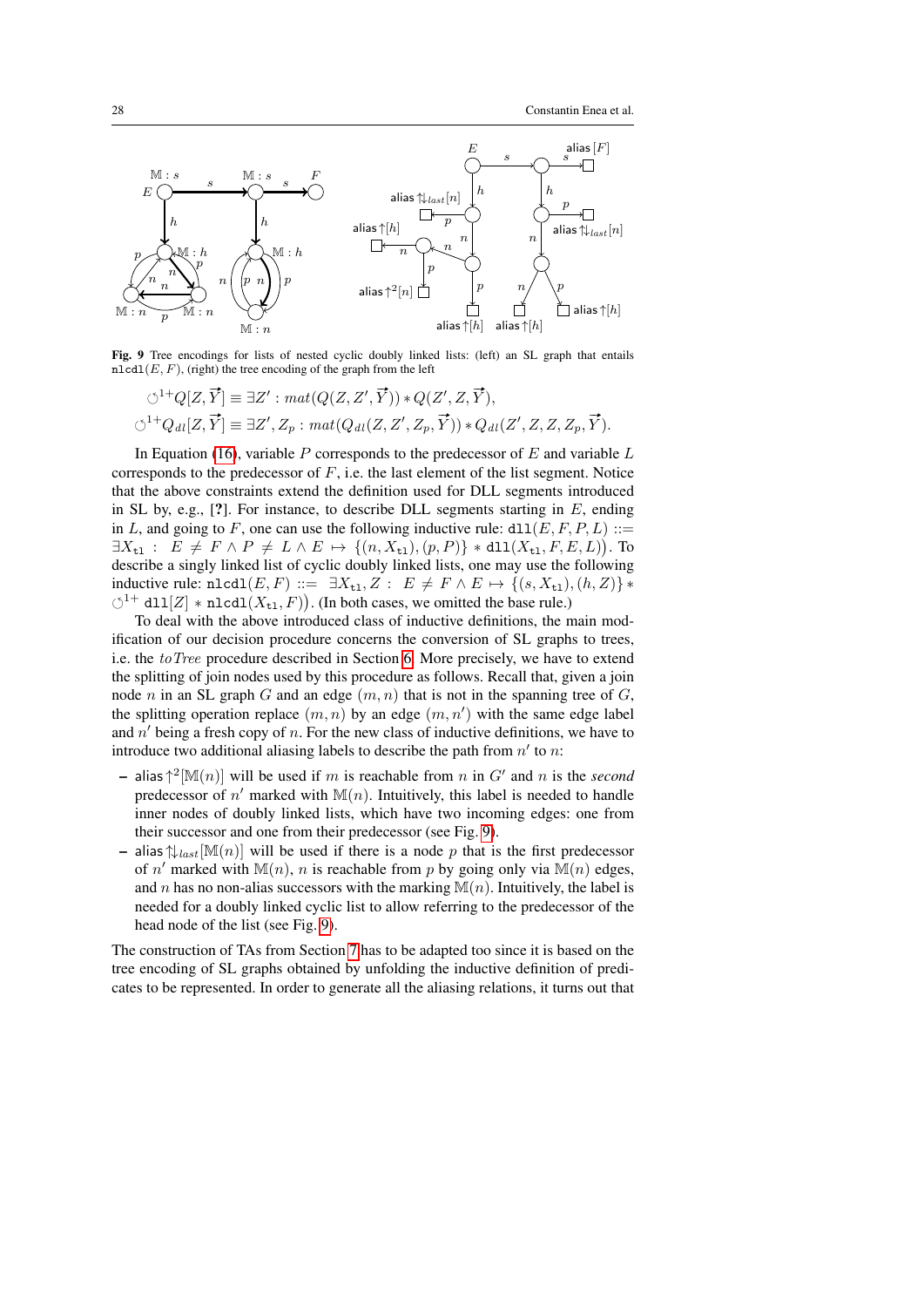we have to consider three unfoldings (instead of two) for these predicates. Step I (importing tree encodings) of the algorithm from Section [7.2](#page-21-2) can be extended in a trivial way for the new aliasing relations. Step IV (inserting tree automata of nested predicate edges) is adapted in a similar way to the tree encoding of SL graphs. The other steps are not modified because they are independent of the set of aliasing relations.

#### <span id="page-28-0"></span>9 Soundness, Completeness, and Complexity

We can now finally state that Algorithm [1](#page-11-0) is a decision procedure for our SL fragment.

## **Theorem 3** Let  $\varphi_1$  and  $\varphi_2$  be a pair of formulas such that  $\varphi_2$  is quantifier-free. Then, *Algorithm [1](#page-11-0) returns true iff*  $\varphi_1 \Rightarrow \varphi_2$ *.*

*Proof* The first part of Algorithm [1](#page-11-0) (until line 6) saturates the input formulas with all (non-)aliasing relations between logic variables. It follows from Proposition [1](#page-14-2) that this transformation preserves the models of the input formulas. Thus the soundness and completeness of the algorithm is proved for the normalised formulas  $\varphi_1^n$  and  $\varphi_2^n$ . *Soundness*, i.e., the fact that if Algorithm [1](#page-11-0) returns *true*, then  $\varphi_1 \Rightarrow \varphi_2$ . The procedure may return *true* either at line 3 or line 15. At line 3, the test of unsatisfiability for  $\varphi_1^n$  is sound (by Proposition [1\)](#page-14-2) and by the semantics of entailment,  $false \Rightarrow \varphi_2$ . At line 15, the result is *true* if (1) the normalised formulas  $\varphi_1^n$  and  $\varphi_2^n$  are satisfiable, (2) their pure parts satisfy  $pure(\varphi_1^n) \Rightarrow pure(\varphi_2^n)$ , (3) there is a mapping σ that associates to each spatial atom  $a_2$  of  $\varphi_2^n$  a sub-formula  $\sigma(a_2)$  of  $\varphi_1^n$  entailing  $a_2$ , and (4) all atoms of  $\varphi_1^n$  are used at most once in the image of  $\sigma$  (i.e. are marked once). Let  $M = (S, H)$  be a model of  $\varphi_1^n$ . From Point (2), it follows that  $M \models pure(\varphi_2^n)$ . Let  $a_2^1, \ldots, a_2^k$  be the spatial atoms of  $\varphi_2^n$ . From the semantics of spatial formulas and Points  $(3)$  and  $(4)$ , the heap H may be partitioned in domaindisjoint heaps  $H_1, \ldots, H_k$  such that they are well-formed models of sub-formulas of  $\varphi_1^n$  in the image of  $\sigma$ , i.e., for any  $1 \leq i \leq k$ ,  $(S, H_i)$  is well-formed wrt  $a_i$  and  $(S, H_i) \models \sigma(a_i)$ . From the soundness of selection and Proposition [5,](#page-19-0) we obtain that  $(S, H_i) \models a_i$ . Thus,  $(S, H)$  is a model of  $\varphi_2^n$ .

*Completeness*, meaning that if Algorithm [1](#page-11-0) returns *false*, then  $\varphi_1 \neq \varphi_2$ . At line 4, the procedure return *false* when  $\varphi_1^n$  is satisfiable and  $\varphi_2^n$  is not. By the soundness of the satisfiability checking, then trivially  $\varphi_1 \neq \varphi_2$ . The next result *false* is obtained at line 5 when the test of the entailment of pure parts fails. This trivially implies  $\varphi_1 \neq \varphi_2$ . In the first for loop (line 6), the result *false* is returned when a pointsto atom  $E_2 \mapsto \rho_2$  of  $\varphi_2^n$  cannot be mapped to an unmarked points-to atom  $a_1$  of  $\varphi_1^n$  such that  $pure(\varphi_1^n) \wedge a_1 \Rightarrow pure(\varphi_2^n) \wedge a_2$ . Notice that, because  $\varphi_1^n$  is satisfiable, it cannot contain two different points-to atoms from the node labelled by  $E_2$  in  $G(\varphi_1^n)$ . So if there is such an atom but it is already marked, i.e. used for another atom of  $\varphi_2^n$ , the semantics of separating conjunction implies that  $\varphi_1 \neq \varphi_2$ . If  $E_2$  is not allocated in  $\varphi_1^n$ , i.e. there is no spatial atom in  $G(\varphi_1^n)$  having  $E_2$  as origin, then the entailment is also invalid because  $E_2$  is allocated in  $\varphi_2^n$ . If the node labelled by  $E_2$ in  $G(\varphi_1^n)$  is the origin of a predicate atom, the entailment is also invalid because the logic cannot constraint the length of list segments to be one. In the second for loop (line 10), the *false* result is returned when the select procedure fails to build the subformula  $\varphi_1^n[a_2]$  with unmarked atoms of  $\varphi_1^n$  such that it is well-formed wrt  $a_2$ . From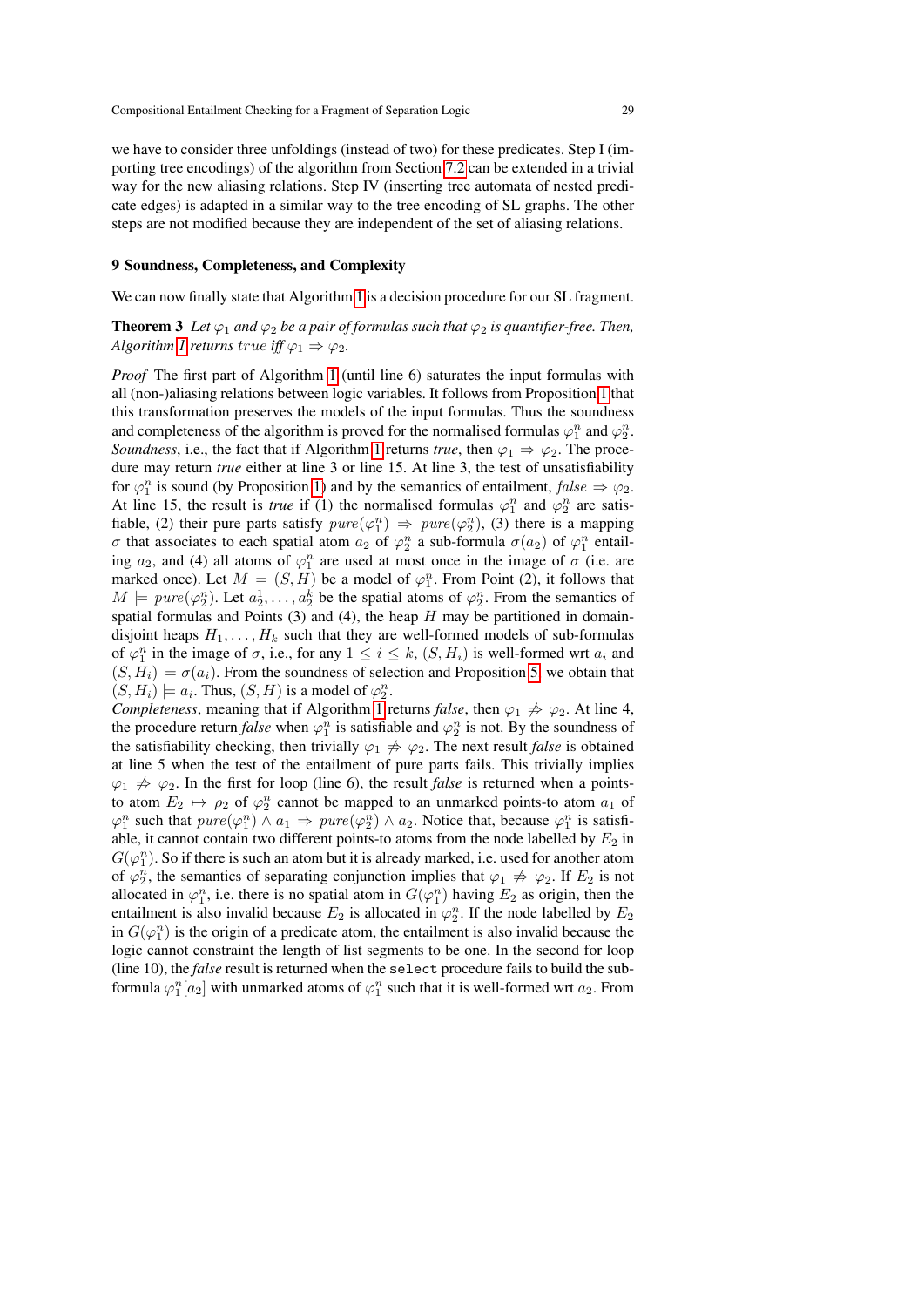Proposition [2,](#page-15-1)  $\varphi_1^n$  cannot contain two disjoint sets of atoms that could correspond to the sub-formula  $\varphi_1^n[a_2]$ . If such a set of atoms exists, but includes marked atoms, it follows that some of the atoms are shared with the selection for another atom  $a'_2$ of  $\varphi_2^n$ ; this is excluded by the semantics of separating conjunction, so the entailment is invalid. If such a set does not exist, no model of  $\varphi_1^n$  can include a model of  $a_2$ , and Property [1](#page-9-1) implies that it cannot be a model of the predicate atom  $a_2$ . If select returns emp because the well-formedness test failed on the selected set of atoms, then due to the completeness of the test (Proposition [3\)](#page-16-0), no well-formed model of  $a_2$ exists in  $\varphi_1$ . If the selection succeeds but the algorithm proposed for  $\varphi_1^n[a_2] \Rightarrow_{sh} a_2$ returns *false*, then (Theorem [2\)](#page-26-2) there are well-formed models of  $\varphi_1^n[a_2]$  that are not models of  $a_2$ , so the initial entailment is invalid. Finally, if there are unmarked atoms of  $\varphi_1^n$ , the precise semantics of our logic implies that the models of  $\varphi_1^n$  contain more allocated locations than the models of  $\varphi_2^n$ , meaning the entailment is invalid.

The overall complexity of the decision procedure is dominated by the complexity of (a) the Boolean satisfiability and unsatisfiability checking used in the normalisation and well-formedness tests (in select), which are NP and co-NP complete respectively, and (b) the algorithms presented in Section [7.3](#page-24-1) to build tree automata and check tree automaton membership, which are both polynomial-time. In conclusion, the overall complexity of the algorithm is polynomial wrt the sizes of the formulas  $\varphi_1$  and  $\varphi_2$ modulo an oracle for deciding (un-)satisfiability of a Boolean formula.

#### 10 Implementation and Experimental Results

We implemented our decision procedure in a solver called SPEN (SeParation logic ENtailment). The tool takes as the input an entailment problem  $\varphi_1 \Rightarrow \varphi_2$  (including the definition of the predicates used) encoded in the SMTLIB2 format. For non-valid entailments, SPEN prints the atom of  $\varphi_2$  which is not entailed by a sub-formula of  $\varphi_1$ . The tool is based on the MINISAT solver for deciding unsatisfiability of Boolean formulas and the VATA library [\[14\]](#page-31-16) as the tree automata backend.

<span id="page-29-1"></span>Table 1 Running SPEN on entailments between wellformed formulas and atoms. Time is given in ms. The column for  $A[\varphi_2]$  gives the numbers of states/transitions and for  $T(\varphi_1)$  the numbers of nodes/edges.

| $\varphi_2$      | $\varphi_1$ | Time | Status  | $\mathcal{A}[\varphi_2]$ | $T(\varphi_1)$ |
|------------------|-------------|------|---------|--------------------------|----------------|
|                  | tc1         | 344  | valid   |                          | 7/7            |
| nll              | tc2         | 335  | valid   | 6/17                     | 7/7            |
|                  | tc3         | 319  | invalid |                          | 6/7            |
|                  | tc1         | 318  | valid   |                          | 10/9           |
| nlcl             | tc2         | 316  | valid   | 6/15                     | 7/7            |
|                  | tc3         | 317  | invalid |                          | 6/6            |
|                  | tc1         | 334  | valid   |                          | 7/7            |
| skl <sub>3</sub> | tc2         | 349  | valid   | 80/193                   | 8/8            |
|                  | tc3         | 326  | invalid |                          | 6/6            |
|                  | tc1         | 358  | valid   |                          | 7/7            |
| dll              | tc2         | 324  | valid   | 9/16                     | 7/7            |
|                  | tc3         | 322  | invalid |                          | 5/5            |

We applied SPEN to entailment problems that use various recursive predicates. First, we considered the benchmark provided in [\[15\]](#page-31-11), which uses only the ls predicate. It consists of two classes of entailment problems: the first class contains 110 problems each (split into 11 groups) generated randomly according to the rules specified in [\[15\]](#page-31-11), whereas the second class contains 100 problems (split into 10 groups) obtained from the verification conditions generated by the tool SMALLFOOT [\[2\]](#page-31-17). In all experiments<sup>[3](#page-29-0)</sup>, SPEN finished in less than 1 second with the deviation of running

<span id="page-29-0"></span><sup>3</sup> Our experiments were performed on a PC with an Intel Core 2 Duo @2.53 GHz processor and 4 GiB DDR3 @1067 MHz running a virtual machine with Fedora 20 (64-bit).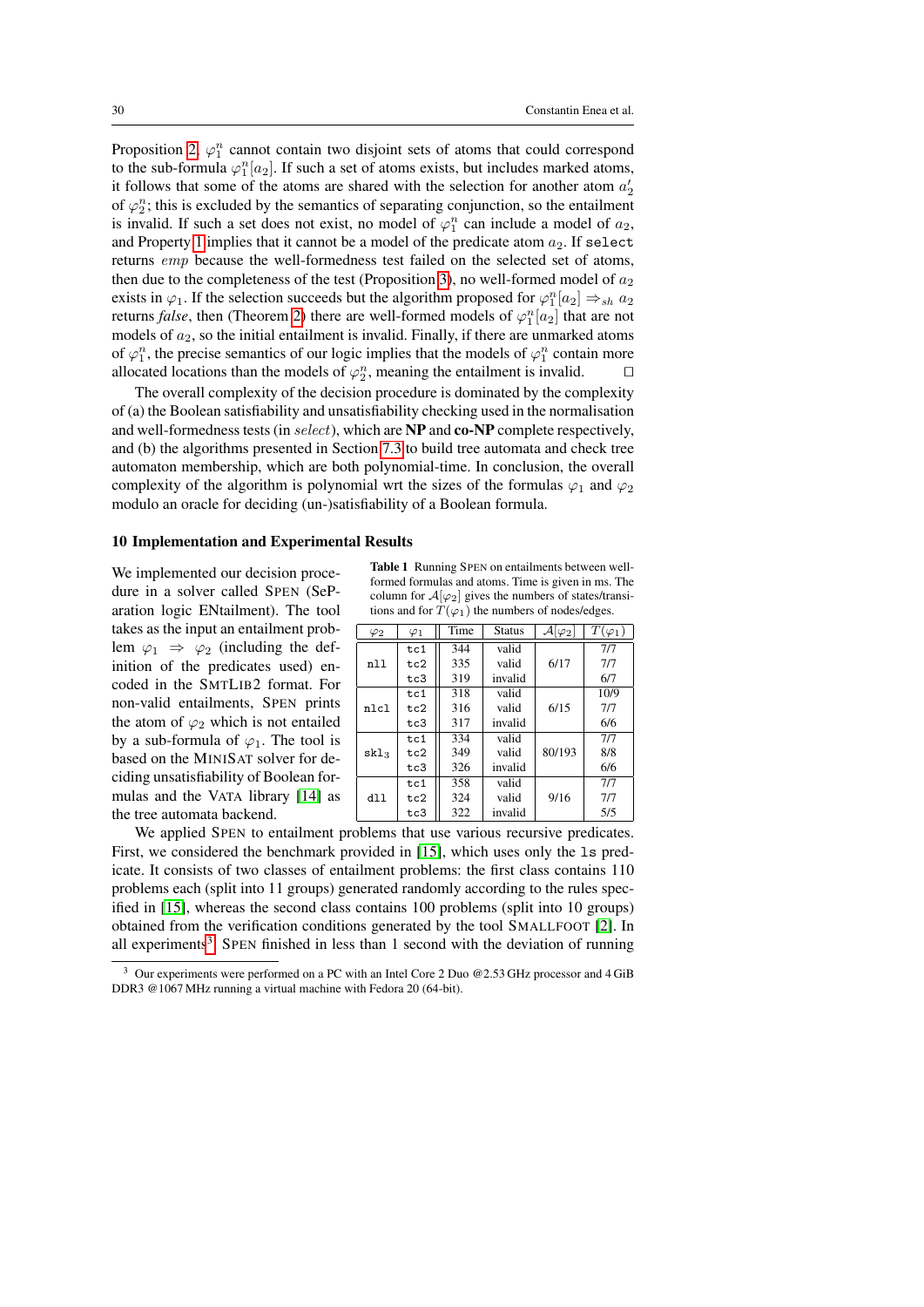times  $\pm 100$  ms wrt the ones reported for ASTERIX [\[15\]](#page-31-11), the most efficient tool for deciding entailments of SL formulas with singly linked lists we are aware of.

The TA for the predicate 1s is quite small, and so the above experiments did not evaluate much the performance of our procedure for checking entailments between formulas and atoms. For a more thorough evaluation, we further considered the experiments listed in Table [1](#page-29-1) (among which,  $skl<sub>3</sub>$  required the extension discussed in Section [7.3\)](#page-24-1). The full benchmark is available with our tool [\[8\]](#page-31-18). The entailment problems are extracted from verification conditions of operations like adding or deleting an element at the beginning, in the middle, or at the end of various kinds of list segments. Table [1](#page-29-1) gives for each example the running time, whether the entailment is valid or invalid, and the size of the tree encoding and

<span id="page-30-0"></span>Table 2 Results of SL-COMP'14. The  $X/\sqrt{2}$  columns give the numbers of wrong  $(X)$ , correct  $(V)$ , and unknown  $(?)$  answers.

| Solver       | х        |     | ?        | Time $[s]$ |  |  |
|--------------|----------|-----|----------|------------|--|--|
| FDB_entl     |          |     |          |            |  |  |
| <b>SPEN</b>  | 0        | 43  | $\theta$ | 0.61       |  |  |
| Cyclist-SL   | 0        | 19  | 24       | 141.78     |  |  |
| <b>SLIDE</b> | $\theta$ | 0   | 43       | 0.00       |  |  |
| SLEEK-06     | 1        | 31  | 11       | 43.65      |  |  |
| sll0a_entl   |          |     |          |            |  |  |
| Asterix      | $\theta$ | 292 | $\theta$ | 2.98       |  |  |
| <b>SPEN</b>  | $\theta$ | 292 | 0        | 7.58       |  |  |
| SLEEK-06     | 0        | 292 | 0        | 14.13      |  |  |
| Cyclist-SL   | 0        | 55  | 237      | 11.78      |  |  |
| sll0a_sat    |          |     |          |            |  |  |
| Asterix      | 0        | 110 | $\theta$ | 1.06       |  |  |
| <b>SPEN</b>  | $\Omega$ | 110 | 0        | 3.27       |  |  |
| SLEEK-06     | $\Omega$ | 110 | $\Omega$ | 4.99       |  |  |
| Cyclist-SL   | 55       | 55  | 0        | 0.55       |  |  |

TA for  $\varphi_1$  and  $\varphi_2$ , respectively. We find the resulting times quite encouraging.

Moreover, SPEN participated in three divisions of the first competition of separa-tion logic solvers SL-COMP'14 [\[19\]](#page-31-7): division FDB entl containing problems with extended acyclic lists, such as doubly linked lists, nested lists, or skip lists, and divisions sll0a\_entl and sll0a\_sat containing problems with singly linked lists. SPEN won division FDB entl by a huge margin, solving the set containing all problems in less than a minute; further, note that SPEN is the only tool that correctly answered all problems in this division. In addition to this, SPEN was also placed second in both divisions with singly linked lists, where the first place was won by Asterix. Detailed results of this competition are in Table [2](#page-30-0) (c.f. [\[19\]](#page-31-7) for complete description).

#### 11 Conclusion

This article presents a novel decision procedure for a fragment of SL with inductive predicates describing various forms of lists (singly or doubly linked, nested, circular, with skip links, etc.). The procedure is compositional in that it reduces the given entailment query to a set of simpler queries between a formula and an atom. For solving them, we proposed a novel reduction to testing membership of a tree derived from the formula in the language of a TA derived from a predicate. We implemented the procedure, and our experiments show that it has not only a favourable theoretical complexity, but also efficiently handles practical verification conditions. Moreover, when compared with other tools which competed in the first competition of separation logic solvers SL-COMP'14 [\[19\]](#page-31-7), SPEN won the first place in one division (being by several orders of magnitude faster and even more successful in correctly deciding some problems), and the second place in two divisions.

In the future, we plan to investigate extensions of our approach to formulas with a more general Boolean structure or using more general inductive definitions. Concerning the latter, we plan to investigate whether some ideas from [\[12\]](#page-31-10) could be used